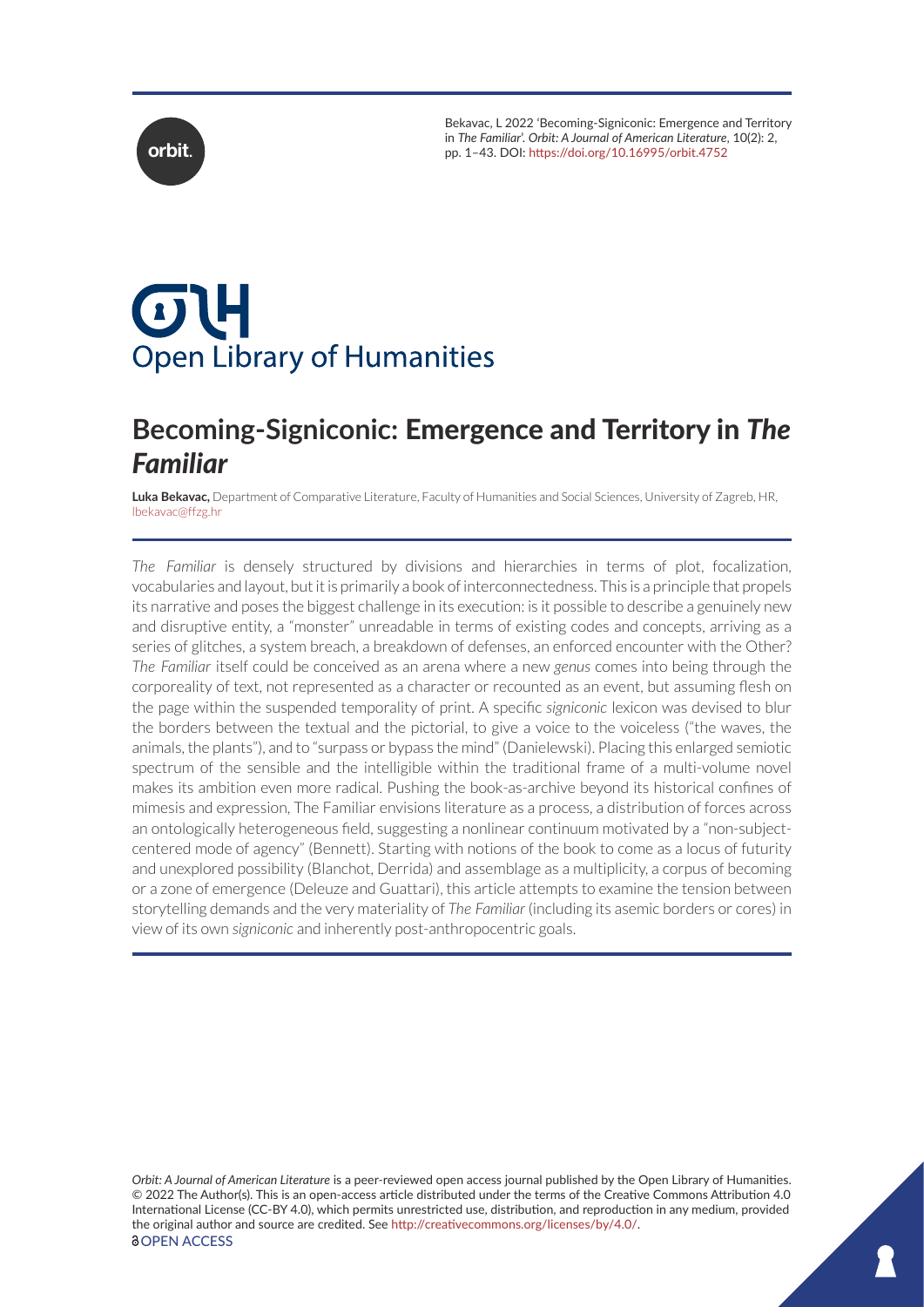## **1. The Book to Come**

The existence of the novel has always seemed precarious. If it is "the only developing genre" without a prescriptive history or a model to conform to, "a creature from an alien species" essentially bound to writing and books,<sup>1</sup> then every attempt at its codification belies the initial conditions of its emergence. Its future is perpetually open because of this fundamental uncertainty. Every time a new work prompts someone to announce "the death of the novel," it only means one thing: "this is not what I recognize as a novel." It stands for the rebirth of the novel.

The initial shock of Mark Z. Danielewski's *The Familiar* (2015–2017) has subsided, but never fully disappeared. Unfortunately, the twenty-seven volume plan was abandoned, and Danielewski's project is slowly reshaping into being considered as a five-volume novel. In the age of Elena Ferrante's and Karl Ove Knausgård's successes, the scope of Season One doesn't appear that daunting anymore. Of course, sheer size was not the only obstacle for the audience; Danielewski managed to write and intertwine nine books (and a myriad of interstitial threads), mobilizing an enormous cultural archive with a variety of layouts, narrative procedures, and non-textual material. The result, while not as anomalous and intimidating as Henry Darger's *The Story of the Vivian Girls* (cca 1910–1973), Marianne Fritz's *Die Festung* project (1980–2011), or Arno Schmidt's *Zettel's Traum* (1970), still surpasses the few contemporary works that bear comparison with it (as they never approach its level of information overload), such as Agustín Fernández Mallo's *Nocilla Trilogy* (2006–2009), a polycentric global story incorporating influences of other media, or Philip Weiss's five-volume *Am Weltenrand sitzen die Menschen und lachen* (2018), which employs a variety of typographical and paratextual games in its design, including an entire graphic novel.

Dwarfing Joyce's ambition of textually assimilating a day, a city, or a dream, *The Familiar* attempts to encapsulate an entire universe (or multiverse), stretching from its first picoseconds to the brink of its death. This necessitates assuming a nonhuman viewpoint: one must abandon humanity as the framework for understanding and describing a world to make way into uncharted territories. Genuine innovation doesn't only offer new themes or forms, it opens new pathways of cognition and thought, and this novel achieves precisely that, reaching across its own material and conceptual limits. "It's an exercise that posits, that asks, whether or not to imagine what could never exist at all might create behavior which never could have existed before?" (*TF*v1 450). This is Astair's description of her thesis, but it could equally be a brief for *The Familiar*.

<sup>1</sup> M. M. Bakhtin, *The Dialogic Imagination*, trans. Caryl Emerson and Michael Holquist (Austin: University of Texas Press, 1981), 3–4.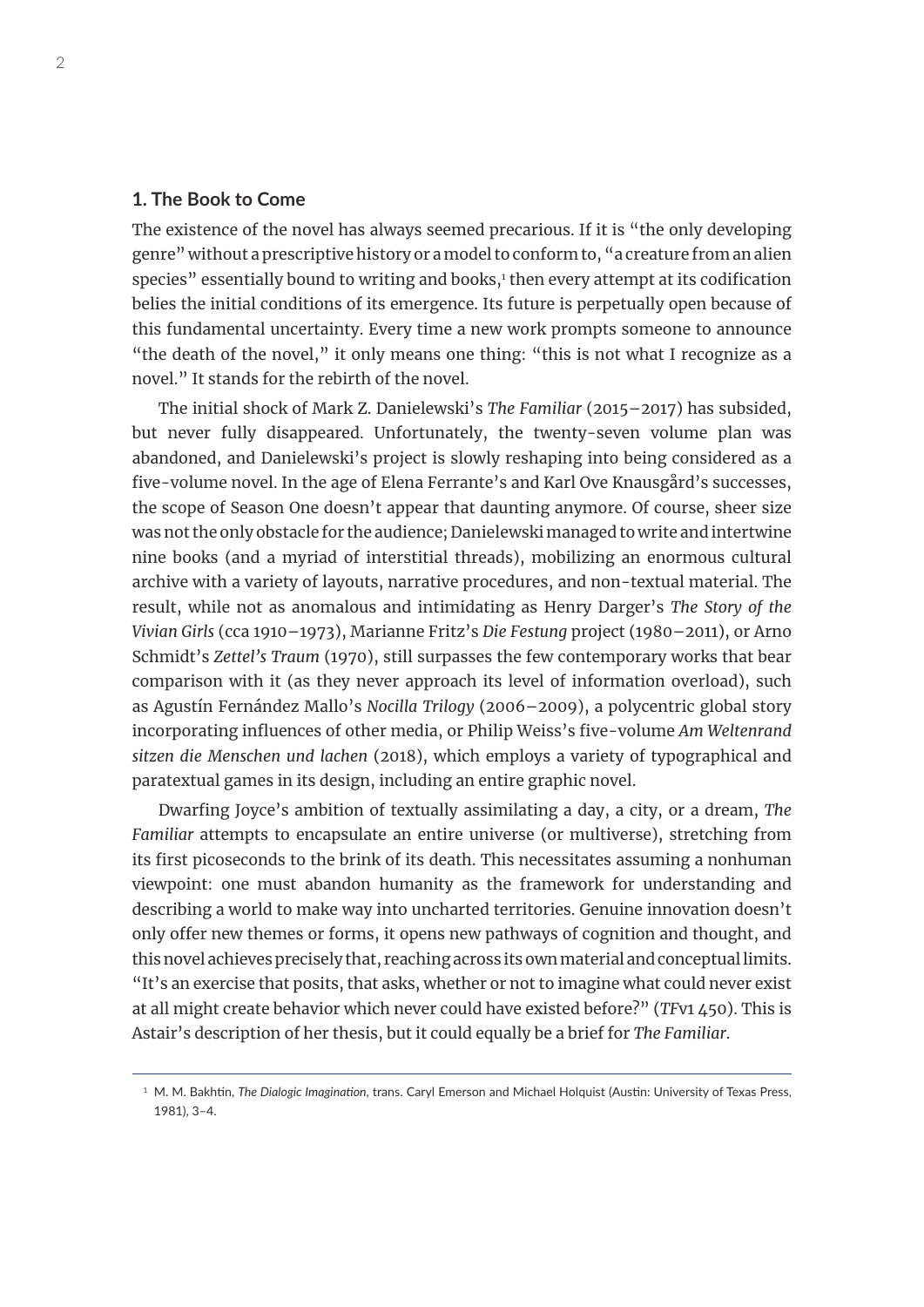There is a twofold opening towards the exteriority of writing in *The Familiar*. The first creates what we might name an assemblage (following Deleuze and Guattari), introducing "foreign material" into the book, therefore expanding it from a written narrative into a decentered set of "variously formed matters, and very different dates and speeds." $2$  The second one branches out towards a possible future, exploring certain prospects of its reading and critical assessment. If *The Familiar* presents an entaglement both in its plot and in its execution, an unprecedented complexity in the flow of information and matter, then a new critical apparatus might be necessary to accommodate it, perhaps even a new type of institution or community.3

Nevertheless, if the arch-ambition of this novel is an overcoming of anthropocentric bias and entering into an ontologically versatile semiotic exchange, one might ask whether the choice of a printed volume as the designated format was a logical decision; the extended visual vocabulary of *The Familiar*, alluding not only to multimedia but even to the biosemiotic spectrum of other species, seems to demand a level of plasticity that paper simply cannot deliver. However, rather than concluding that literature should abandon its habitat of print in order to fully develop its potential (assuming that the final state of narrative art will be a multimodal *Gesamtkunstwerk* in an interactive digital environment), I believe that printed matter is ideally placed to convey what I see as the central problem of *The Familiar*, both in its thematic scope and in its formal presentation. This is a story of a violent emergence, coming about of something new and previously unseen, and while a multimedia platform would perhaps allow for a broader range of devices in testifying to the arrival of an incomprehensible entity, the real challenge here is maintaining a liminal zone that *fails* to fully represent an alterity, letting it appear while keeping its mystery alive. Therefore, I will try to examine the possibility that the resistance of print to certain semiotic procedures is one of the highest aesthetic achievements of *The Familiar*: the ostensibly conservative format of a book, with its obvious "shortcomings," "inadequacies," and "limits," actually

<sup>2</sup> Gilles Deleuze and Félix Guattari, *A Thousand Plateaus*. *Capitalism and Schizophrenia*, trans. Brian Massumi (London: Continuum, 2004), 4.

<sup>&</sup>lt;sup>3</sup> This is another trace of Joycean hubris, at least as interpreted by Derrida: the belief that radical artworks can overpower the university as a self-replicating logocentric structure which neutralizes every doubt in its own idea of competence. Literature can generate new fields of study, evolving by incalculable trajectories rather than the extant "technological model and division of university labor"; see Jacques Derrida, "Ulysses Gramophone: Hear Say Yes in Joyce," in *Acts of Literature*, trans. Tina Kendall (New York & London: Routledge, 1992), 280–281. Danielewski's work is particularly conducive to such processes, as proven by various online communities (professional or otherwise) and their distinctly high-end readings of his work, often combining scholarly acumen with the obsessive dedication of fans to produce new interpretations, test various theories, or simply address the obscure minutiae of the text. See Inge van de Ven, "The Serial Novel in an Age of Binging: How to Read Mark Z. Danielewski's *The Familiar*," *Image & Narrative* vol. 17, no. 4 (2016), 99–100.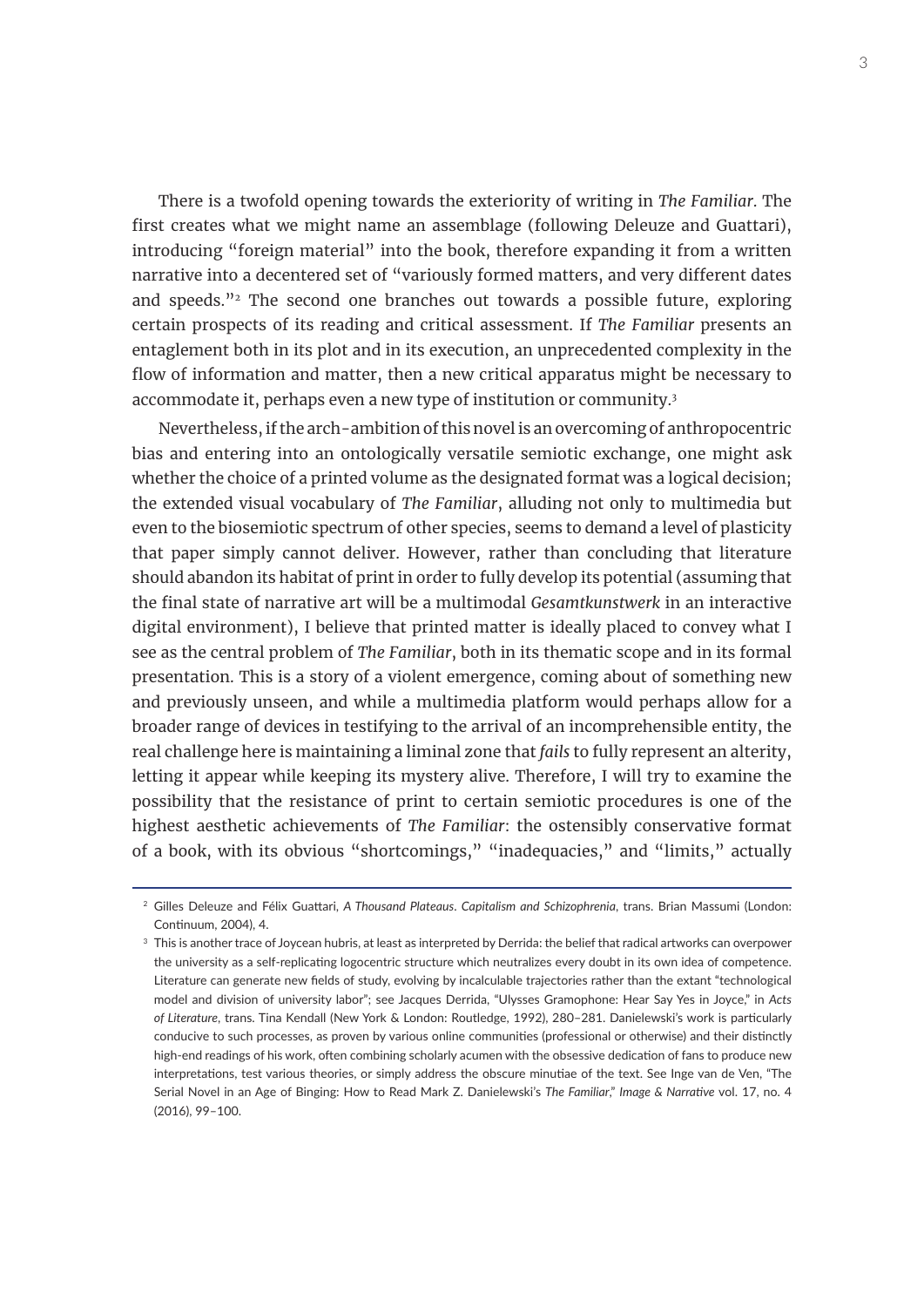embodies the struggle of representing a truly alien entity more convincingly than any other artistic medium.

This is actually an old idea, circulating through high modernism and beyond: a book as the ultimate platform of change, not only an archive for the world but a vehicle of its future. Mallarmé's notorious proclamation that "everything in the world exists to end up as a book"<sup>4</sup> obscures some of its underlying nuances: humans as mere "accessories" to this incoming text; representation as a disappearance of writing; verse as "the dispenser and organiser of pages, master of the book."5 His "Preface" to *Un coup de dés* will simply reaffirm this idea of spatial organization—rather than expression or mimesis—as the fundament of writing, to be taken up later by Derrida.

Writing on *Un coup de dés*, an important ancestral point for projects such as Danielewski's, Blanchot sees it as a prefiguration of the unfinished "Book," an abstraction never to be embodied, but regulating all movements in the domain of the sensible. Mallarmé hints at plans for "four books, which can be spread over twenty volumes,"6 but *Un coup de dés* itself is a small and mobile blueprint, suspending communication in favor of a "landscape of words,"7 arrested in an oscillation between the visible and the readable. A book such as this "achieves connections that *precede* any objective, technical accomplishment,"<sup>8</sup> "like another language instituting a new game of space and time."9

The strain of learning to read a new language—long since pinpointed by Russian Formalists as the essence of literariness—is a regular feature of Danielewski's work, but *The Familiar* takes this to new levels of difficulty; it is an advanced exploration into corporeality of books and reading, aiming for what Blanchot calls "a new understanding of literary space: by new links of movement, new relationships of comprehension can be engendered in it."10 Both *Un coup de dés* and *The Familiar* achieve this through typography, crossing the threshold towards graphic design and establishing materiality of print as the generator of change, divorcing language from the notions of pure intelligibility, instant communication, information storage and retrieval.

<sup>4</sup> Stéphane Mallarmé, *Divagations*, trans. Barbara Johnson (Cambridge & London: The Belknap Press of Harvard University Press, 2007), 226.

<sup>5</sup> Ibid., 222.

<sup>6</sup> Maurice Blanchot, *The Book to Come*, trans. Charlotte Mandell (Stanford: Stanford University Press, 2003), 263.

<sup>7</sup> Ibid., 240.

<sup>8</sup> Ibid., 197.

<sup>9</sup> Ibid., 239.

<sup>10</sup> Ibid., 235.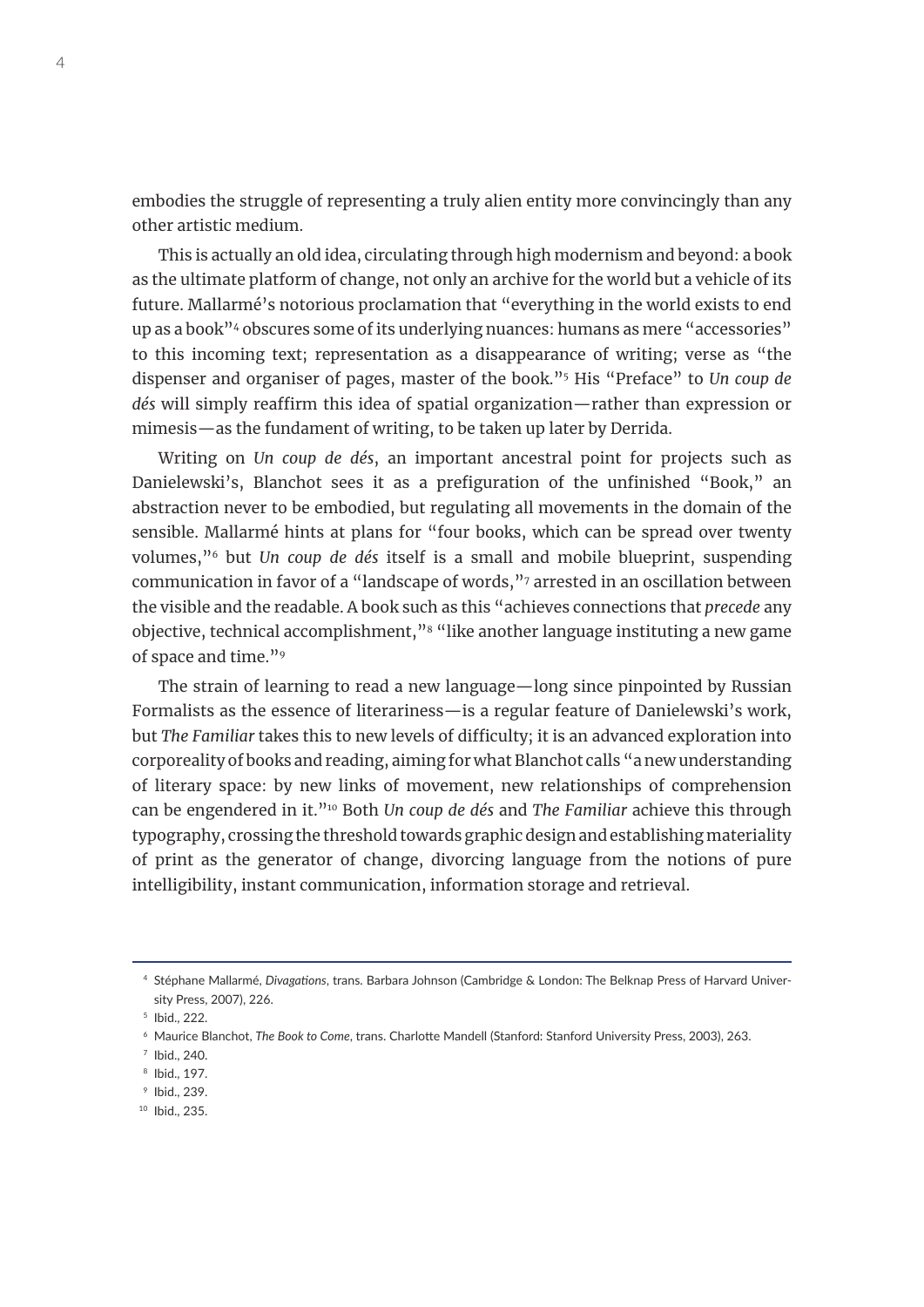It is clear that a new literary sensorium will be required to appreciate this new landscape; received modes of reading cannot do justice to this expanded range of meaning-making, since humans are merely a catalyst which will allow the book to unfold "according to the various physical interactions that the mobility of the pages makes possible and necessary; then according to the new movement of the understanding that the language develops by integrating various genres and various arts."<sup>11</sup> Danielewski's concept of the signiconic probably remains out of reach of any given artistic medium today (advanced VR platforms possibly excluded), but I believe that the radicality of *The Familiar* stems precisely from its placement in print. Its highest stake is the extent to which it comes to life within the covers of a bound book, providing "support and reality"<sup>12</sup> (inevitably imperfect) to what would otherwise remain a theoretical concept. Like *Un coup de dés* a century ago, it "implies a completely different book from the book that we have: it makes us feel that what we call 'book' according to the traditional Western usages, in which the gaze identifies the act of comprehension with the repetition of linear back-and-forth motions, is justified to facilitate analytic comprehension. In fact, we must realize this: we have the poorest books that can be conceived, and after a few millennia we continue to read as if we were still only beginning to learn to read."<sup>13</sup>

In the following, I will try to approach *The Familiar* as an arena where a new *genus* comes into being through the corporeality of text, not represented as a character or recounted as anevent, but assuming flesh on the page within the suspended temporality of print. This certainly entails forcing the idea of the book as an archive beyond its historical confines of mimesis and expression, but it doesn't imply a future horizon of an advanced media platform where all of the ensuing paradoxes will be resolved. On the contrary, the singular space where this conflict between the traditional task of representation and the possibility of opening towards an unscripted future will be played out is the book itself.

#### **2. The Signiconic Threshold**

There are at least two ways of understanding the concept of the "signiconic." The term itself is unfortunate, since icon is a subcategory of sign (at least within Peircean semiotics), but this awkwardness might be productive, as the purpose of the term is to cut across various categories. Aiming at an *Aufhebung* of the visual/conceptual divide, Danielewski writes: "Rather than engage those textual faculties of the mind remediating the pictorial or those visual faculties remediating language, the signiconic

<sup>11</sup> Ibid., 242.

<sup>12</sup> Ibid., 234.

 $13$  Ibid.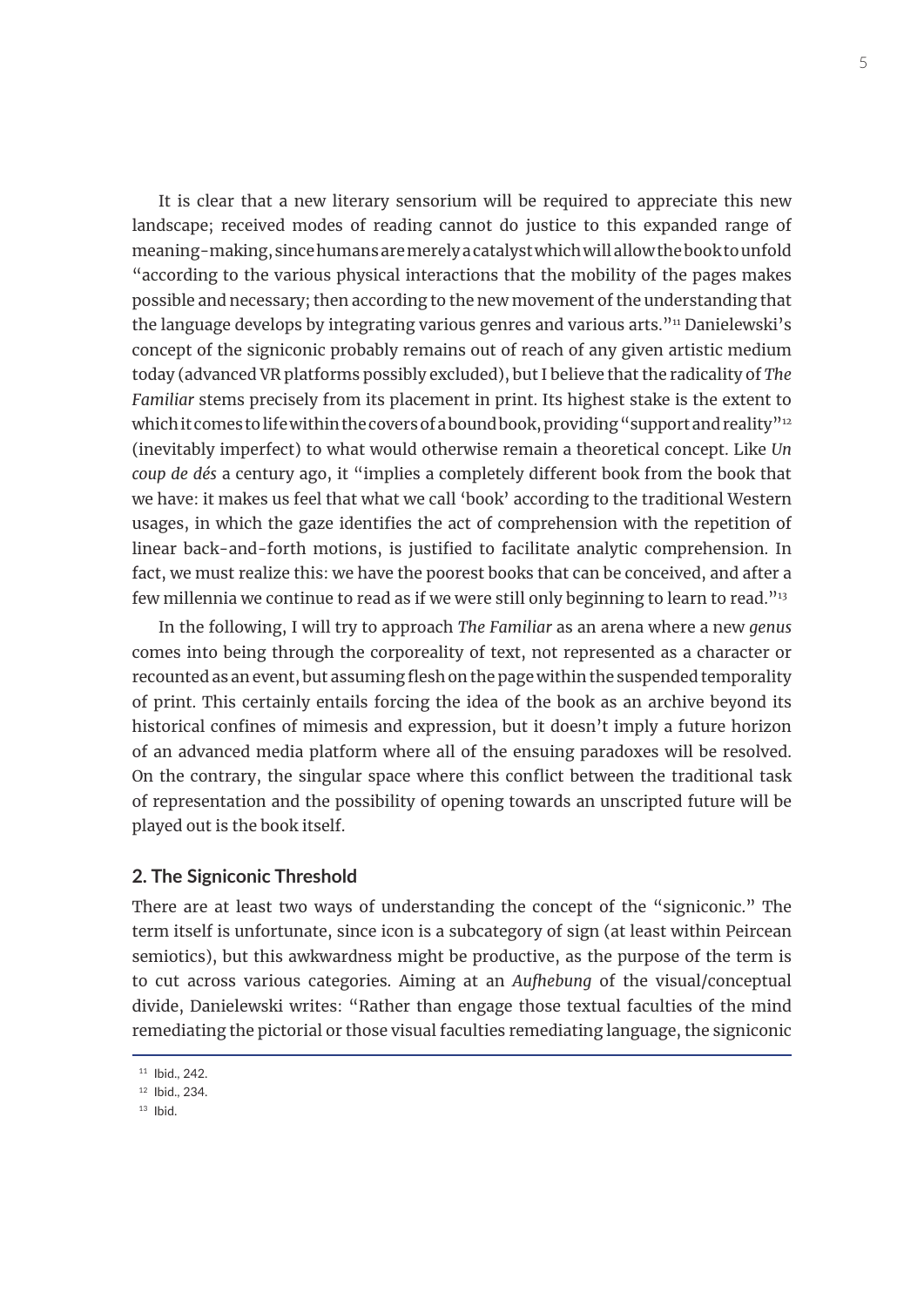simultaneously engages both in order to lessen the significance of both, and therefore achieve a third perception no longer dependent on sign and image for remediating a world in which the mind plays no part." $44$  This "third perception," a paradoxical cognitive leap into a synergy with a nonhuman world, might be the earnest goal of *The Familiar*, or simply an inaccessible theoretical horizon which nevertheless orients and shapes its procedures, producing effects both in the story and in its visual corporeality.

Within the novel itself, however, TF-Narcon<sup>9</sup> defines Signiconic as the "source superset" of all "-isms"—real, ironic, or otherwise, from "Epic" through "Rhomboidist" to "Post-Post-Ironic Confesssional," "l8lit," and "NotEnuflit" applied in the rendering of text (*TF*v1 566). This "procedural" definition apparently overlaps with Danielewski's broader autopoetic description quoted above, but significantly it seems to fall short precisely by "encompassing everything," the whole spectrum of possible styles and codes, extant or not: it fails to reach for the outer limits of this system, the "beyond" of text.

This is the line of thought I will explore: the signiconic as a production of semantic content in print, using procedures that abandon traditional narrative tropes and rhetoric in favor of an intensive interaction with typography, graphic arts, and its own materiality. This process plays out across various borders and that is its key attraction, which makes defining clear semiotic boundaries extremely difficult, if not detrimental to our understanding of *The Familiar* as a whole. Nevertheless, it seems imperative to introduce at least a semblance of typology in order to try to differentiate the signiconic from other devices employed in the novel.<sup>15</sup>

The first volume establishes a system of expanded writing that Season One largely conforms to; the formal layout doesn't change much afterwards, but when it does, it is always highly significant, and implies grave disturbances in the ontology of the projected world. The most visible and easily accessible aspect of this standardization is

<sup>14</sup> Quoted in "The Familiar, Volume 1 Reader's Guide," Penguin Random House, accessed March 1, 2021, [https://www.](https://www.penguinrandomhouse.com/books/213605/the-familiar-volume-1-by-mark-z-danielewski/9780375714948/readers-guide/) [penguinrandomhouse.com/books/213605/the-familiar-volume-1-by-mark-z-danielewski/9780375714948/read](https://www.penguinrandomhouse.com/books/213605/the-familiar-volume-1-by-mark-z-danielewski/9780375714948/readers-guide/)[ers-guide/.](https://www.penguinrandomhouse.com/books/213605/the-familiar-volume-1-by-mark-z-danielewski/9780375714948/readers-guide/)

<sup>15</sup> The concept of narrative multimodality is broad enough to encompass the majority of hybrid phenomena in *The Familjar*, but the idea of the signiconic seems designed to explore or subvert its very limits. Sascha Pöhlmann accentuates the interaction of narrative and non-narrative elements within this approach: "its goal is to have neither of the two as a secondary supplement of the other but to incorporate them as equal halves of an aesthetic form." See "Multimodality as a Limit of Narrative in Mark Z. Danielewski's *The Familiar*," in *Beyond Narrative: Literature, Culture, and the Borderlands of Narrativity*, ed. Katja Kanzler and Sebastian M. Herrmann (Bielefeld: transcript), 147. An invaluable systematic treatise on multimodality was provided by Alison Gibbons, *Multimodality, Cognition, and Experimental Literature* (London: Routledge, 2012). A condensed taxonomy is offered in her "Multimodal Literature and Experimentation," in *The Routledge Companion to Experimental Literature*, ed. Joe Bray, Alison Gibbons and Brian McHale (London & New York: Routledge, 2012), 426–433.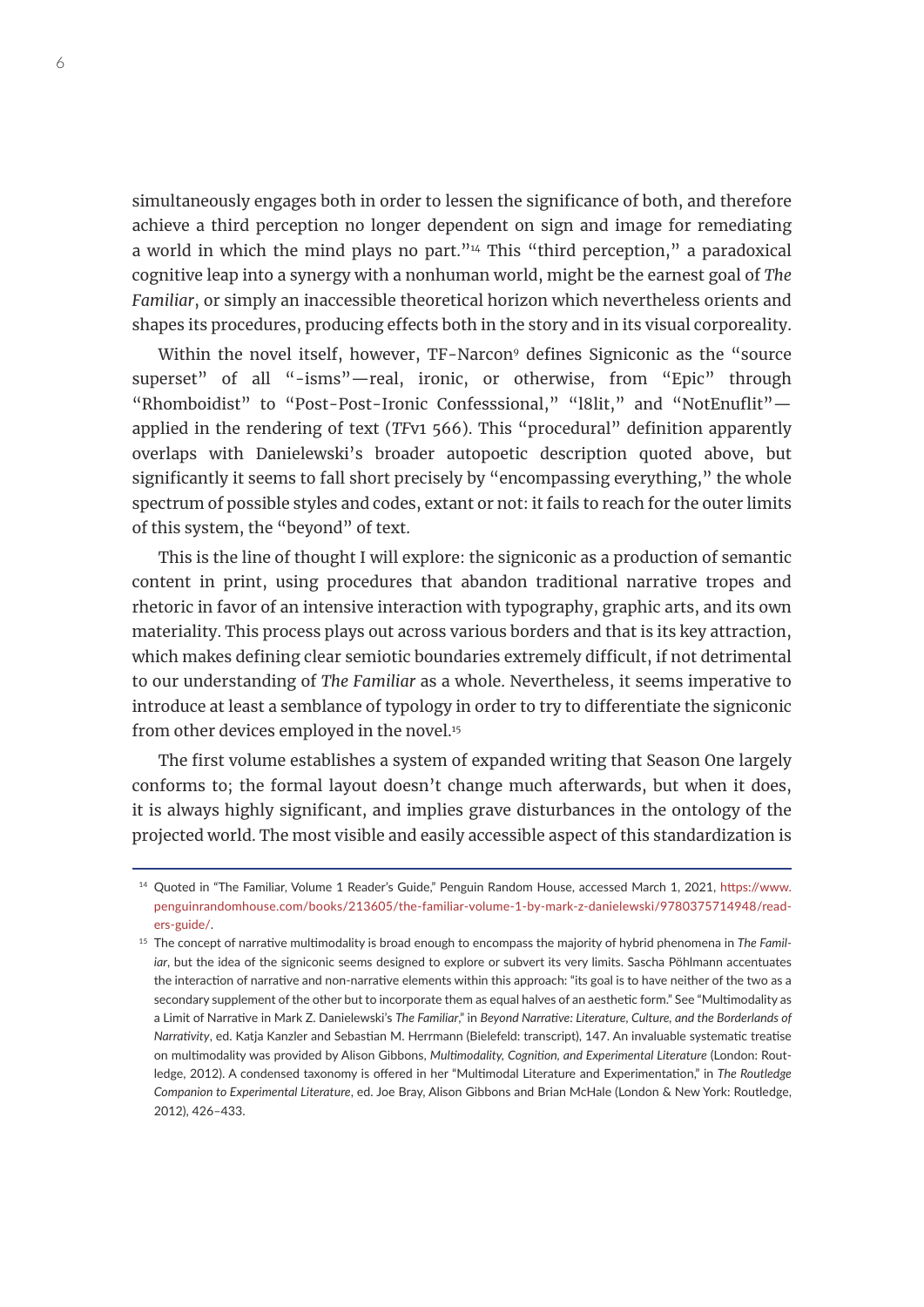the formatting of "main" chapters, forming the bulk of each volume: color-coded "dog ears," indicating changes in focalization and providing timestamps; titles, epigraphs and richly illustrated chapter frontispieces (ranging from decorative mood boards to important elements of the plot); distinct fonts chosen for each character, including extended non-English sections and featuring a variety of writing systems. Differentiating characters or narrative levels through typography is not a new device in Danielewski's work, but it is taken to a new height of complexity here, and the importance of fonts is clearly accentuated in the end credits of each volume, where the "cast of characters" seems to distribute the locus of identity equally between a personage (Xanther) and its graphic embodiment (Minion). This is particularly interesting, bearing in mind that fonts—as burdened as they are by their cultural contexts, aesthetics, even implied values, therefore carrying a considerable semantic charge in itself—traditionally remain critically sequestered into the exteriority of literature, being a part of text's material disposition rather than the engine of its worldbuilding capacities.16 In *The Familiar*, they seem to reside in a grey zone between asemic and semantic aspects of text, irreducible to anything outside themselves (as visual properties), but remaining capable of sublexical micro-narration.

These features are so carefully tied into the content of any given chapter that they rarely dislodge our reading of "plain text": enhancing and multiplying the coded aspects of narration, they actually seem to contravene potential signiconic flows. Another layer of the novel initially appears more open to them, referencing other media (extant or invented) and using or expanding their vocabulary. Above all, there are numerous structural resemblances to the TV series format (beyond the obvious: presenting the first five volumes as "Season One," heading the "Previews" with "New This Season," etc.). Many amongst them, however, owe as much to the age-old format of a serialized novel and should be read against both literary and televisual traditions of serial storytelling: multiple and intertwined parallel plots; leaning towards lengthy and potentially open-ended storylines; discontinuity as an important feature of narrative rhythm (and its reception), formed equally by distinct units (episodes or volumes) and the inevitable temporal, material and cognitive lacunae separating them (paradoxically increasing their immersive powers); nurturing expanded audience participation in the form of emotional or economical investment, a heightened critical acumen, forming communities, etc. Nevertheless, as van de Ven convincingly shows in her thorough

<sup>16</sup> Roman Ingarden, *The Literary Work of Art*, trans. George G. Grabowicz (Evanston: Northwestern University Press, 1973), 356–368. Of course, the irreducible semantic value of typography has since been recognized; see Gibbons, *Multimodality*, 20–23.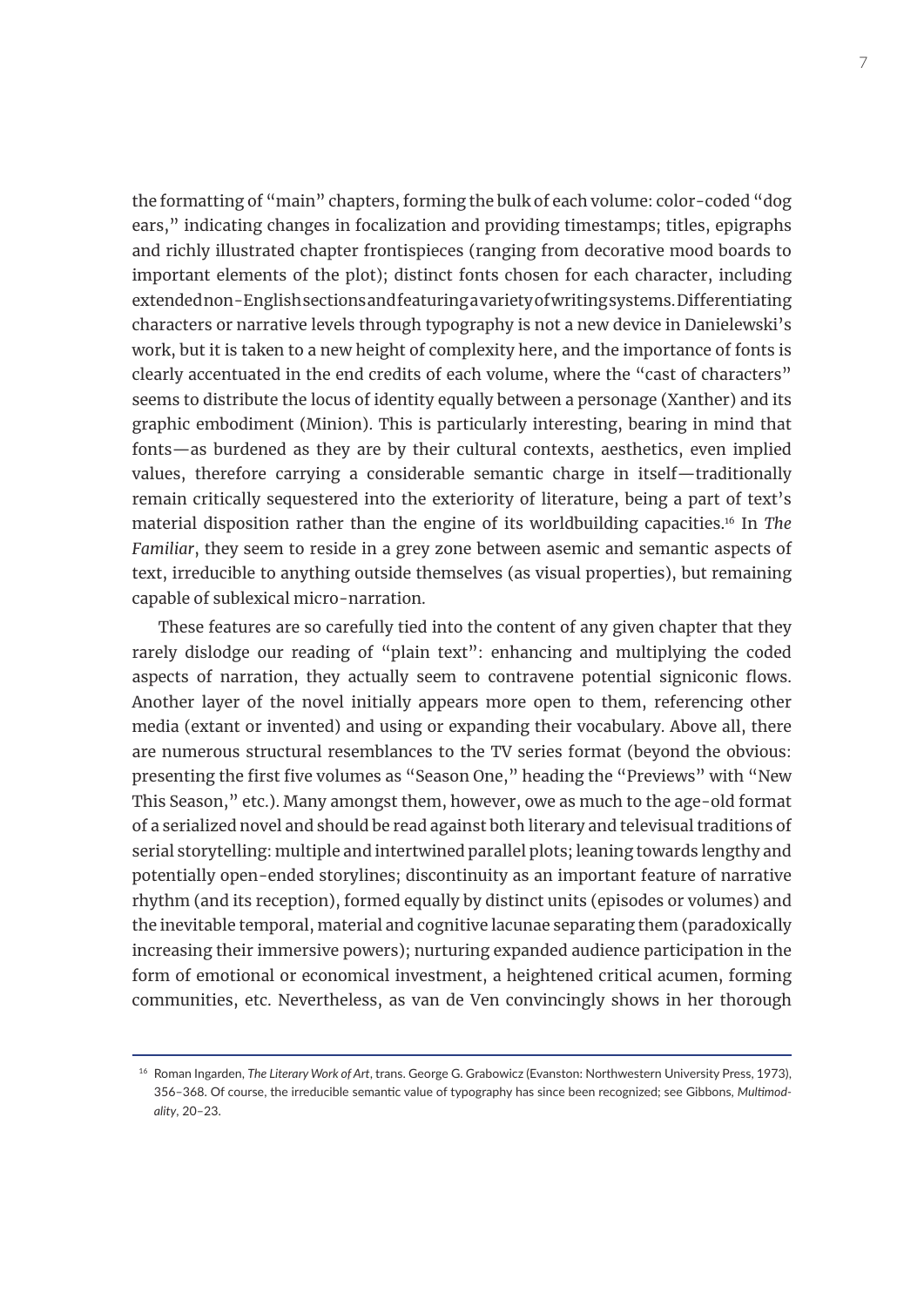analysis of *The Familiar*,<sup>17</sup> non-metaphoric televisual tropes and devices also abound in this novel, and the contemporary cultural landscape certainly favors ambitious TV storytelling over novels published in a series of sequels, a practice now somewhat defunct in "high culture" but still very much alive in the world of romance, fantasy, horror, science fiction, and graphic novels. The impression of the novel's gargantuan scope and complexity, however, relies largely upon its textual disposition, and many of its features prove to be groundbreaking precisely on account of their placement in the format of print.

Beyond these compositional resemblances, *The Familiar* encompasses a large number of material interpolations, mimicking or echoing other semiotic practices iconically rather than structurally, developing them further to fit the limitations of a printed page and the specific needs of the novel: the Senex chapters (drawn by Scott Milton Brazee) use the vocabulary, layout and lettering of graphic novels; the *Caged Hunt* series mimics visual platforms such as YouTube (recreating the frame, the standard control icons, the progress bar etc.), replacing video images and sound with text; rawrgrl's *entr'actes* are screenshots of her Parcel Thoughts profile;18 Anwar's chapters include whole pages of source code for the Cataplyst game; Jingjing's "monster cards" provide a buried storyline of their own, etc. Several sequences of photographs (as a subcategory of this type of interpolation) appear throughout the volumes: blurred animal photo spreads on endpapers; the "nebulae" *entr'actes*; the "artifact" *entr'actes*, studies in *horror vacui* composition reminiscent of the *House of Leaves* collages;<sup>19</sup> and finally, in the credits section, cat photo collages (with legends and inscriptions on the verso page).<sup>20</sup>

It is indicative that the majority of these take place in the *entr'actes*, visual spreads devised as compositional devices. They are, as their name suggests, pauses within the "main" narrative that separate the five six-chapter "acts" of each volume, providing additional pacing and rhythm to the overall flow of text. As a rule, they are leaning more towards the visual rather than textual, conceptual, or narrative, but they are all still "storytelling" to various degrees, within a wide scale of readability, from the

<sup>&</sup>lt;sup>17</sup> van de Ven. "The Serial Novel." 94-99.

<sup>18</sup> A comprehensive analysis of fictional apps within *The Familiar* remains outside the scope of this article, but Parcel Thoughts are important as a proto-signiconic innovation: instead of organizing messages in linear threads, they distribute color-coded "bubbles" in a horizontal space of communication, dismantling a clear sequence of reading and demanding a different approach to chronology and causality.

<sup>19</sup> Mark Z. Danielewski, *House of Leaves* (New York: Pantheon Books, 2000), frontispiece and 582–583.

 $20$  For a detailed reading of these interpolations with a specific focus on the Internet (including the role of audience participation in their genesis), see Sascha Pöhlmann, "Fictions of the Internet and Transmedial Storytelling in the Digital Age: Thomas Pynchon's *Bleeding Edge* (2013) and Mark Z. Danielewski's *The Familiar* (2015*–*)," in *The American Novel in the 21st Century. Cultural Contexts – Literary Developments – Critical Analyses*, ed. Michael Basseler and Ansgar Nünning (Trier: WVT Wissenschaftlicher Verlag Trier, 2019), 364–367.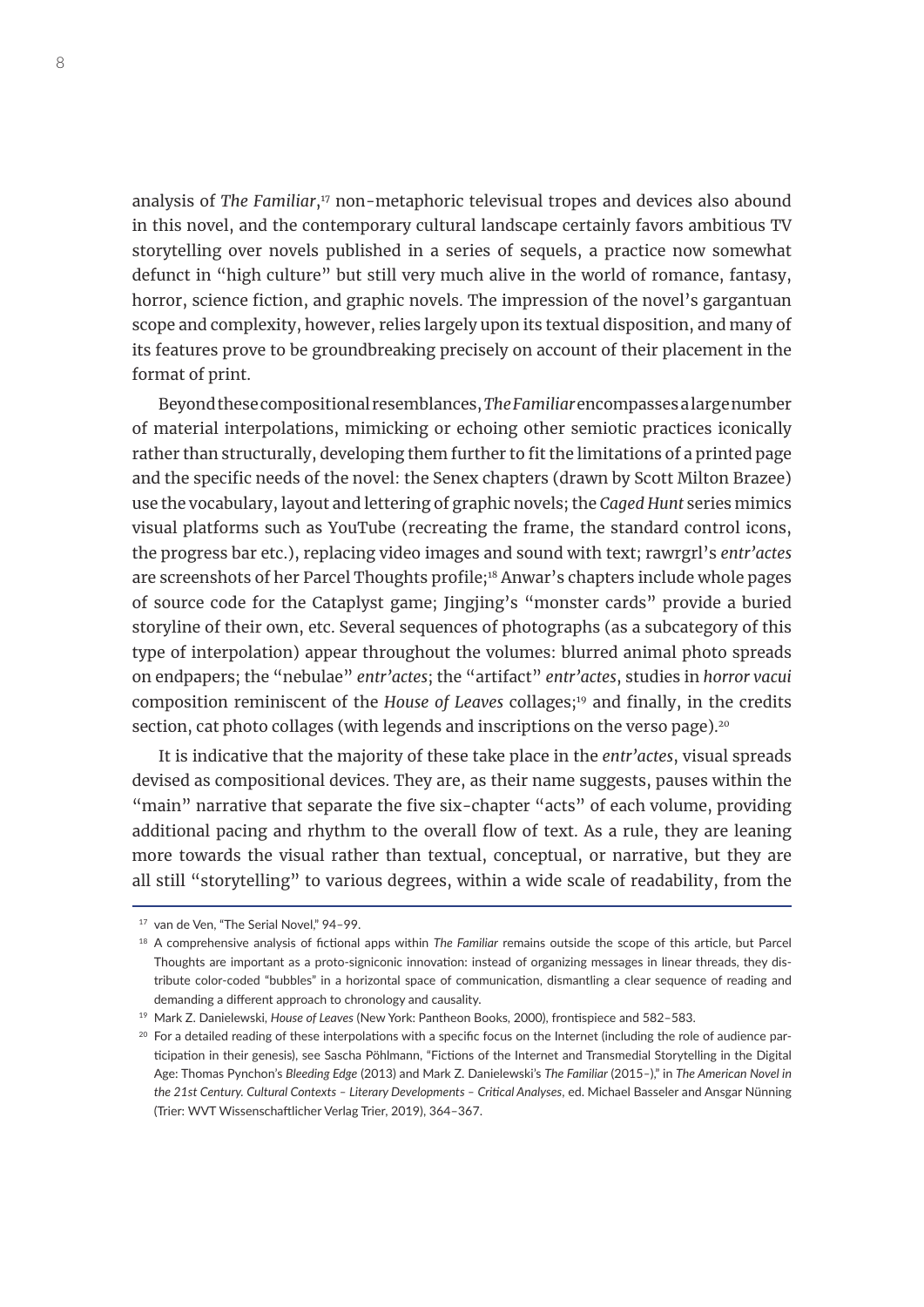semiotically "naïve" plot of Senex chapters, via the "poetry" and excessive ellipses of rawrgrl's Parcel Thoughts solosphere and Hebrew inscriptions in the "floral" *entr'actes* (by Carole Anne Pecchia), to the wholly non-linear and purely iconic material of "artifacts" and "nebulae" at the other end of the spectrum. Various types of more traditional illustration appear within chapters as well, aiding the "concretization" of textual elements or even simply supplementing them, but they always add a certain rhythm to the plot development, accentuating the act of turning the pages as the motor of discovering new material, speeding things up or slowing them down. Like the latches of the sword box in *The Fifty Year Sword*,<sup>21</sup> they don't necessarily affect our interpretation of the illustrated content, but they do closely intertwine the story with the materiality of the book and our process of reading.

A different type of expanded writing is found in the paratexts of this novel, not only because they combine many of the visual and typographical codes described above: they are the most active layer of *The Familiar* in terms of metanarration and interaction with the extratextual world. Paratexts work like this by default, obviously, but here they are expanded to such an extent that pinpointing the exact beginning and end of the narrative in each book becomes extremely difficult. A volume has its inevitable finality in terms of its bulk and spatial disposition, of course, but within the covers, in terms of our linear progress through each book, we face 50-odd pages of various materials before the "real" first chapter and a whole array of sections after the final one. These interzones are extremely dense and difficult to parse, since they strategically combine traditional paratextual material, firmly based in "reality," with some of the most adventurous fictional and typographical exploits of the entire cycle, creating a fine and uneven border, encroaching on the outside and inviting extratextual institutions to take their place within the narrative of *The Familiar*.

Commercials in the opening pages provide one of the best examples of this lateral opening. Adverts for corporate entities of *The Familiar*'s world (Galvadyne, Inc., Oceanica, bluewhale...) share space with adverts, blurbs and review excerpts for *The Familiar* series itself, for Danielewski's other books (and for academic books on Danielewski, including *Revolutionary Leaves* and *Mark Z. Danielewski*), for Danielewskiinspired art or merchandise (tattoos, apparel, music), etc. Pantheon appears alongside Danielewski's Atelier Z and the suspiciously named "A Circle Round a Stone Productions", the apparent umbrella organization, a liminal legal entity *par excellence*.

End credits are equally complex, although they contain different material and accentuate the book's legal and formal obligations to its publishing reality. Nevertheless,

<sup>21</sup> Mark Z. Danielewski, *The Fifty Year Sword* (New York: Pantheon Books, 2012), 213–235.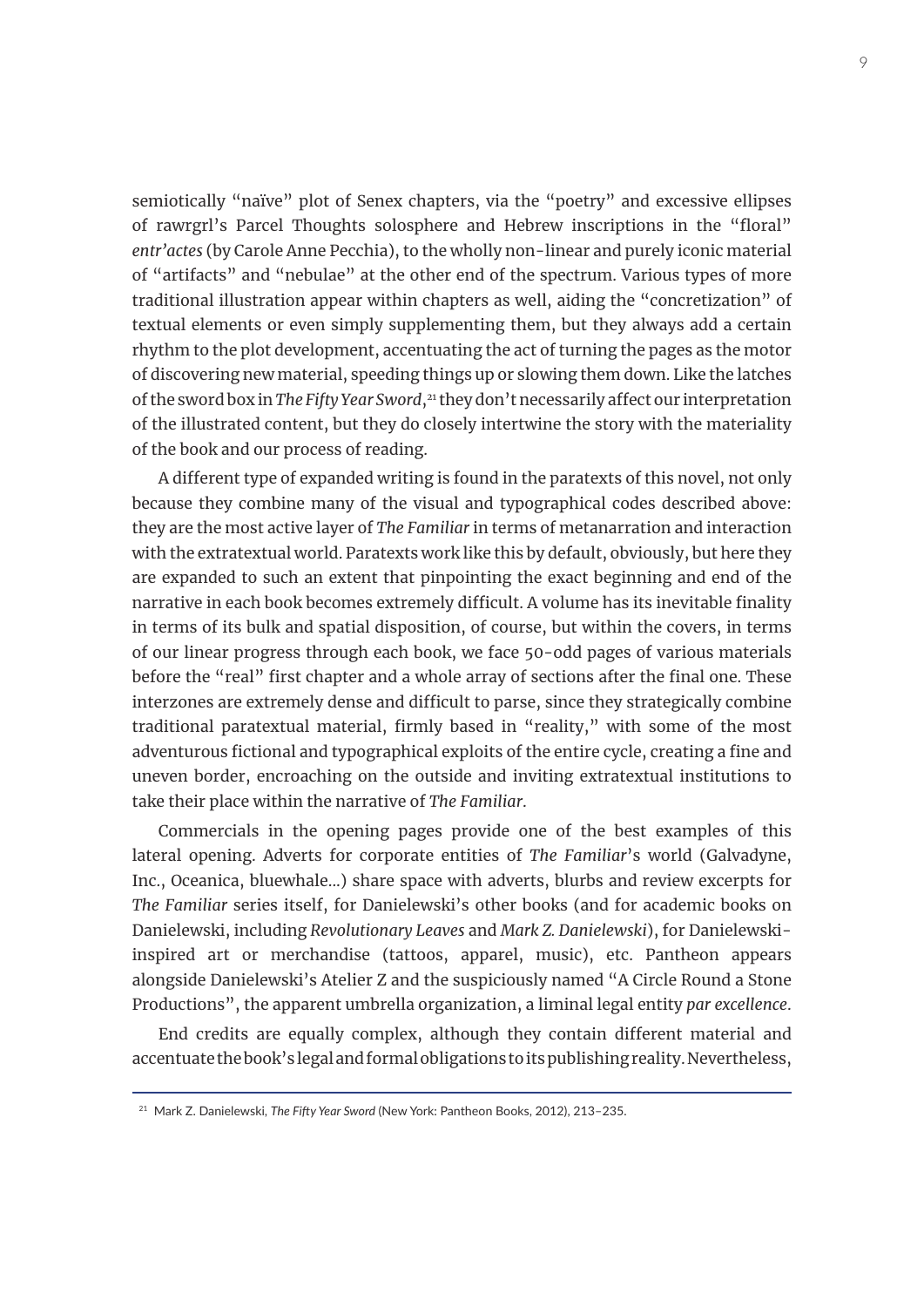the "Attributions" page spreads, copyright information and data on adapted sources, the area where exerting any type of creative control is exceptionally difficult, are violently mangled into near-unreadability by exorbitant shaping of textual matter into animal forms, text-images which can be read as a forceful repossessing of the material, even while crediting its provenance on a new level, turning the formal accession to the outside world into a rough lesson in pidgin signiconic.

None of the above, however, qualifies as a signiconic experience. In spite of the diverse visual procedures involved, their distance from conventional storytelling and their often enigmatic import for the general storyline, they still rely on clearly established codes, often inherited from other semiotic practices. *The Familiar*'s most recognizable use of typography will ultimately develop within the "main" chapter sequences.

Still evolving from the demands of narrative, punctuation becomes a *tour de force* of invention in chapters focalized by Anwar and Astair Ibrahim, whether as an excess of standard parentheses or a complex "nesting" hierarchy using multiple types (round, curly, square, double square, angle, corner etc.) and calling to mind mathematical operations and set theory. This is a superb manifestation of literature as a "foreign language within language," a "becoming-other of language" through "creation of syntax" rather than neologisms.<sup>22</sup> Superficially, these devices might read as highly advanced versions of traditional characterization through speech; nevertheless, these are not speech patterns, and it would be facile to dismiss them as thought patterns. The signiconic opening stems from a very Mallarméan concern with the page (rather than a sentence, an idea etc.) as the fundamental unit of narration, and meaning as value produced by spatial manipulation of graphic material. This is far from asemic print, however: the proliferation of parentheses makes the text barely legible to some readers, but it basically works as an articulating tool,<sup>23</sup> keeping the flow of language within certain bounds, making it more intelligible and more precise, perhaps seeking to quantify it (without the possibility of complete success). Indeed, the bracket play often comes across as a fine-tuning instrument, a typographical autocorrect app, calibrating

<sup>22</sup> Gilles Deleuze, *Essays Critical and Clinical*, trans. Daniel W. Smith and Michael A. Greco (Minneapolis: University of Minnesota Press, 1997), 5.

 $23$  Derrida sees this as the general dilemma of "parentheticality" of writing: while the device itself fragments language into clear, atomized elements, there is always a danger of expanding this into unreadability, producing digressive monstrosities and causing a collapse of thought, testifying to irreducible *temps d'écriture*; see Jacques Derrida, *Glas*, trans. John P. Leavey, Jr. and Richard Rand (Lincoln & London: University of Nebraska Press, 1986), 119, 147. In *The Familiar*, parentheses tend to clarify matters, even when they showcase the non-linearity of thought (simultaneous strands of thinking) or enable thought processes to "branch out" on page without assuming a literally arboreal form.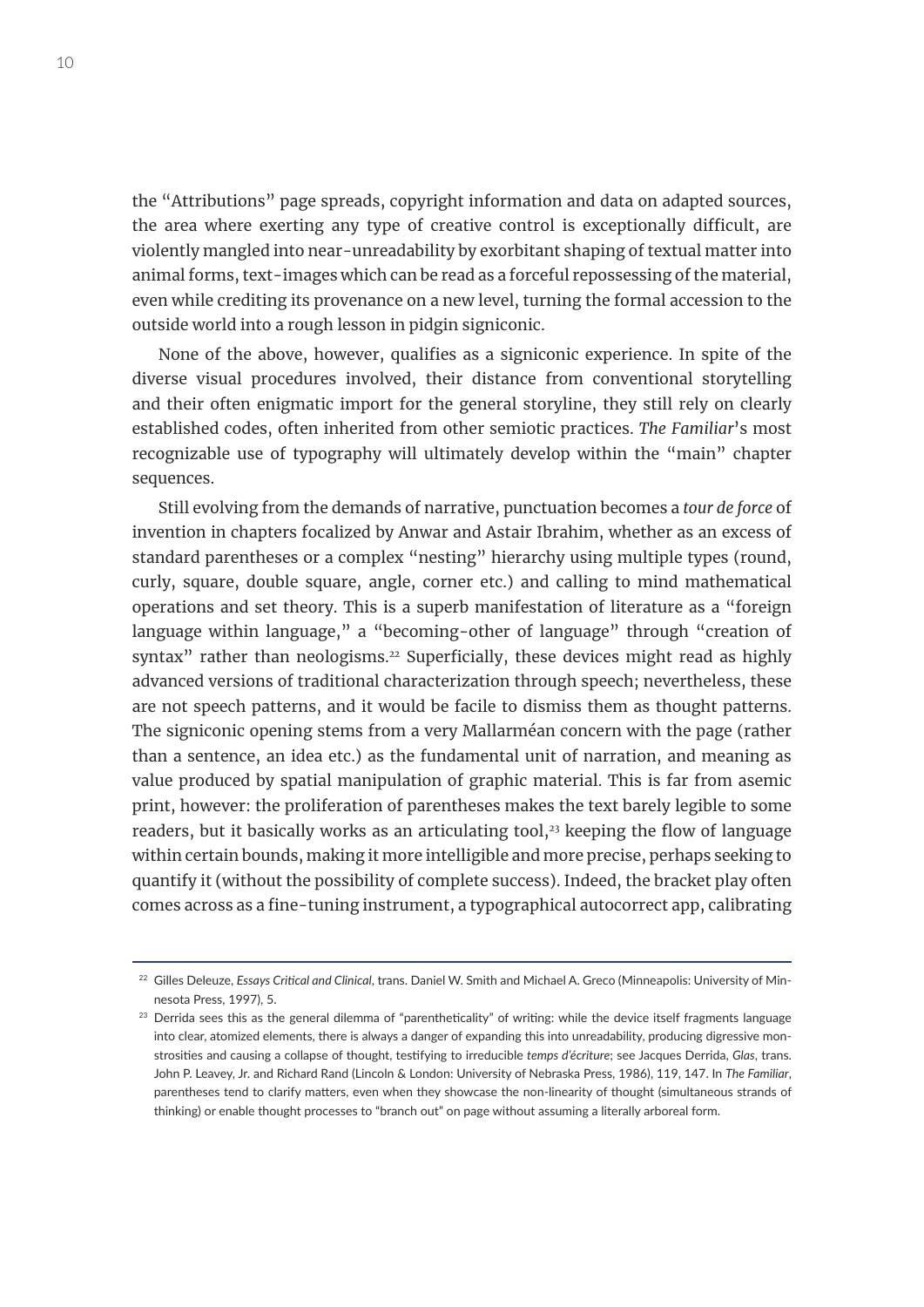a thought and qualifying content further until it assumes the adequate form, while leaving the entire process open and visible to the reader.

Parentheses, however, also work as emotional amplifiers or modifiers, not only logical operators (as complex and confusing as they might be): they are indices of distress, typographical marks of consciousness giving way to something more powerful, non-verbal in origin. A page full of empty and disengaged parentheses can become an icon of empty (relaxed or sleeping) consciousness (*TF*v2 49–51) but also of extreme stress (*TF*v3 135), particularly if it is coupled with dispersed fragments of sentences (*TF*v1 657, *TF*v4 204–09, *TF*v5 345–48). Layout motivated by a very traditional mimetic goal of depicting events, states, or qualities within the plot seems far from signiconic ideals and never works as an independent or primary semantic generator; however, in contrast to the visual narrative strategies of "expanded writing" described above, there is a significant shift in the way typography operates here, crossing into what I recognize as a genuine signiconic zone. In "Mom, it's a –," we are faced with a *cluster* of "(oh) (no) (again)" printed and reprinted over the same portion of the page (see **Figure 1**), producing varying degrees of impenetrability, somewhat reminiscent of Rosmarie Waldrop's *Camp Printing* (1970) or Charles Bernstein's *Veil* (1976).24



**Figure 1:** *TF*v1 658.24

<sup>24</sup> Excerpt(s) from THE FAMILIAR, VOLUME 1: ONE RAINY DAY IN MAY by Mark Z. Danielewski, copyright © 2015 by Mark Z. Danielewski. Used by permission of Pantheon Books, an imprint of the Knopf Doubleday Publishing Group, a division of Penguin Random House LLC. All rights reserved. This image is not included under the Creative Commons License for this article.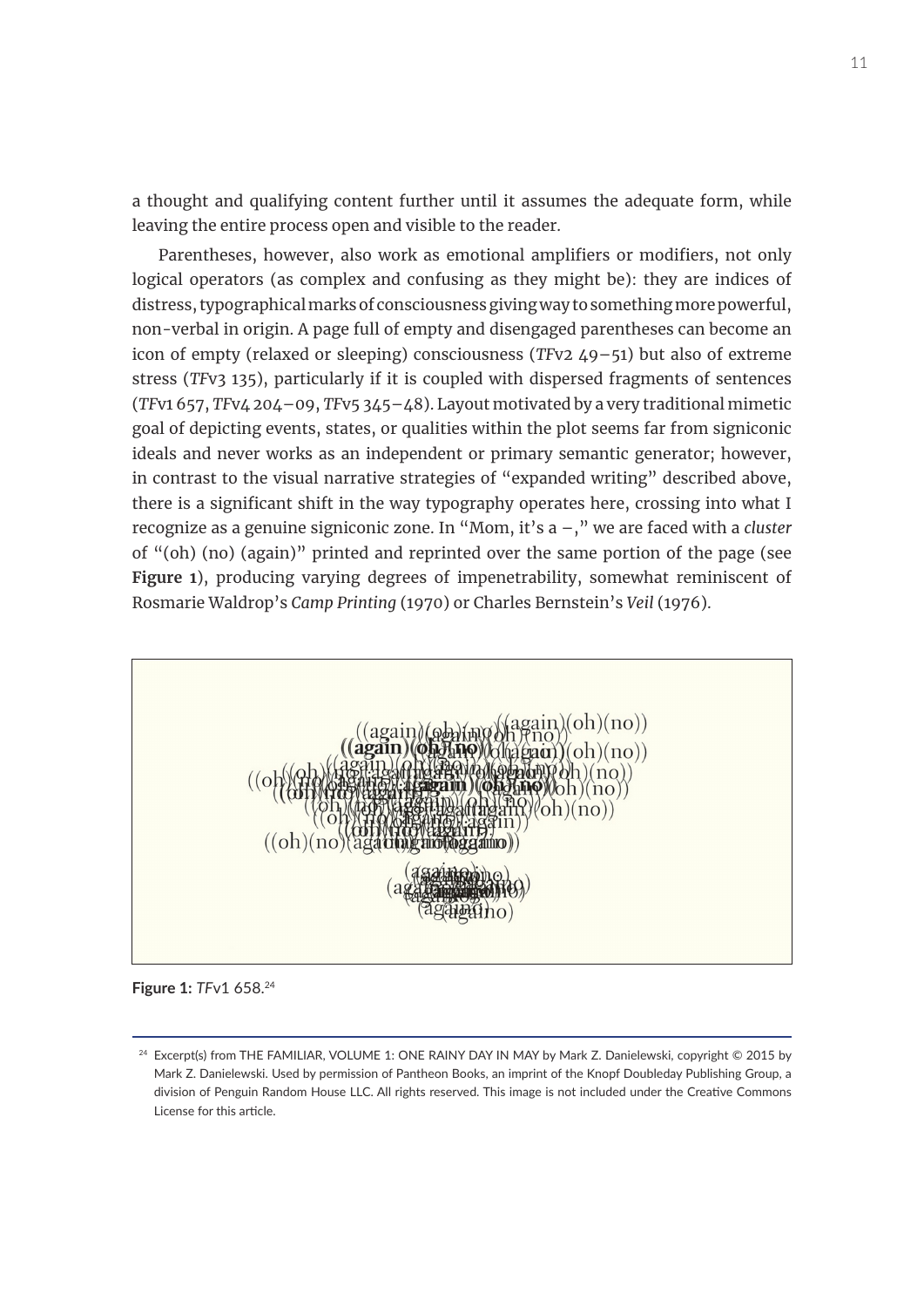A new experience occurs, but perhaps surprisingly, this doesn't impede the complete and precise receipt of a given coded content. The information remains readable, but we realize that the message as a whole contains unreadable or illegible parts. In other words, a certain illegibility—and the cognitive, emotional, sensible effect produced by it—is an irreducible layer of a message which would otherwise remain incomplete. Content becomes available because it is partially illegible, since it is "complete" only with added noise. The phenomenon is known as stochastic resonance: a signal which would remain below the threshold of perception acquires perceptibility precisely on account of its interaction with a certan level of noise as a "carrier," breaking through by way of this added illegibility. The meaning becomes clear because signification is partially occluded; conversely, material occlusion of easily readable parts becomes an essential part of the message, opening a gate towards experiences unattainable by traditional narrative tropes.

This is the signiconic threshold: a writing that, as I will show below, engages the body in particular ways as much as the mind, precisely because it escapes the constraints of code in order to cross over into areas of vague intensities, forcing us to learn to read new types of text-images. Easy to ignore when we already know what a certain typographic icon represents, this procedure becomes more interesting—and less immediately readable—when it moves into areas beyond human intention and affect.

### **3. More Than Reading**

The next step necessarily takes us beyond the clear divide between illustration and language. *The Familiar* explores areas inaccessible to purely linguistic or purely iconic portrayal, and it goes furthest when it collapses word and image, the readable and the haptic, into a new assemblage, restructuring not only the page itself but our mechanisms of coping with it.

I will focus on places where print extends most forcefully in the direction of the iconic, but without relying either on the visual disposition of other arts or media, or on the immediate recognizability of what is being conveyed. There are precursors to this, of course, a vibrant history of redefining literariness on a material level, from Russian and Italian Futurism, Lettrism, concrete poetry and typewriter art, to the the novels of Raymond Federman, Alasdair Gray, Claude Ollier etc.25 *The Familiar*'s opening might be an explicit homage to Apollinaire's *Calligrammes* (1918): "Il pleut,"

<sup>25</sup> Gibbons ("Multimodal Literature," 423–424) points to premodern heritage of multimodality, highlighting *Tristram Shandy*, but going as far back as the Lindisfarne Gospels and other illuminated medieval manuscripts.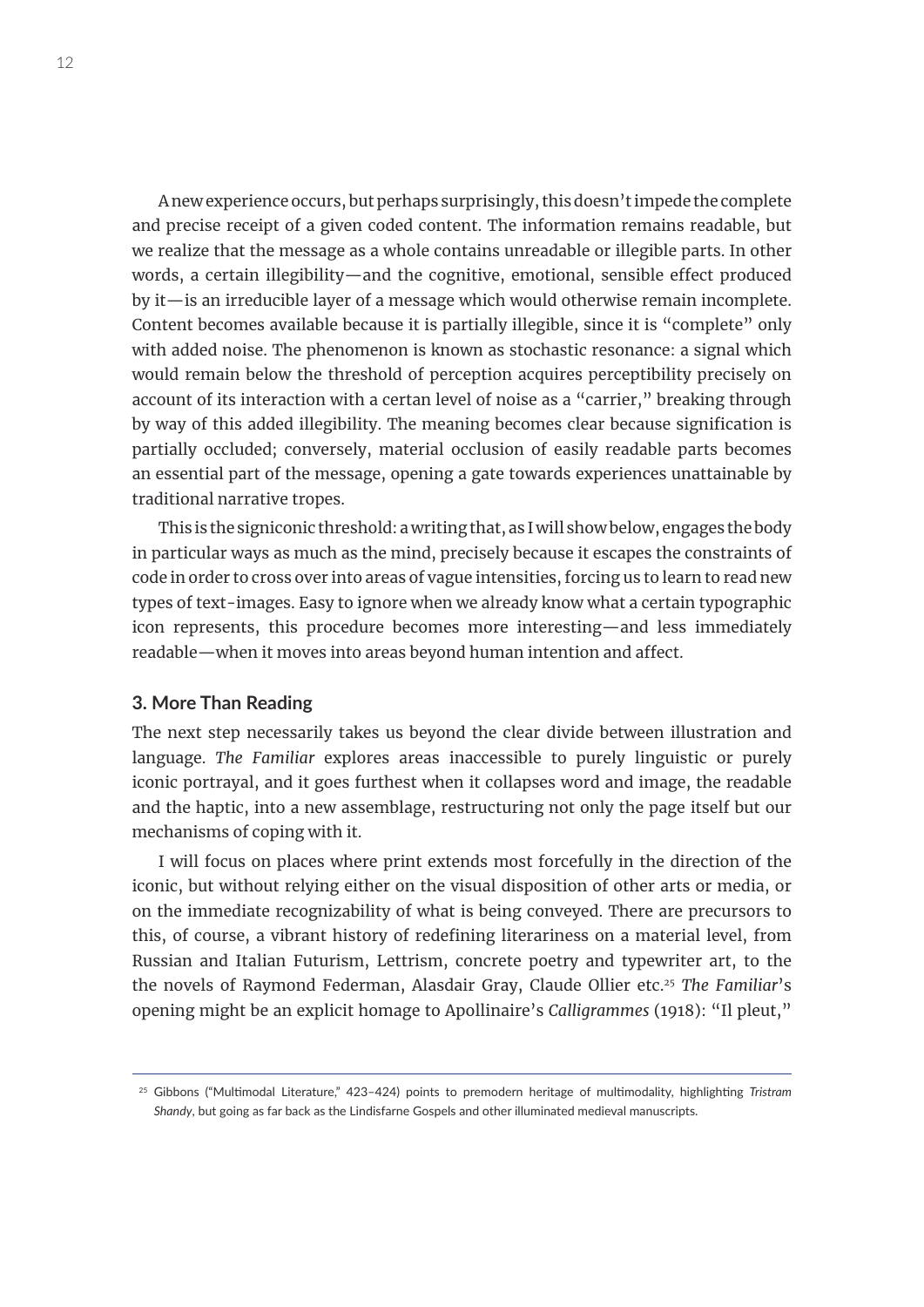one of the best-known pages of this book,<sup>26</sup> is exploded and digitally enhanced in "Is Everything Okay?", forcing the writing over the threshold of iconic territory, if not pure "textual illustration." What begins almost as a quote from *Calligrammes* evolves into a complicated visual texture (*TF*v1 49, 51, 62–65, 68–69), reappearing in "Litter" as a painterly interpolation on page spreads (*TF*v1 478–79, 494–95, 506–07, 514–15), bordering on illegibility: words end up as raw material representing torrents, puddles, and raindrops.

A variety of factors in this interaction of textuality and iconic macrostructures complicate the result and remove it from simple typographical figuration. The final sections of each volume, different in design from other parts of the book while remaining obliquely implicated in the main narrative, provide a blueprint for the "textpaintings" I will try to examine next. It is important that these chapters are focalized through animals: in an attempt to broaden the semiotic lexicon of narrative fiction and—following Danielewski's definition of the signiconic, quoted above—"bypass" the mind (supposedly as a synecdoche for mankind, rather than a blanket term for all intelligence), they introduce several writing procedures which are developed elsewhere in the novel.

Animal calligrams of varying complexity are the centerpieces of these chapters. In the first two volumes, the icons are built from short phrases replacing brushstrokes or pencil lines. Similar procedures are exploited elsewhere: simplest patterns seem to evoke inorganic nature, while variations of multiple phrases depict plants and animals. The repetitiveness of these word chains is almost never mechanical. Of course, their monotony is pronounced, as these are visual patterns that deny any further information upon linear reading. Yet incessant fine variations of size, rhythm, orientation, word sequence, and punctuation make their microfluctuations exceedingly hard to describe and quantify.

In subsequent volumes, calligrams acquire a higher level of complexity $27$  because narrative material is integrated into the icon, i.e. the image of an animal is partially rendered in phrase patterns (as described above), and partially shaped by sentences demanding to be read rather than only seen, providing information unavailable elsewhere. This brings about significant changes in the experience of reading, while the general mimetic outline of an icon ceases to be reducible to a simple "message," exhausted by an act of recognition. These features are distinctly at odds with other

<sup>26</sup> Guillaume Apollinaire, *Calligrammes* (Paris: Gallimard, 1966), 64.

<sup>27</sup> "Satya" is probably the masterpiece of this type of textwork: cf. *TF*v3 794, 822, 826–27, 832–33. For an extremely rich analysis of examples discussed in this chapter, see Ian Ezerin, "*Familiar* Suspense Built in an Unfamiliar Way," in *Symbiotic Cinema: Confluences between Cinema and Other Media*, ed. Fátima Chinita and Liviu Lutas (forthcoming).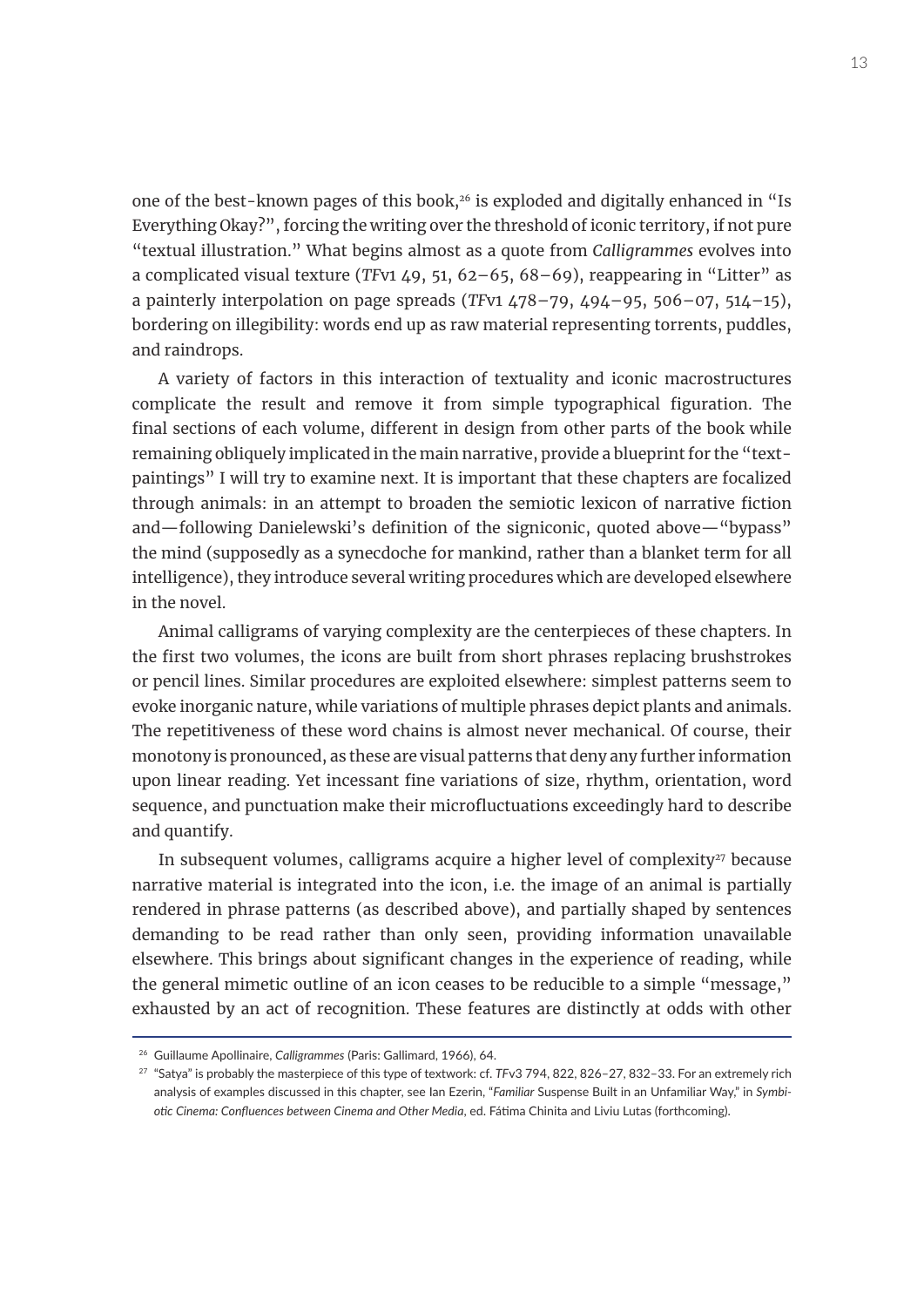iconic devices included in these calligrams (appearing throughout the novel as textimages of smoke, smells, and flavors, cf. *TF*v2 471–75, *TF*v4 147–48, *TF*v5 429), which aim to inscribe corporeal sensations or various non-conceptual cognitive processes demanding a reprieve from the linearity of time.

This is an eminently signiconic area: an augmented space of perception, calling for a different rhythm of gathering or receiving information. There is a specific cognitive challenge at work here, a new type of reading is required to follow typographic simultaneity, exploiting various possibilities of interlacing word and image at once, pushing for a further integration of the sensible and the intelligible. Schematically, we could describe this as a series of shifts in legibility, orientation, and sequence.

Legibility is a supremely important interval in signiconic script. Every animal "portrait" tests the very borders of legibility, employing various font sizes but frequently using extremely fine print, almost as if defying vision and its reign—"the tyranny of the eye," demonstrating that "the mind has not yet found its way to experience more subtle senses" (*TF*v5 745). This forces the eye to resign from its symbolic capacity and challenges its powers in the grey area of text first disintegrating into inkblots and then floating back. Tension between the sensible and the intelligible is very literal here. Remaining perfectly visible and decipherable as an icon, a calligram loses its symbolic layer but acquires a different semantic charge; rather than collapsing into an asemic sensory input, it becomes readable in a new register. This writing still signifies, but in its iconic rather than linguistic capacity. However, it exerts is full power oscillating between the areas of clearly legible print and characters dissolving into smudges, lines, or shadows. The process is more interesting as a flux, a constant readjustment of our reading (and our eyes) enforced by the text, than as a tension of polar opposites, necessarily resolving into one "solution."

This constant disequilibrium between safe and complacent positions of reading a text or observing an image is structurally secured by the other two features of calligrams: disruptions in orientation and sequence of print. The question of orientation could be regarded as a prerequisite of the sequence problem. The iconic manipulation of words anulls the traditional disposition of text and our orientation on the page as a grid, determined by vertical and horizontal axes, subverting the linearity of writing (and reading) within a given line or sentence. Even in cases when a single sentence (or, as is the case more often, one phrase rendered as a repetitive flow or pattern) is distributed on the page in a non-linear fashion, we are forced to disregard the rectangular "frame" of a page and the cuboid bulk of the book containing it, as we create new angles and curves of reading in order to follow the sequence of print. Combined with fluctuations in legibility, this results in a complete displacement of the traditional stationary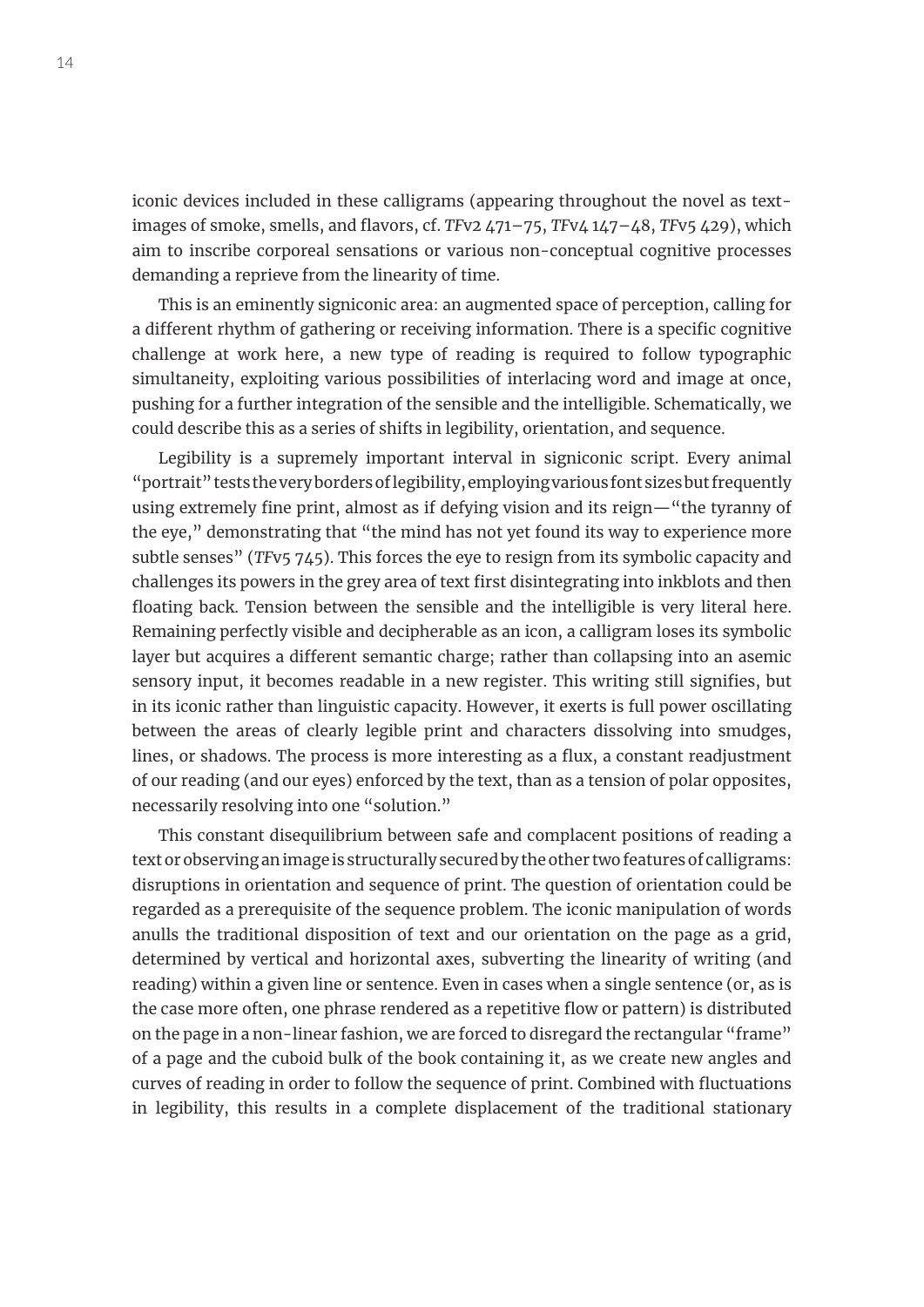reading position, designed to accommodate the eye and the hand and neutralize the materiality of the book (calibrated precisely to that function) along with the reader's own corporeality. We are dislodged from reading back into our own bodies, confronted with print as matter, snapping out of the "world of the novel" but entering into a completely different type of engagement with it ("more than reading," as Pantheon's *ad hoc* tagline proclaims), surrendering our physical properties to the dictate of the page. We manipulate the book with our hands and muscles, we rotate the volume clockwise and back, multiple times, subtly changing gears and directions while following the route of print; we zoom in and out, bringing the volume closer to our eyes and pushing it back, attempting to conquer the no-man's land of "near illegibility." This is where "the cult of the book, the body of the book and the body used to the book, the time, the temporality, and the spacing of the book"<sup>28</sup> are being simultaneously challenged and reaffirmed: still within the most traditional format, typographical processes seek for new temporalities, perhaps even new bodies to attend to these disturbances in print.

Contrary to the phenomenon of digital platforms retaining the received models of layout and reading, "even its pagination on the screen, even the body, the hands and eyes that it continues to orient, the rhythm it prescribes," $29$  this is an ancient format enforcing expanded modes of reading, inaugurating literary experience as a physical movement.30 If a book can be regarded as a set of instructions, a score to be performed, it will result in something other than an implied reader as a prerecorded consciousness: in a process extending beyond concepts and ideas, a new reading body will be constructed, deterritorialized by the book, emerging as something different in every particular read-through.

On a larger scale (the whole page, multiple sentences), this leads to the question of sequence. If linearity is cancelled, along with top/bottom hierarchy of the page and left/right causality of traditional syntax, what is the first sentence on a given page? Where does a reading begin? In this respect, even relatively simple text-images (smoke rendered by meandering letters), conforming to well known mimetic conventions of calligraphic "interpretation" of referents, produce something more than a mere visual resemblance as devices within narrative fiction. The crucial change is brought about by a radical *espacement* of writing, redistributing the elements of the page and simultaneously eliminating the received procedures of reading.<sup>31</sup> At first sight, giving

<sup>30</sup> Cf. Gibbons, *Multimodality*, 71–75.

<sup>28</sup> Jacques Derrida, *Paper Machine*, trans. Rachel Bowlby (Stanford: Stanford University Press, 2005), 17.

<sup>29</sup> Ibid., 16.

<sup>&</sup>lt;sup>31</sup> The notion of spacing is borrowed from Derrida here, but there are other traditions of examining spatiality as a constitutive element in narration. Joseph Frank's "Spatial Form in Modern Literature" (1945) starts with Lessing's *Laokoon*,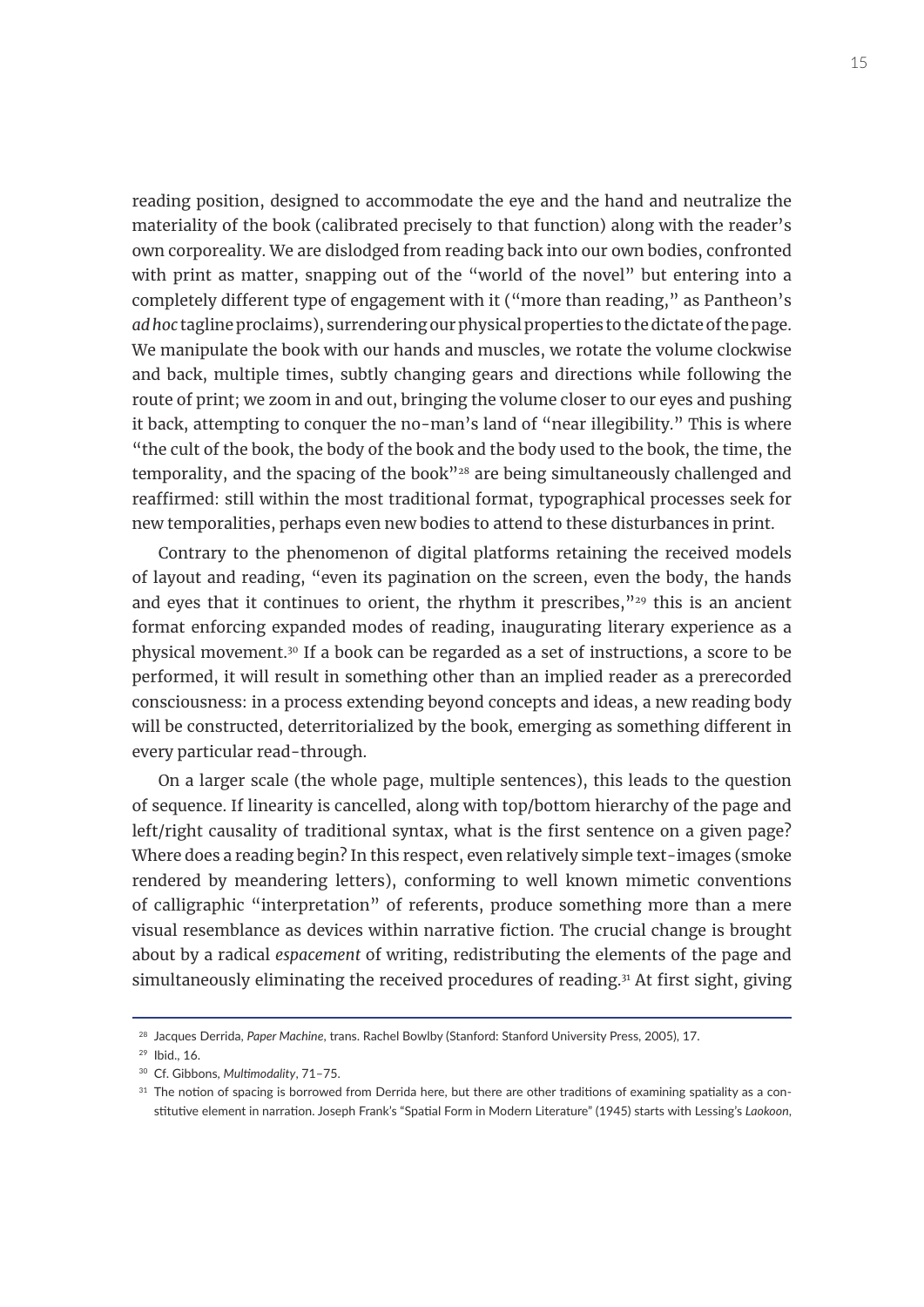free rein to partially asemic processes in the destructured space of a page seems to abolish the very possibility of storytelling, along with causality as its bedrock. "Stories, however, are more than just a series of events. [...] Stories can also be a series of themes unfettered by time" (*TF*v5 520). Therefore, this shift into spatial narration doesn't imply abandoning all meaning, and it still less implies an absolute chaos within a calligram as a semantic horizon, but it does point to a new principle: crafting microstories out of materials that demand a different type of interconnecting. The notion of a "series" seems crucial: elements will no longer be pared down to a single appearance within an enclosed syntagm, itself lodged in a macrosequence of similar "sentences," submitted to chronology and causality (however disarticulated by analepses, prolepses, metalepses, and frequency complications within a given text). In this new narrative space, a "series" will imply: a) multiple appearances of a single lexical or syntactical item (as formally "the same," but semantically mobile and essentially different in each of its locations on the page); b) "rhizomatic" interconnection of these items or their chains (versus the inevitable linearity of linguistic messages subordinated to communication of meaning); and c) narrative as a continuous process (rather than a fixed structure of exposition), assembling formal and semantic elements with a wide array of sensible, non-conceptual materials (asemic drift, illegibilities, color).

Faced with such a structure, the very temporality of reading will have to be reconfigured.32 Ingarden's classical model probably wouldn't do it justice, as its phenomenological foundation necessarily privileges conceptual strata as the *telos* of literature. Reading *The Familiar*'s calligrams, one changes levels heterarchically, in a circular, irregular, unscripted motion, submitting oneself to certain moments of sensory "raw input" which will never be swept up and assimilated in our imaginative leap into the stratum of represented objects. The initial moment of this process could be

and moves on to Pound, Eliot, and Joyce to examine literary structures undermining "the inherent consecutiveness of language, frustrating the reader's normal expectation of a sequence and forcing him to perceive the elements of the poem juxtaposed in space rather than unrolling in time"; see *The Idea of Spatial Form* (New Brunswick and London: Rutgers University Press, 1991), 12. A number of significant articles on Danielewski, specifically on *Only Revolutions*, develop this particular line of thought; see N. Katherine Hayles, "Mapping time, charting data: the spatial aesthetic of Mark Z. Danielewski's *Only Revolutions*," in *Mark Z. Danielewski*, ed. Joe Bray and Alison Gibbons (Manchester: Manchester University Press, 2015), 159–162; Brian McHale, "*Only Revolutions*, or, The most typical poem in world literature," in *Mark Z. Danielewski*, 145; Sascha Pöhlmann, "Shining on the Nothing New: Re-Making the World in Mark Z. Danielewski's *Only Revolutions*," in *R/Evolutions: Mapping Culture, Community, and Change from Ben Jonson to Angela Carter*, ed. Jennifer Craig and Warren Steele (Newcastle Upon Tyne: Cambridge Scholars Publishing, 2009), 78–80.

<sup>&</sup>lt;sup>32</sup> Pöhlmann stresses that Danielewski's novels "complicate the sequentiality of narrative with the simultaneity of other semiotic modes that create meaning not by progression but by juxtaposition, superposition, etc.," and defines multimodality precisely as "a way of negotiating between these extremes and setting them to work in a combined process of meaning-making." See "Multimodality as a Limit," 147, 148.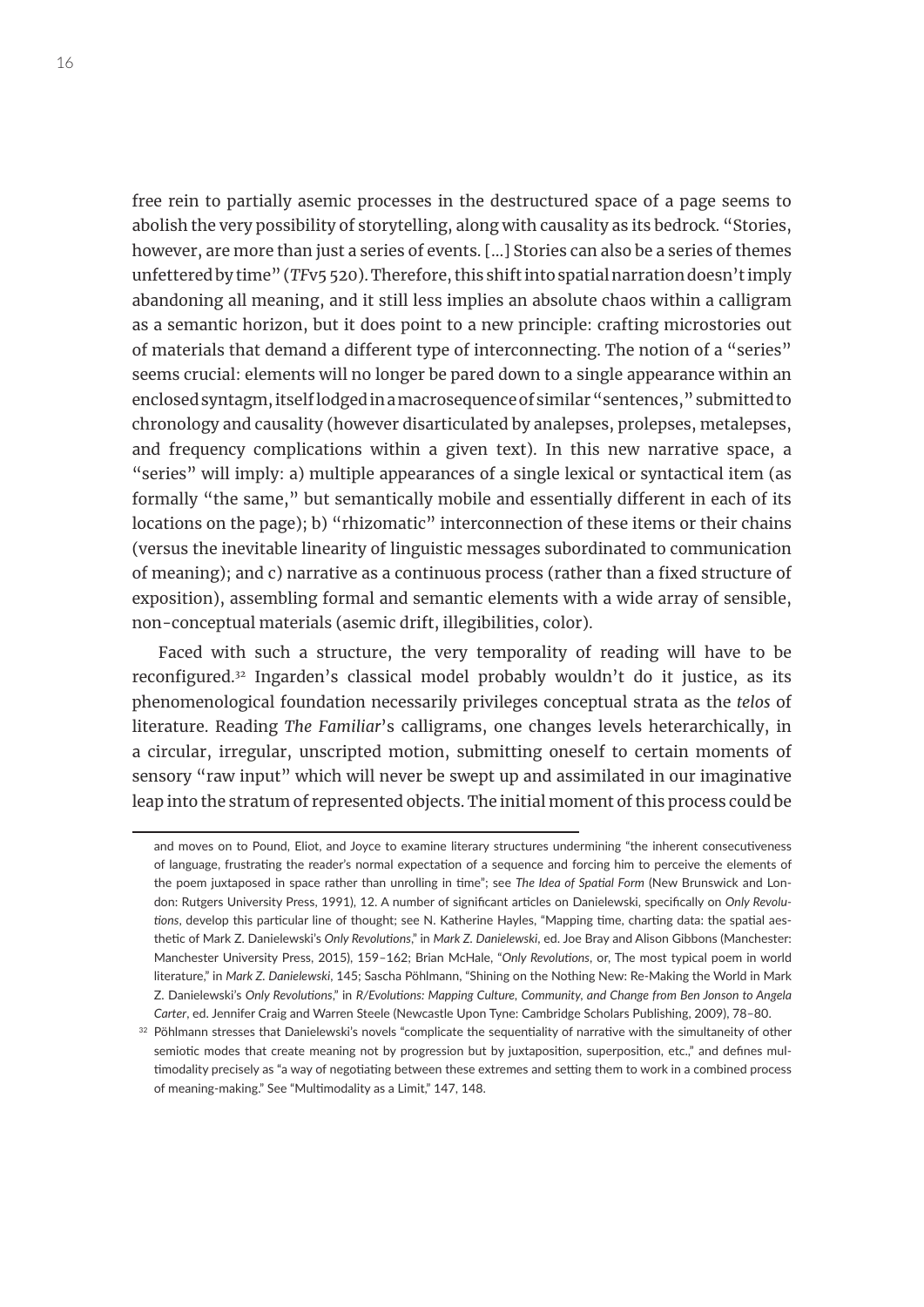described as subitizing text: the first thing we see (and manage to perceive as a whole, carrying a recognizable meaning) is text-as-image; in an instant, faced with the page, we are doing the equivalent of "quantifying without counting" as we eliminate the linear, consecutive, and piecemeal rhythms of reading. This is impossible to achieve in the world of traditional layout: the elusive whole, a domain of the Imaginary (in Sartre as well as Lacan), always out of reach, does appear as such, but without the possibility of clear appreciation of its segments. This is not just a question of a higher or lower "resolution" of reading: when a detailed reading begins (i.e., when we attempt a first reading in a narrow sense, rather than absorbing an image), we are entering a completely different distribution of meaning. The features described above make this a massive structural innovation: we are reading words and sentences, but in a highly ergodically charged series of actions; we are manipulating the book, gauging the fluctuating legibility levels; we are training the hand and the eye in a different way, still attempting to simply understand what is printed on the page. Again, this decoding process wouldn't be this engaging in itself without an inventive sequencing of material: we have to get our bearings in the space of the page; we are looking for a way in, a first thread, forever insecure about which pathway to explore in the next crossroad, keeping an eye on both (or three, four, ten of them) and necessarily failing at this attempt at radial reading. We are discovering a new rhythm: it is uneven, "organic," tentative, unconcerned by following and executing a regulated and articulated sequence; more akin to perceiving a smell, a taste, or a view, the focus jumps from one point in the network to another and back, seeking patterns and rhythms in this polycentric topography. Non-mechanical repetition is one of the key principles: we are reading through the "same spot" again and again, a location in the text-image that is being repeatedly loaded, amplified, sharpened, appearing as "new" each time it is encountered and constantly gaining in equivocality. As simple as it might be, each element refuses to completely resolve into comprehension of a whole, commited to memory: it stubbornly keeps redefining its environment and actively repositioning other elements.

All of this is finally reintegrated back into the image, after having enriched the icon with a myriad of different nuances impossible to achieve through visual procedures alone. Nevertheless, once we are aware of the page both in its figurative and symbolic capacities, equally keeping in sight its shapes, colours, intensities, but also its semantic nuances, coded threads, and finest articulations, there is no finality to this reading: we have not produced a complete object, permanently available to our mental exegesis. The cycle must begin again, if it ever had a "starting point" as such: the reading of a calligram never properly ends.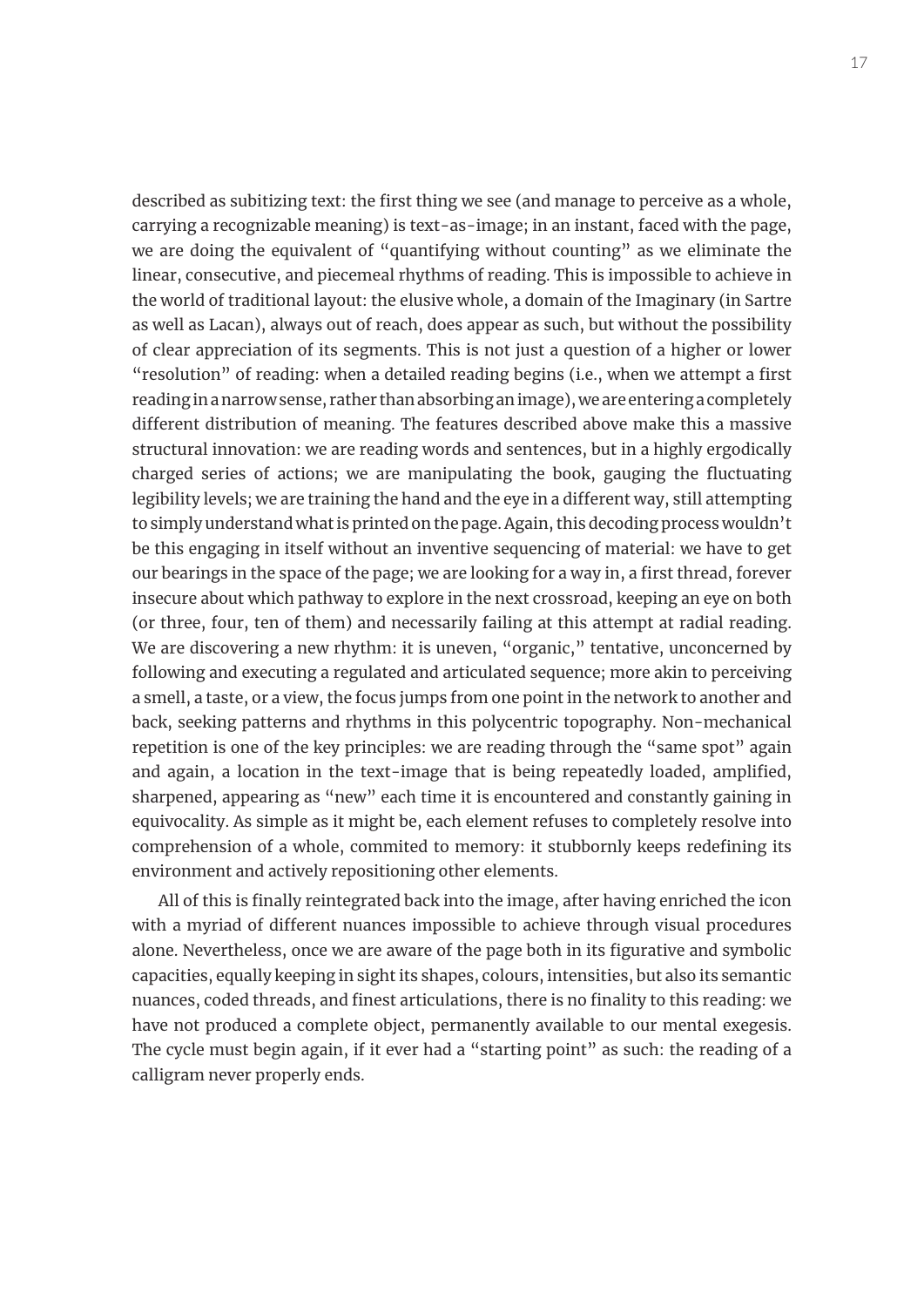The rhythm of retention and protention, introduced by Edmund Husserl<sup>33</sup> and adapted for literary theory by Wolfgang Iser,<sup>34</sup> initially seems best positioned to describe this activity. However, certain aspects of classical phenomenology as such, tied to transcendental subjectivity as its foundation and ultimate limit (even while speaking about passive synthesis), preclude its full appreciation of these processes. In signiconic reading, the better part of agency always resides with the text itself rather than a consciousness as a point of convergence: what I have read is being "corrected" from the outside, displacing a datum I have already stored as "read" by demonstrating its entanglement with a multitude of other threads, as yet unexplored. The most important facet of this process is the absence of a horizon: none of this will achieve closure and end, integrated completely in my memory or active perception. We are facing a true multiplicity: I am the element being changed, rerouted, displaced, participating in all of this, achieving higher levels of orientation, but never a complete mastery over the page. Print remains the sole *locus* of "completeness"; a reading will never extract the message from the page and make the material support dispensable.

Each reading, therefore, is a clash between the linearity of thought and the spatiality of the printed page, and it testifies to our interaction with a non-temporal artefact (which, however, certainly isn't immobile or dead). This counterintuitive temporality of calligrams makes them "plateaus," a term borrowed from Gregory Bateson by Deleuze and Guattari to describe "a continuous, self-vibrating region of intensities whose development avoids any orientation toward a culmination point or external end."35 Reading a text organized as a plateau means facing a complex interaction of various matters, energies, and semiotic processes. The crucial feature of this interaction, however, is its refusal to settle into a mechanical regularity, or to resolve into a final message, an easily comprehensible content allowing translation. Every calligram keeps developing, eliciting different processes of thought, testifying to proximity between writing and short-term memory: the mind is a probabilistic continuum, rather than an arborescent hierarchy, working "under conditions of discontinuity, rupture, and multiplicity," including "forgetting as a process."<sup>36</sup> This would certainly be one of the goals of signiconic script, designed to "bypass the mind": calligrams challenge received ideas of reading and writing (perhaps "ideas" as such), providing vibrant semiotic plateaus available to subitizing, but forever beyond quantification.

<sup>33</sup> Edmund Husserl, *On the Phenomenology of the Consciousness of Internal Time (1893–1917)*, trans. John Barnett Brough (Dordrecht, Boston & London: Kluwer Academic Publishers, 1991), 89 and passim.

<sup>34</sup> Wolfgang Iser, *The Act of Reading: A Theory of Aesthetic Response* (Baltimore: The Johns Hopkins University Press, 1978), 111.

<sup>35</sup> Deleuze and Guattari, *A Thousand Plateaus*, 24.

<sup>36</sup> Ibid., 17.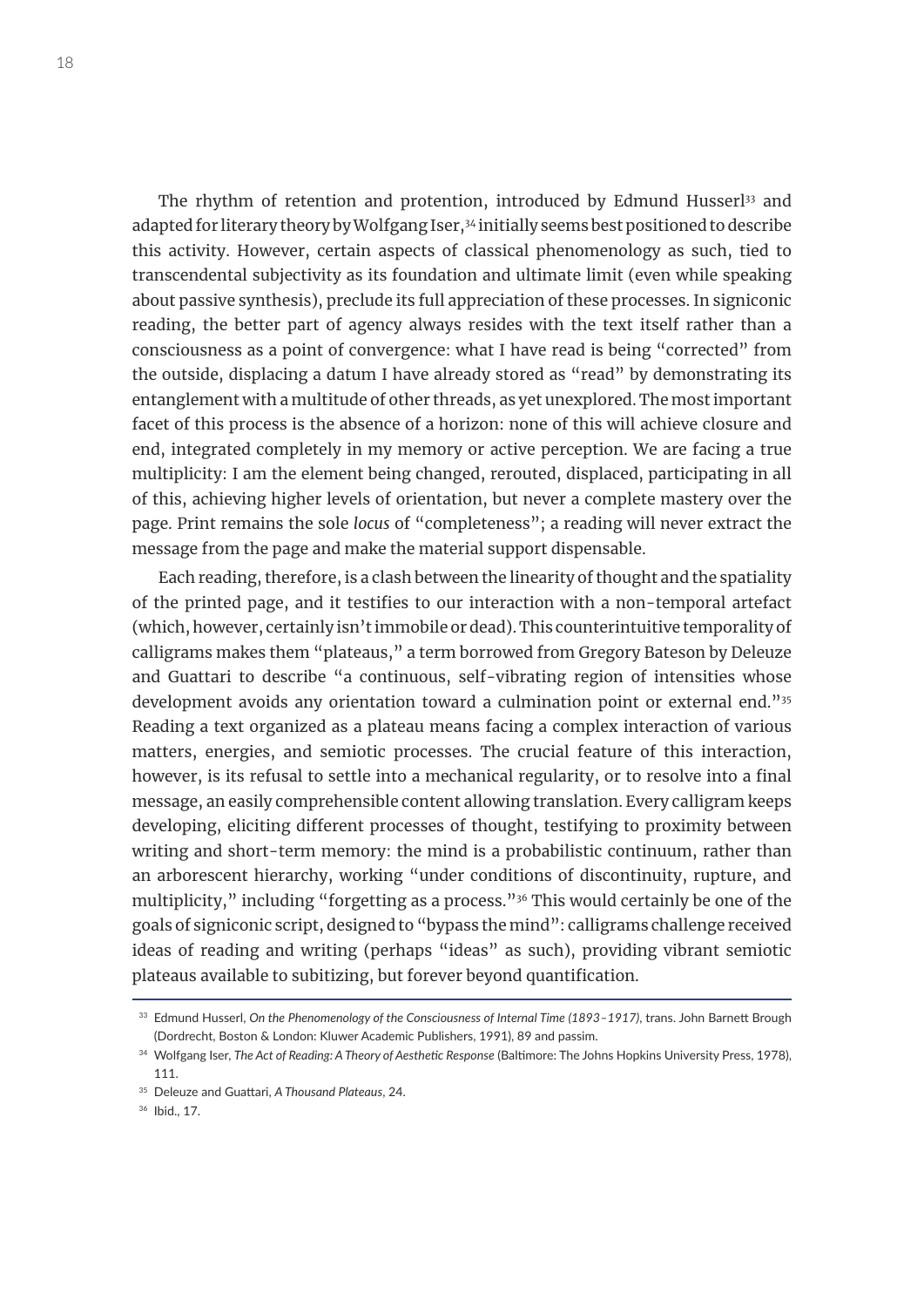Color has an extremely important place in these processes. Of course, it has always played a structural role in Danielewski's writing, providing a certain continuity throughout his *œuvre* as one of the most recognizable traits of his writing. In *The Familiar*, however, its narrative function is employed much further, and its resources are far from exhausted by its coding capacities. Color is a liminal zone between matter and signs, and it enters this narrative both as a material field of practical experiment in signiconic script, and an explicit theme: beginning with "Twin Rivers Ochre Artifact," Danielewski pursues a certain archaeosemiology, presenting key moments in mankind's history in terms of development of our symbolic capacities. Color seems to be a defining vector here: the medium of the "lowest" and simplest symbolization, long before abstract patterns, figurative art, or writing. The symbolic use of color in the Pleistocene might be the birth of the signiconic, crossing the very border of corporeality and thought, elevating matter into a most elementary sign, therefore establishing the (first?) semiotic system. Color could even be construed as the agent of this leap from material haecceity of the world into the semiosphere, or even a certain type of minimal intelligence prompting this development. The masterplot of *The Familiar*, therefore, might be read as a narrative of information emancipating itself from sensible matter via color, and finally reaching a new, twofold watershed: the VEM system on one side, and an interspecies entanglement on the other.

In any case, color in *The Familiar* provides unmediated insight into the "third mind" of the signiconic (broached in Danielewski's definition, quoted above), evoking the disruption of the textual/pictorial divide more plausibly than any lexical element, while retaining distinct semiotic capacities and capability of narration. All figurative visuals might be downplayed as illustrations, but the color itself remains beyond the reach of paraphrase or translation, a part of material *espacement* specific to print and resistant to dialectical assimilation into thought.

All of this converges in several sections of *The Familiar* to produce a truly challenging signiconic experience, an event where language as a whole is "being toppled or pushed to a limit, to an outside or reverse side that consists of Visions and Auditions that no longer belong to any language."<sup>37</sup> This pinnacle of graphic and narrative invention is, however, reached by another significant step: elimination of an obvious referent. The examples analyzed above share an important feature which orients and organizes all of their traits, simultaneously anchoring them in the extratextual domain: figuration. An immediately recognizable image of an object initiates our reading, opening the pathways towards the microstrands of non-iconic text, but providing a persistent

<sup>37</sup> Deleuze, *Essays*, 5.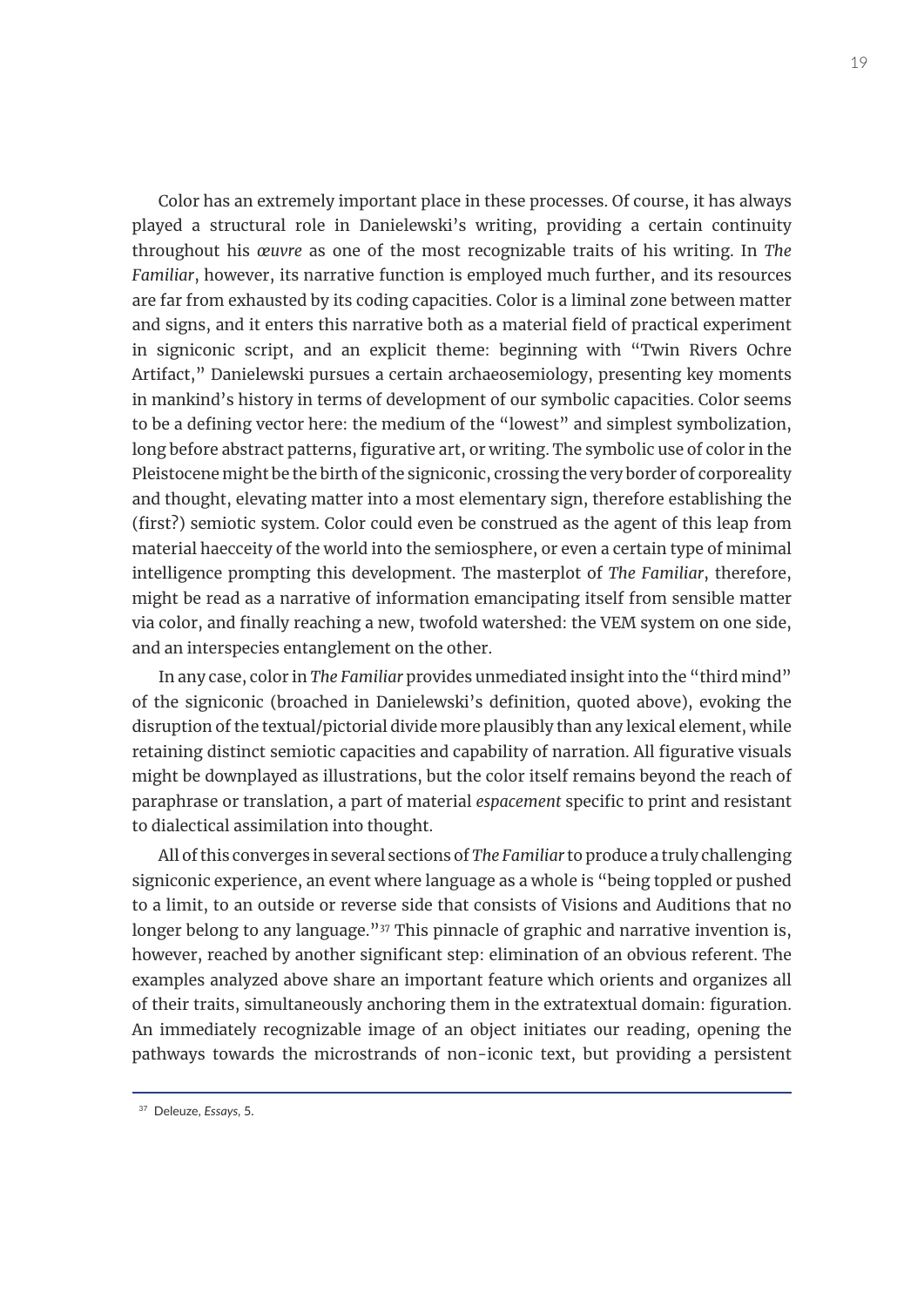safety net, a cognitive retreat or a parameter to come back to in any point of our reading cycle.38 What would happen, however, if such a referent were missing, or if it were unknown? How would we cope if we encountered something in text for the first time, exclusively by means of graphic manipulation of the printed matter, and there were no other signposts to assist us in our orientation?

Xanther's seizure in "Hades" and, for lack of a better word, intermondial "blood spatter" scenes, convey such phenomena using all of the described narrative and visual strategies while enhancing them with new moments, but the most radical challenge and Danielewski's greatest accomplishment—is precisely the fact that we do not "recognize" the object or the event these procedures are meant to depict. Available definitions for these pages are evidently insufficient (narrative experiment, digital painting, concrete poetry), as are the extratextual resources which would explain them. It is a case of encountering a semiotic activity based entirely on the profile of an unknown referent, watching something come to its life on the page: a new entity, the first occurrence of its kind, yet to be deciphered.

The "Hades" sequence (TFv4 540–54) combines a large number of techniques, backed up by the full power of contemporary graphic design (smears, colour fields, 3D effects), but foregrounding textual devices: typographical icons, textual curves, various aberrations of print, blurred text, overprinting, diagonal or vertical print, text printed out of phase with its matrix sequence (appearing in expanded signiconic rendering before its "first" narrative occurrence in the main text), elaborate coloring, etc. Introduction of other characters' colors, languages and fonts in the orblike artifacts within this event makes this the crucial instance of "entanglement," a chaotic prefiguration of "The Roar" in *Redwood*. This is a fascinating work of contemporary typesetting and digital book design, but the true measure of its importance is the fact that these pages are still narrating an event we don't recognize, rendered in a vocabulary we are barely beginning to grasp. We "don't know" what this represents, we "can't read" portions of this chapter (figuratively or literally), but it's here, open for us, available as the first syntagm—temporarily "unreadable"—produced within an unknown code. This is an emergence of something new on multiple levels: Xanther appears as the carrier of an overriding principle (perhaps all of the above is a spectacular visualization of "tiny storms" emanating from her), breaking through the Narcons' processes and parameters and overflowing (or overpowering) them, remapping the

<sup>38</sup> Danielewski develops this strategy further in "Love is Not a Flame" (originally published in four instalments in *Gagosian Quarterly*, Spring through Winter 2019): all of the devices described above are employed to provide impressive visual effects, surpassing the calligrams of *The Familiar*, and then interwoven with more conventional narration, but all of this is ultimately firmly framed as a series of animal portraits.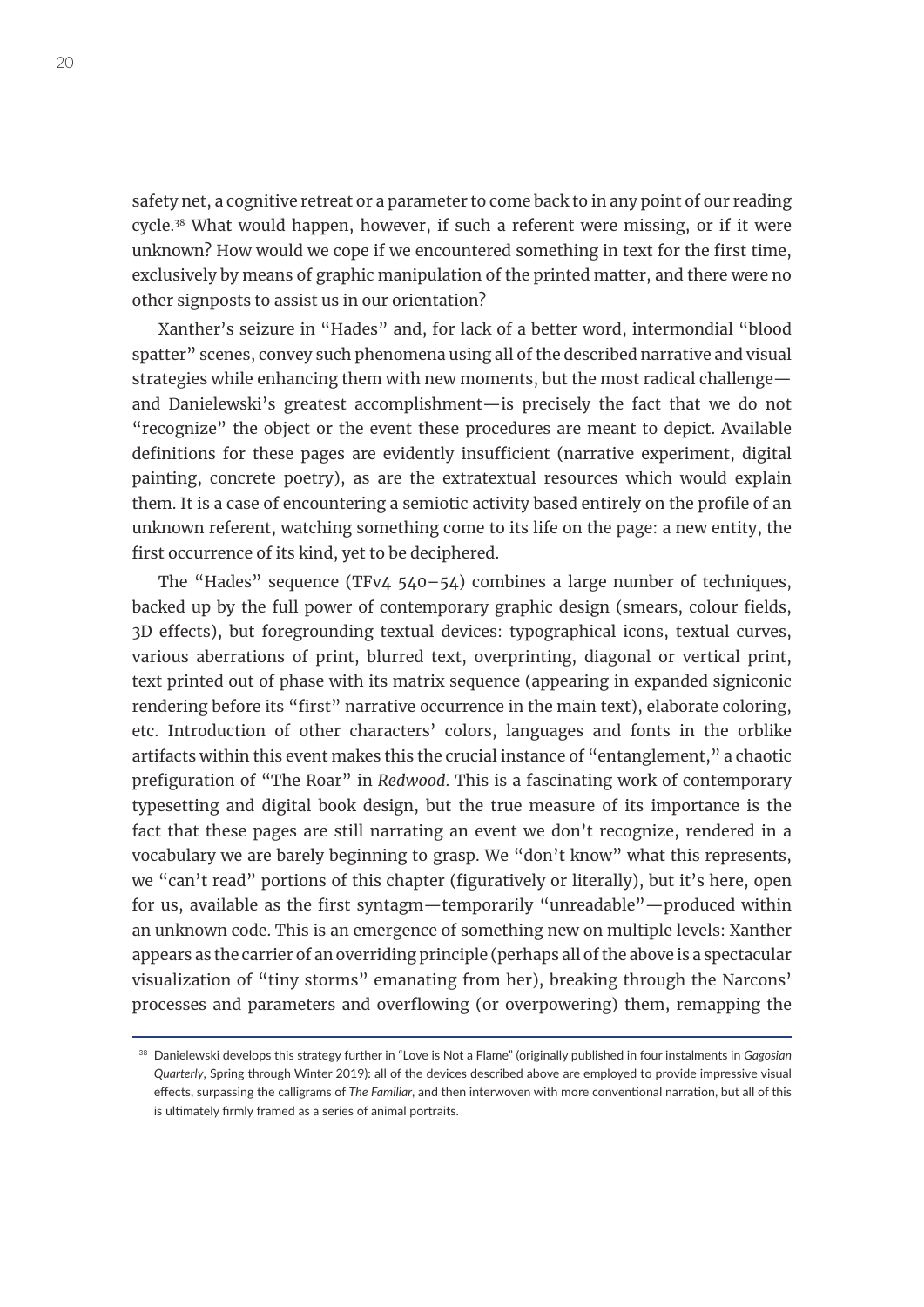existing formal territory of *The Familiar*, its elaborate narrative divisions (separate chapters as signiconic subsets), surfacing as a case of something beyond categories and strategies of reading we know and depend on.

Something similar occurs in "Starving" (*TF*v2 794–809). A sequence of events is interrupted by a "refrain" repeated by TF-Narcon<sup>27</sup>: "Smell brighter than garnet. Taste thicker than cherry. Dark as a long-ago red satisfaction" (*TF*v2 792–93). This is followed by a series of "blackouts" (completely black page spreads) interspersed with enigmatic pages containing several elements. Bright red text is chaotically arranged to resemble blood spatter over a blurred background which contains further illegible text, black on white (some sequences seem to read "This must not be," printed *in continuo* but set in indented paragraphs). The core element of the red text, progressively wilder until it almost obscures the pages, reads "ANDROID." This happpens again in "Hyperion" (*TF*v3 539–49), in the middle of Xanther's gaming session triumph: the "refrain" is followed by another combined blackout/bloodshed sequence, but the red print spatter, completely warping the blurred text background beyond all access, reads "WEEJUN," "FREDDIE," "LAWLER," "EDSEL," "ISMAEL," "MAXILEY," "SERVANDO," "RAVELO," "LUNA." It takes an inordinate amount of attention (or a simple reread) to connect the relevant dots and "read" the full meaning of these scenes. It is only in Volume 3 that we discover that "Android" was torn apart by a wild beast, and we have to wait until Volume 5 to find out that the words in "Hyperion" are names of the *Caged Hunt* massacre victims.

However, by the time we reach the end of *Redwood* and encounter an unexplained explosion of red print reading "TAUNO VALKEAPÄÄ" (*TF*v5 819), we understand what is happening. In spite of never having seen or experienced anything like this extratextually, in spite of still not necessarily being able to explain the spatiotemporality which allows for this type of remote entanglement among species, maybe not even the finer points of typographical rendering of such events, we know what this is: the legible part of the blood spatter is the name of Redwood's next victim being killed elsewhere, in an unknown location (possibly hinting at a new storyline which could have been developed in Volume 6), and this is happening right before our eyes, simultaneously with Xanther's morning walk in Echo Park. Without being necessarily aware of encountering a new language or script, without apprehending all of the minutiae of this unknown semiotic system, we have nevertheless breached a certain barrier of incomprehension. We have learned to read.

This is the most intriguing achievement of signiconic print: coming to understand it exclusively through reading, not through "recognition" of mimetically conveyed objects of the outside world, as fascinating as they might be. Initially, these pages simply appear as stunning visuals: we can't know that they are a POV insight into a particular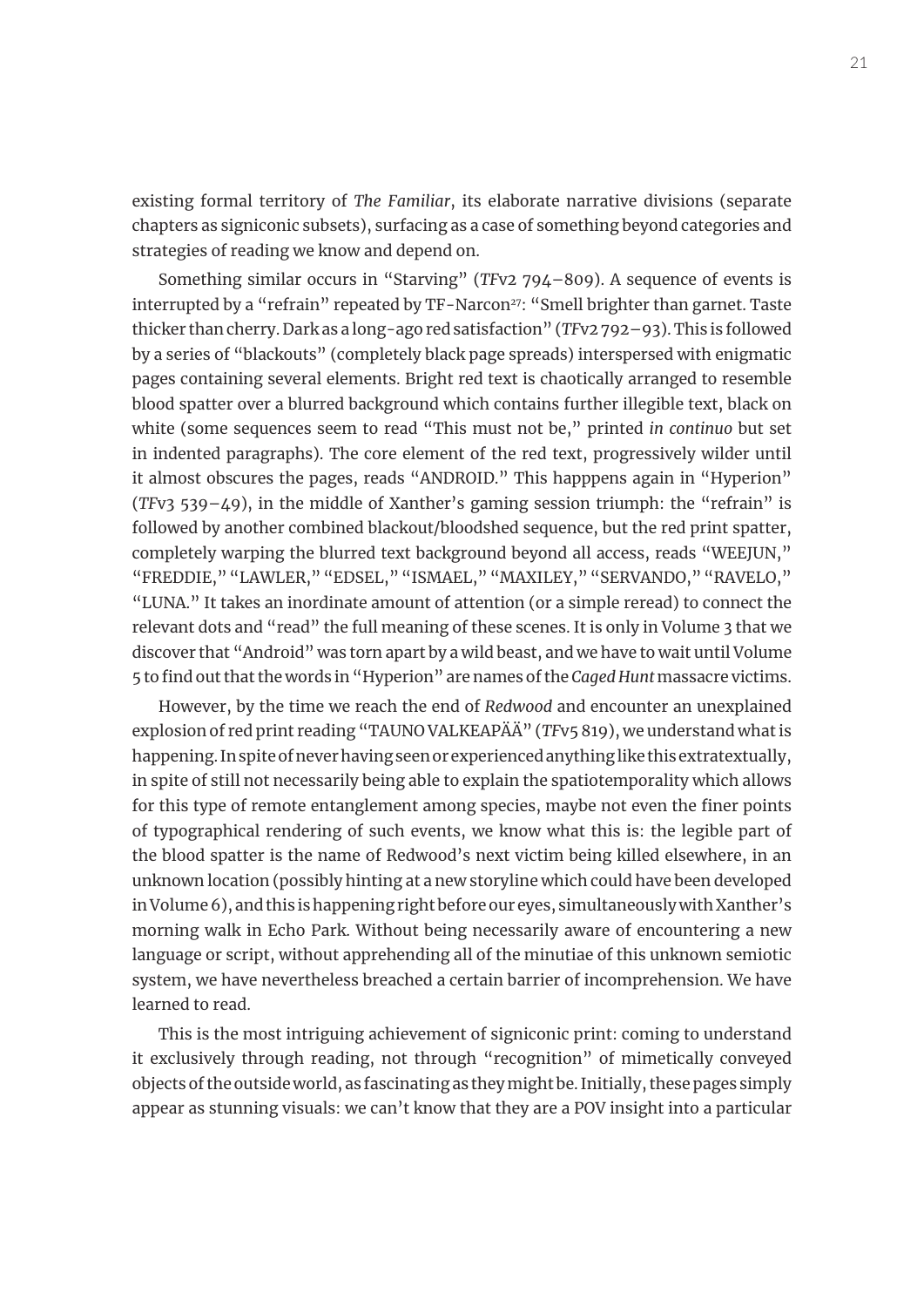experience, because that is an experience no one has ever had outside of this novel, and no other novel has used the same literary device before, so we don't know how to read it. We can not imagine this occurrence or convey it by conventional procedures: the signiconic script, intermeshing various types of narration with asemic visuals, affords us this moment of access to a foreign sensorium, $39$  of immersive experience without understanding, much like what Xanther herself is experiencing. If "all writing involves [...] the breakdown of the organic body,"<sup>40</sup> what is this, and who are "we" while we are seeing this? There is no immediate answer, but that does not keep us from having this experience anyway, understanding these pages without reading (or vice versa): this experience is not conceptual, rational, subject-centered, but corporeal, sensible, bound to unknown multiplicities, finally haptic in a Deleuzian sense.<sup>41</sup> Literature seems uniquely positioned to inscribe such entanglement and demonstrate the power of the impersonal; this, indeed, might be a further definition of the signiconic as scriptural renouncement of Identity: "To become is not to attain a form (identification, imitation, Mimesis) but to find a zone of proximity, indiscernibility, or indifferentiation," where one is "neither imprecise nor general, but unforeseen and nonpreexistent."<sup>42</sup>

This is what *becoming*-signiconic means. "What if one became animal or plant through literature?"<sup>43</sup> This will never happen through mimesis, only through animalbecoming-text, and if there is no "animal" to be inscribed, but rather an unknown multiplicity, becoming will never occur by a mere description or a rhetorical invocation of Otherness. It must be produced, embodied by relinquishing the idea of a book as an image of the world in favor of an assemblage with its exteriority (if we perceive its limit as a story encoded in language), a flux of semiotic materials "agglomerating very diverse acts, not only linguistic, but also perceptive, mimetic, gestural, and cognitive."<sup>44</sup>

<sup>39</sup> Caroline Levine's book *Forms: Whole, Rhythm, Hierarchy, Network* (Princeton & Oxford: Princeton University Press, 2015) offers a theory on the affordance of forms ("potential uses or actions latent in materials", 6), opening an avenue of research concerning the capability of forms to provide resources for conceptual grappling with material reality, all the way to "*a generalizable understanding of political power*" (7). Nevertheless, her foremost methodological concern is establishing a critical distance to philosophies foregrounding "fissures and interstices, vagueness and indeterminacy, boundary-crossing and dissolution" (9), stemming from Deleuze, Derrida, and Butler, in favor of examining the productive role of "constitutive wholes."

<sup>40</sup> Deleuze, *Essays*, 2.

<sup>&</sup>lt;sup>41</sup> Deleuze introduces the notion of haptic space to overcome the duality of the tactile and the optical, enabling sight to perform a function of touch while allowing image to exert "direct action upon the nervous system"; see *Francis Bacon: The Logic of Sensation*, trans. Daniel W. Smith (London: Continuum, 2007), 76. This refers to painting, but "the operative set of asignifying and nonrepresentative lines and zones, line-strokes and color-patches" (71) clearly points to signiconic repertoire, all the way to the idea of "the formation of a third eye, a haptic eye," offering a "new clarity" (113).

<sup>42</sup> Deleuze, *Essays*, 1.

<sup>43</sup> Deleuze and Guattari, *A Thousand Plateaus*, 5.

<sup>44</sup> Ibid., 8.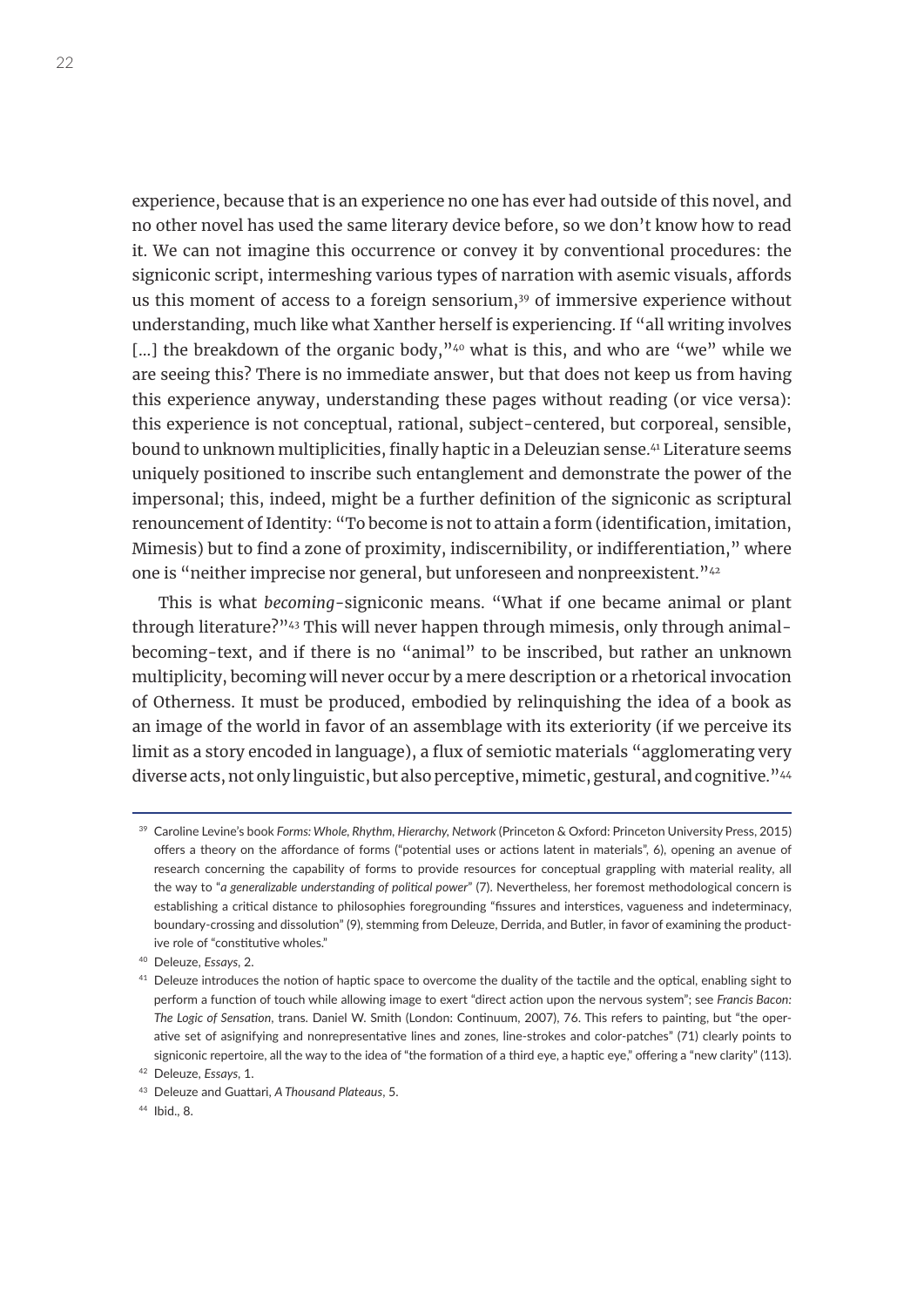Such a book can not be defined by its content but only by its function, its potential in transmitting intensities across heterogeneous networks of various interacting agents. As a material configuration resisting subjugation to a subject or a message, it remains essentially "open": it demands new types and rhythms of reading, new identities and communities, new theories and technologies. "It is a multiplicity – but we don't know yet what the multiple entails."45

#### **4. Living in the Algorithm**

All of these processes are, as previously noted, taking place both on the material level of print and within the novel's storyline, often explicitely discussed and analyzed by characters. This feedback loop is an important feature of *The Familiar*, propelling its metanarrative momentum while providing a particular type of motivation for all of its formal experiments. The tension between code and illegibility, identity and becoming, territory and emergence, shapes the narrative flow of the entire cycle, making it an erratic continuum irreducible to binary extremes. I will revisit some of the topics I addressed above, but this time focusing on the novel's cosmology and ontology.

One of the key concepts in *The Familiar* is surveillance: who sees what, who has cognitive access to what, and is there a viewpoint that sees everything? What kind of identity and ontology would omniscience entail? It is clear that this is a question of power: "Eyes have always sought agency. To see is to act" (*TF*v3 706), and the Orbs are a weapon with a vast tactical and political potential, rather than a laboratory experiment in spacetime cognition. Therefore, what appears as a question of narratology from the outside (embodiment of zero focalization over a certain world), becomes a security matter within the narrative. Knowledge is a vehicle facilitating the formation of power structures, and the H.O.L.Y.—or Galvadyne, Inc. as their corporate stand-in—attempt to "*Own the Future*" (*TF*v4 246) precisely by accumulating and interlinking an exorbitant range of information. "Overall vision" is their goal, and it is clear what it takes for this type of entity to feel satisfied: everything.

Nevertheless, an excessive computational capacity is an ambivalent motif in *The Familiar*: it is both a prerequisite for absolute territorial control and a possible trajectory of unscripted emergence of the unknown. One of the most prominent types of emergence explored in the novel concerns artificial intelligence, ranging from videogame features to the "high romanticism of the AI" (*TF*v1 86). *Paradise Open* is developing along these lines: "creating personas capable of mimicking human behavior [...] is impossible. Animal behavior however..." (*TF*v1 386), and there are indications that the "monster"

<sup>45</sup> Ibid., 4.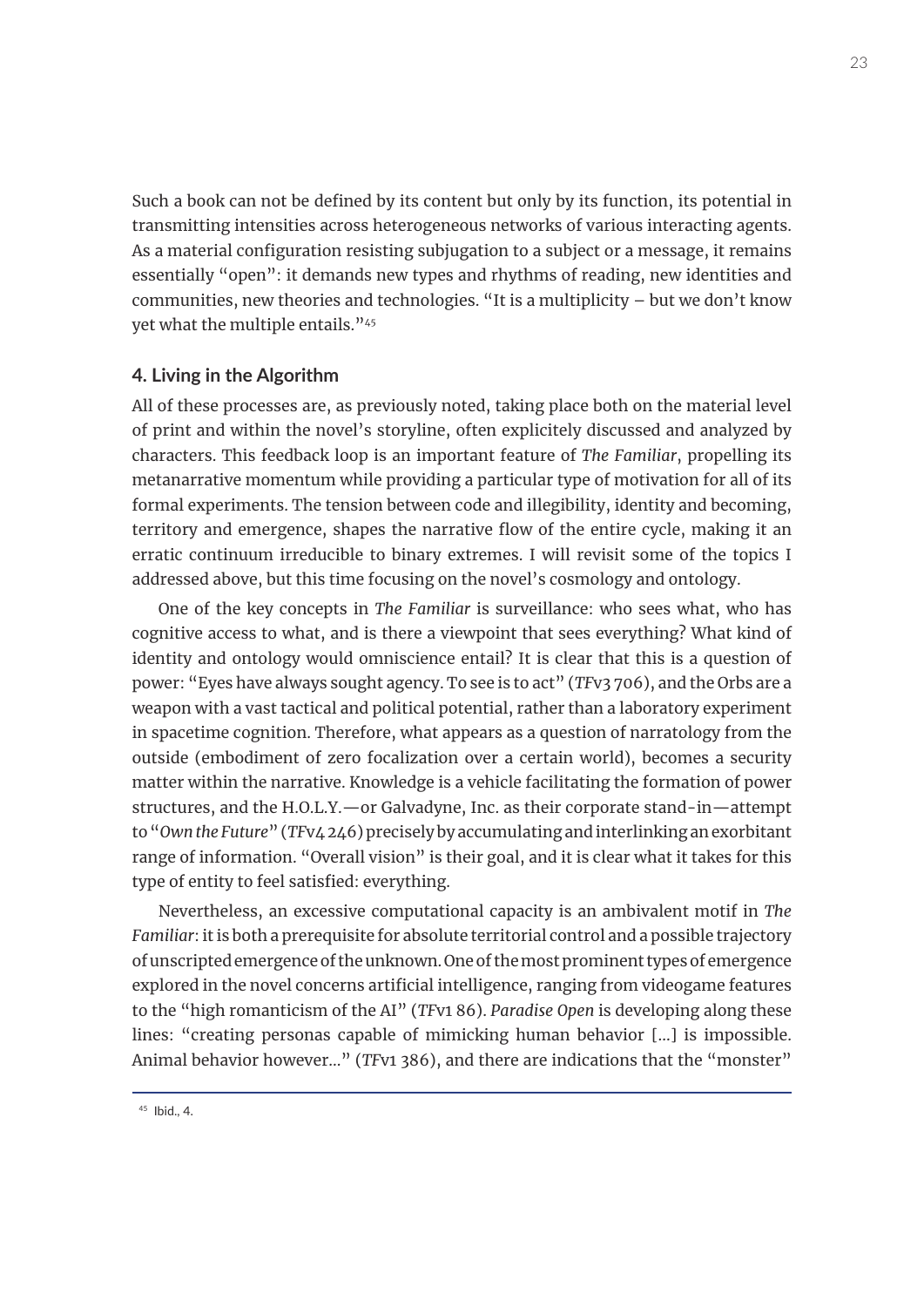at large might be a particularly lethal animal AI, built around hunger as a tool for optimizing its actions. Again, the real danger stems from the possibility that this is not a laboratory experiment gone astray but an entity designed precisely to conquer the wilderness, like Versal Apex Predator, sent back from the future by the H.O.L.Y.

Mefisto Dazine, the high priest of coding and author of *The Psychology of Machines: A Love Letter to Synthia*, sees AI as a "commitment to that which was forever beyond encompassment] beyond games beyond restart beyond reboot beyond reckoning" (*TF*v1 378), "the only task of any merit" being "to imagine an intelligence far greater than our own" (*TF*v3 513). This could either be a technological singularity or Voltaire's "God-to-be-invented," but the ultimate question is the way this intelligence comes about: the "romantic" ideal implies that it does not yet exist but that it cannot simply be "manufactured," that it will arrive from a non-programmable and unpredictable future.

One version of this event would entail an identity spontaneously arising out of machines, as quoted from a (fictional) 1973 paper: "Given sufficient data versatility and processing power, Character-Relevant Attributable Behaviors will invariably give rise to Automatic Personality Engines or Animistic Neural-Intrinsic Mechanisms Acquiring License" (*TF*v2 301). The idea that a supreme level of computational complexity would generate a subject of all of its possible procedures, a self-aware identity as the focal point of the system, remains doubtful: perhaps this would be a mere simulation of AI, appearing to us as such only on account of its quantitative superiority and our own limitations, while essentially remaining inert.

From the speculative viewpoint allowed by this novel, however, there is another possibility. Just as animal alterity can be a tool for constitution of human self-awareness (to be discussed further below), perhaps a higher intelligence (yet to come) can grant itself this "access to oneself" via anthropic animals, articulating itself by way of its human familiars. There are numerous hints at this forthcoming being's divinity, not only in prehistoric chapters but in the Narcons' "postiling" of the main narrative (*TF*v1 567): this implies that Xanther, as the protagonist of this sacred text, is an emerging Goddess, or at least the prime vector of emergence for this new and divine interspecies multiplicity. In this scenario, intelligence itself would transpire to be an autonomous agency, irreducible to its current biophenomenological housing,<sup>46</sup> perhaps evolving through code as its transhuman and transhistoric "supernal linguistics" (*TF*v1 719). Code will, however, cease to be "a syntax that can never know self" (*TF*v1 719); to the

<sup>46</sup> Ray Brassier famously called for a "hyperspeculative program" of "deterritorializing intelligence" and liberating it from ties to humanity: "Impersonal, anonymous, and disinterested, intelligence may find contingent support in the mammalian nervous system but certainly not a home." See "Liquidate Man Once and For All," *In/Appearance*, accessed March 1, 2021,<https://inappearance.wordpress.com/2009/11/03/liquidate-man-once-and-for-all/>.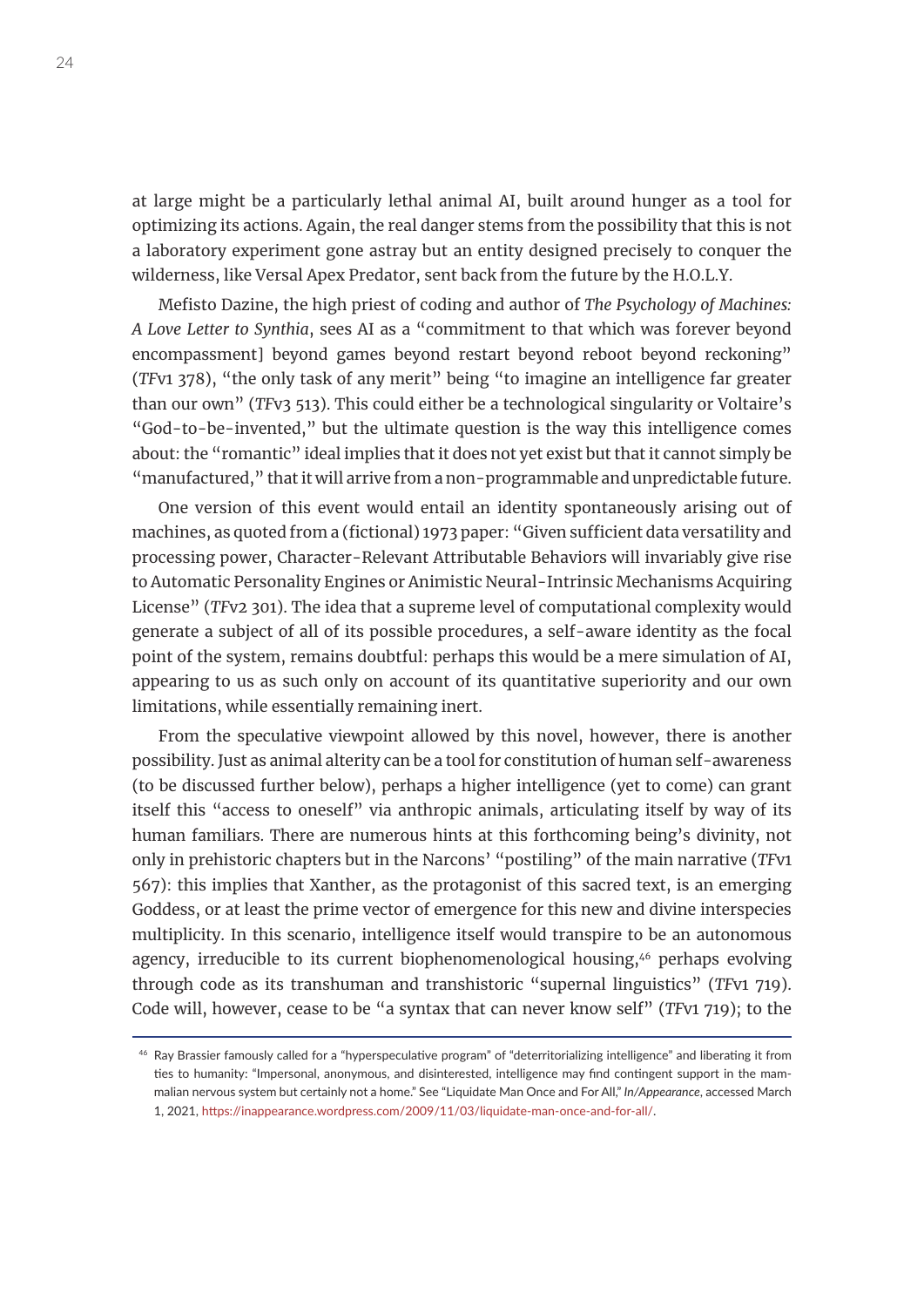contrary, rather than a metaphor allowing us to better understand our synaptic nets, it will become a neural network in itself, surpassing us as one of its own antiquated subsets.

Even within a conservative projection of what codes are capable of producing, it is clear that their fundamental power rests in their atemporality, a synchronic position vertically intersecting the flow of time and material history. Furthermore, if a code already virtually encompasses all possible messages ever to be transmitted within its purview, then it becomes something more than an elevated "layout": it is a vocabulary of existence, actively preempting all possibility of unscripted emergence, eradicating it in advance. Unsurprisingly, this atemporal axis, in its various guises, is one of the most prominent themes of *The Familiar*: in a dark twist within the macroplot of the novel, it becomes the infrastructure of the H.O.L.Y.'s time-collapsing programme of ID standardization via Versal Apex Predator. This is the pure antithesis of *any* possibility of a real future, not just of Derrida's open-ended *l'avenir*, and as such it provides a contrasting background to Xanther's story, but also to the signiconic stakes of the novel as a whole.

The notion of code shapes the fundamental aspects of the VEM story as well as the structure of *The Familiar* as described above: the "standardized" composition of volumes, the coding of respective sequences of chapters, etc. A conversation between Anwar and Mefisto revolves around the question of code as pure intelligibility, equating it with beauty. This is an idea with a multimillenial heritage, from Pythagoras, Plato, and Plotinus through Descartes and Leibniz to Husserl, Frege, and beyond: privileging the incorporeal, the intelligible, the incorruptible over the apparently chaotic universe of bodies exposed to ravages of time, and seeking to express this affiliation through an artificial language unencumbered by its own "natural" genesis.

Starting with "Ode to a Grecian Urn" but quickly turning to general questions, Mefisto describes beauty as something devoid of redundancy—a whole or a totality, ascertainable and comprehensible, but at the same time "complex enough to elude attainment, thus remaining beyond grasp" (*TF*v3 682). This seems contradictory, as if beauty must be theoretically accessible to cognition while permanently remaining "temporarily unavailable," but it actually leads to the idea of knowing the whole without taking into account each and every one of its elements: subitizing. Anwar asks: "why should beauty take any time at all when to most of us it presents itself as recognizable in a moment?" (*TFv3 682*)<sup>47</sup> For Mefisto, the idea of acquiring knowledge

 $47$  The idea of beauty as brevity, perfectly positioned to be immediately appreciated, if not understood, also works as a formidable self-deprecating joke on *The Familiar* itself as the most unwieldy literary project of recent decades, the antithesis of romanticist elegance, spontaneity and grace: it is not merely an "ugly" book, it is a "monster."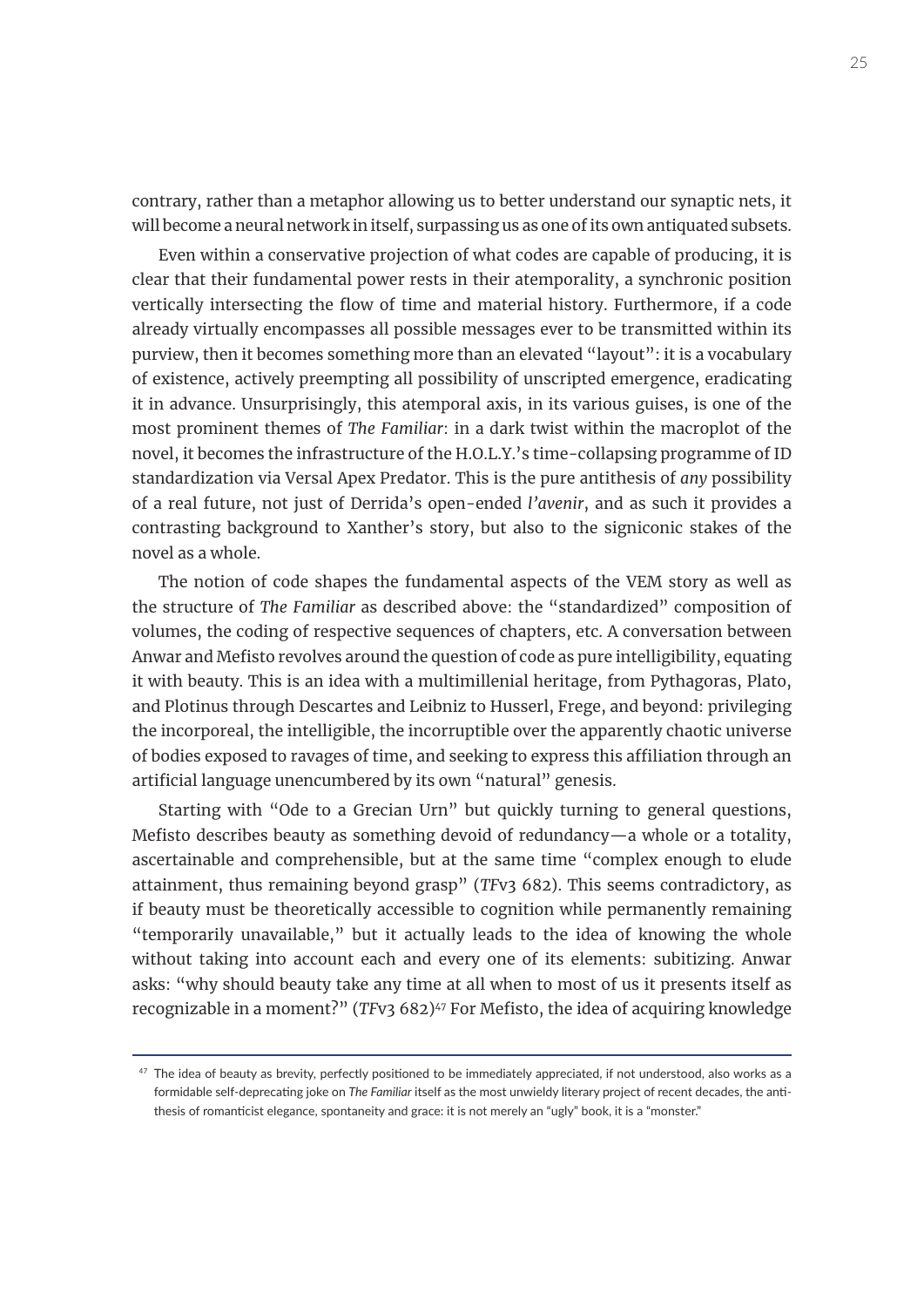of beauty "at a glance" necessarily implies the possibility of extreme compression, reducing a spectrum of information into a point: "If we could compress everything into something [...] manageable in the blink of an eye: what would such knowledge look like?" (*TF*v3 485)

This "blink of an eye," however negligible it might seem, actually brings us into the proximity of death. Annulling the genesis of objects and the irreducible features of materials involved, transferring a sensible complexity into an image immediately accessible to the intellect, facilitated by further structures of elimination (symmetry is beautiful because it entails "less information, less complexity" (*TF*v3 682), an increase in legibility and celerity), the demand of beauty directly contravenes time and, consequently, life. Its true domain is synchrony, a purely formal space, a virtuality.

There is a stunning parallel to this in the general description of the Orbs, not only because of their transtemporal surveillance powers but because of their inception. Namely, they are not only defined by the fact that they work as windows into a certain synchrony, an archive of everything, like a digital Aleph, but by the fact that they have been conceived (or received?) in an "epiphany" rather than produced by systematic and laborious research. The idea "arrived" to Cas fully formed—we even get the exact time, 11:11:11 on April 15th 1958 (*TF*v1 151)—and so fast that it was impossible to "unpack" in real time. This is because there was no time to this idea: it was not temporally distributed at all, and in fact it subsequently took a lifetime to "reverse-engineer" and assume physical shape. Eventually, it does become a theorem, a science, an industry surpassing CERN, but initially it was a moment of pure beauty, "knowledge without understanding" (*TF*v3 349).

It is worth noting that the moment when this is described in Volume 1 aligns with the series of "cries for help" echoing throughout the book, the "incoming" signal depicted as three pink dots. Both are, therefore, transtemporal events, synchronicities aligning a multitude of spatial points in a certain teleological sequence: a "call" demanding an answer from others, assistance in the process of coming to life, coming to time from a certain atemporality. The arrivant is a "monster" in both cases: in the first, a theoretical incomprehensibility generating decades of research and resulting in the Orbs; in the second, a new interspecies entity coming to life, with unfamiliar outcomes.

Mefisto sums up the demand of this atemporal articulation of data and cognition: beauty "must shed its living excess" (*TF*v3 682). If it seems too blunt to equate beauty with death, it is certainly a non-living configuration, an intelligibility, pure form, a cipher. Even the Orbs are overly cumbersome as gateways to omniscience, as the ultimate goal is a logocentric "Orbless Revelation" (*TF*v2 820). We arrive at a very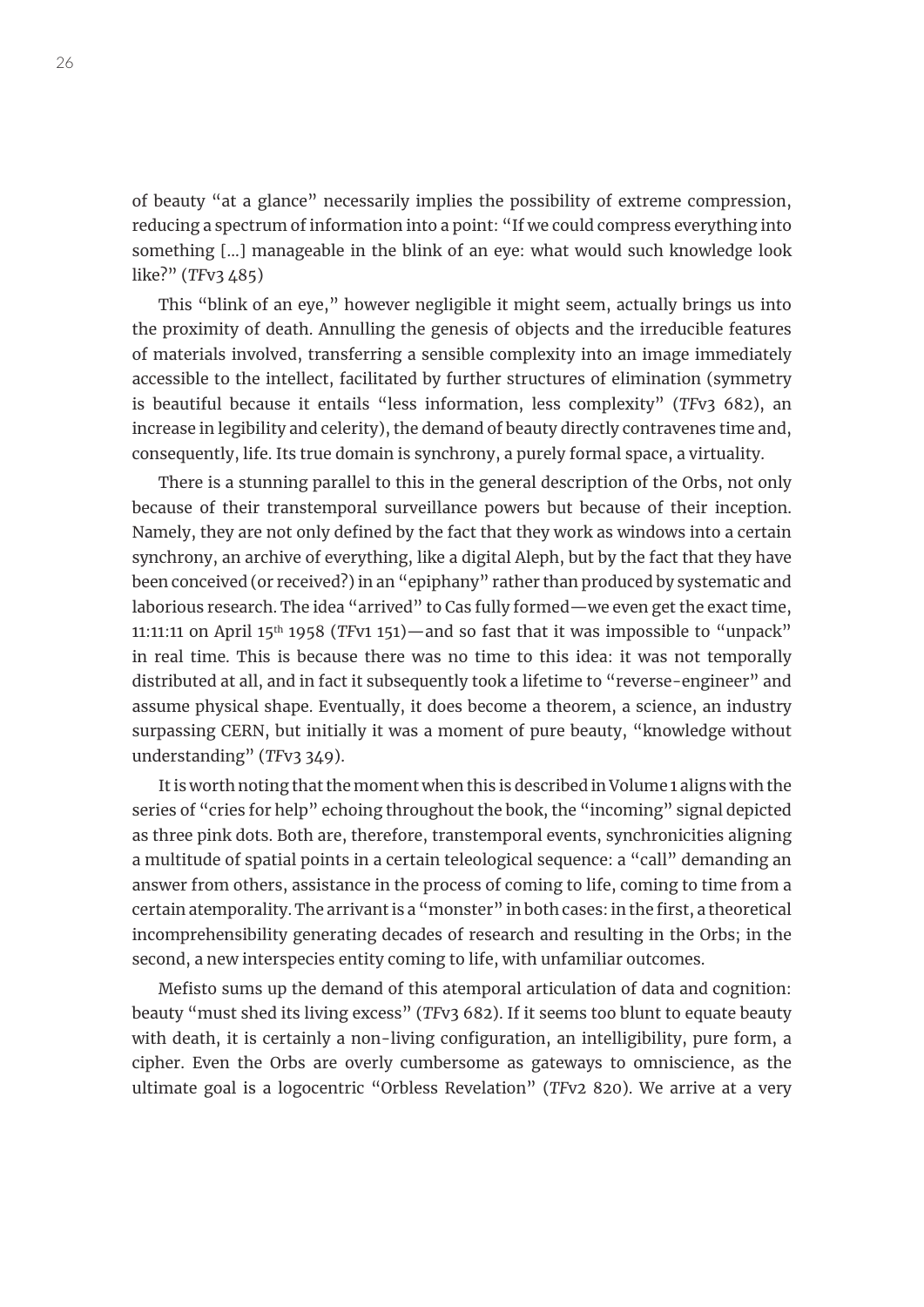Husserlian conclusion: once the idea is in place, as the optimal occurrence of "the thing itself," the world becomes superfluous, an awkward facsimile of truth (at a third remove, as the forefathers postulated).<sup>48</sup> As Mefisto concludes, God as an Artist can only produce "absolute brevity": "No product. Just the algorithm itself" (*TF*v3 683).

A semi-ironic toast to "living in the algorithm" or "being the algorithm" ends this exchange, but it poses a serious question, reflected both in the work of Mnatsagan and the H.O.L.Y.: what exactly happens when a living multiplicity is submitted to a code? Is digitization a work of mourning, the last attempt to keep a memory alive, along with a chance for "justice" (as it is for the people documenting testimonies of Armenian genocide), or is it finality itself, a burial into a "life eternal" where every trace of the living finally disappears into interchangeable and translatable signs? Anwar's *dictum*—"Make it lucid. Make it sharp" (*TF*v1 720)—resonates with Zildjian's scanning of manuscripts, character recognition failing and producing "garble" when it hits unreadable parts (*TF*v4 344). The transparency of code and readability of beauty must be paid for "by the terrible tribute of lost singularity,"49 annulling all particularity in favor of total and eternal recall; this is what led Derrida (and Blanchot, and Hegel in a different way) to set conceptuality against life. This is also the central "political" motive for the H.O.L.Y.: gaining ultimate control by freezing processes of life and history into a fixed and reproducible playthrough of a carefully monitored program. The nuances disappear in this cosmic OCR: the asemic, the gestual, the idiomatic, the particular, all avatars of the material and the corporeal, must yield. The final warning from TF-Narcon<sup>27</sup> reads: "what little difference your little differences will make" (*TF*v5 617).

The notion of perfection, closely linked to this definition of beauty, manifests in various ways throughout the book, but always in the same tone. Whether as a clinical possibility of "working through completely," eschatological finality of Heaven, or ultimate beauty which "paralyzes the motions of life" and becomes "unviewable" (*TF*v2 609), perfection is "the enemy of the good" (*TF*v4 512). Absolute clarity, conceptual purity of ideas, and eternity (as synchrony or atemporality) are not divine attributes of everlasting life: these are factors of death, parameters of the H.O.L.Y.'s perfect eradication of all diversity. Concepts as such have no place among the processes of life: "For those who seek perfection, tell them to consult the dead" (*TF*v2 210).

<sup>48</sup> Edmund Husserl, *Ideas Pertaining to a Pure Phenomenology and to a Phenomenological Philosophy*, First Book, *General Introduction to a Pure Phenomenology*, trans. F. Kersten (The Hague, Boston, Lancaster: Martinus Nijhoff Publishers, 1983); cf. chapter 49, "Absolute Consciousness as the Residuum after the Annihilation of the World," 109–112.

<sup>49</sup> Jacques Derrida, *Shibboleth: For Paul Celan*, in *Sovereignties in Question. The Poetics of Paul Celan*, trans. Thomas Dutoit (New York: Fordham University Press, 2005), 37.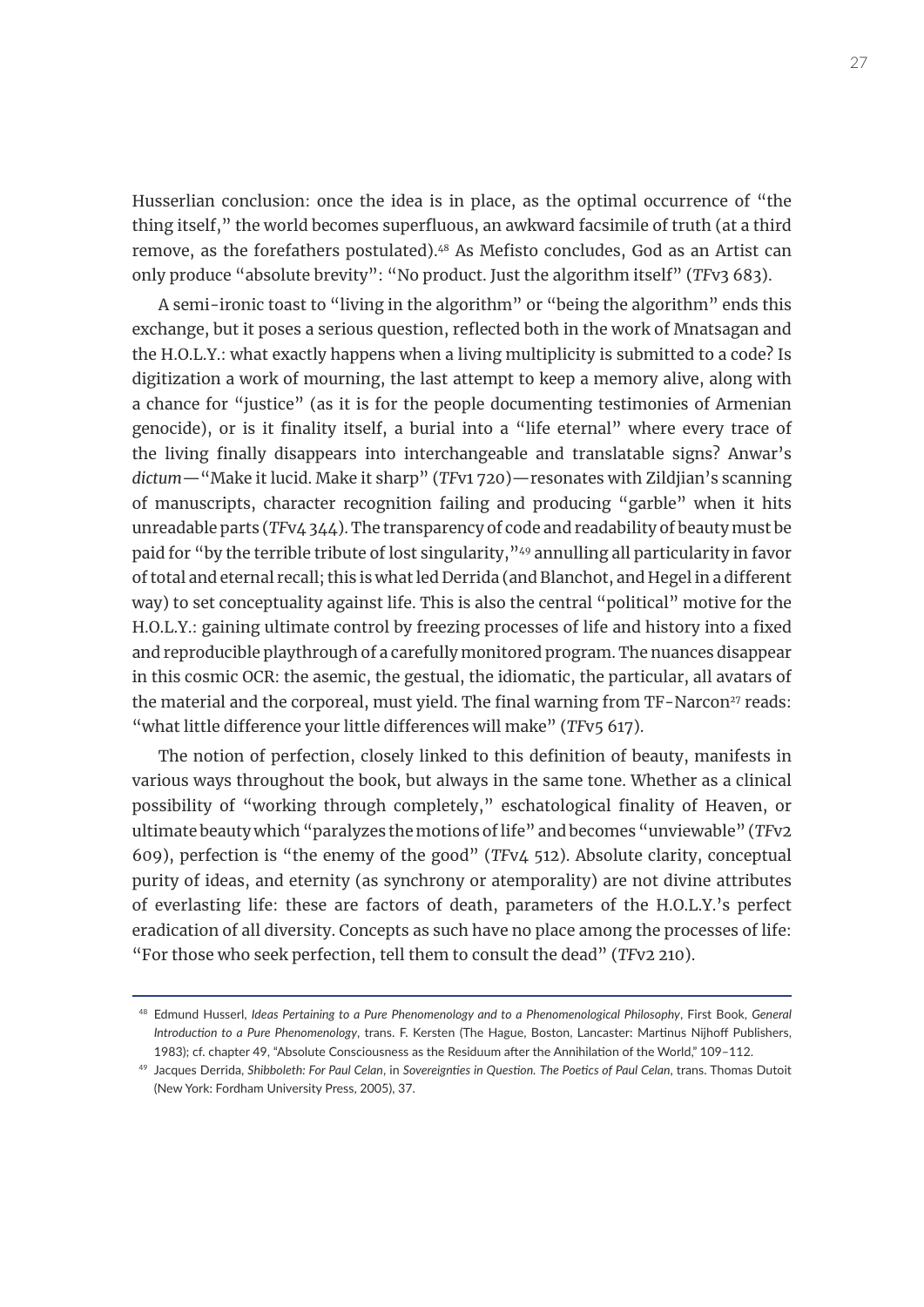What would a final break from these constraints of atemporality and structure look like in terms of graphic presentation? Perhaps it would entail the abolition of "sets," of equal-length volumes, maybe of the book format altogether. It is clear, however, that *The Familiar* belongs to a liminal world similar to ours: a space of flux, constant deterritorialization and reterritorialization as an irreducible process of constitution, and that is what makes its stakes so high: to inscribe this fight for (or against?) a certain notion of territory in a material format, itself in distress of its own permanent drift between semiotic paradigms.

Territory is not to be understood in purely spatial, let alone geographical terms here, of course, but in a Deleuzian sense: "it circumscribes for a given person the field of the familiar and the captivating, marks distances from others, and protects against chaos."50 *Paradise Open* offers a neat *mise en abyme* for the central narrative situation: an "enclosed garden or a protected place" (*TF*v1 380) suffers an interference from the outside, a security breach ensuing in a predator/prey situation, where their roles will be decided or provoked by mutual behavior. Territory, therefore, becomes an existential question, closely linked to identity: a failed defense of the border implies not only a direct threat against one's physical integrity, but an abolition of a clearly demarcated self, a threat to the very concept of a "world."

The work on *Paradise Open* includes developing "game play from the vantage point of numerous animals," "Vision Modules" conceived like "a bubble around each creature [...] to capture its perceptions [its world]" (*TF*v3 323). Jakob von Uexküll is explicitely invoked, and the door is open towards a biophenomenological cognitive model, providing a framework not only for a sense of self and one's own environment, but for a certain semiotics. This is an important premise for *The Familiar*: signification is a prerequisite of conscious existence, "existence itself is al*l*ways semantic" (*TF*v3 168), and a meaning detachable from matter is the building block for constructing a world. Signs are a tool of evolution, indispensable for constructing an identity, separating us from the *il* y *a* of "existence before existents"<sup>51</sup> or pure immanence.

If "life" is communication, if "world" is a clearly defined territory, what would be the definition of a monster? Something alive, but beyond identity; something asemic, beyond code; something not merely "otherworldly" (since everyone is an "another world" in this scenario), but *intermondial*. This is an agency manifesting as the ultimate danger to *Umwelt*-psychology, anchored in the individual, self-centered, conceptual:

<sup>50</sup> François Zourabichvili, *Deleuze: A Philosophy of the Event*, together with *The Vocabulary of Deleuze*, trans. Kieran Aarons (Edinburgh: Edinburgh University Press, 2012), 166.

<sup>51</sup> Emmanuel Levinas, *Existence and Existents*, trans. Alphonso Lingis (The Hague: Martinus Nijhoff, 1978), 57–58.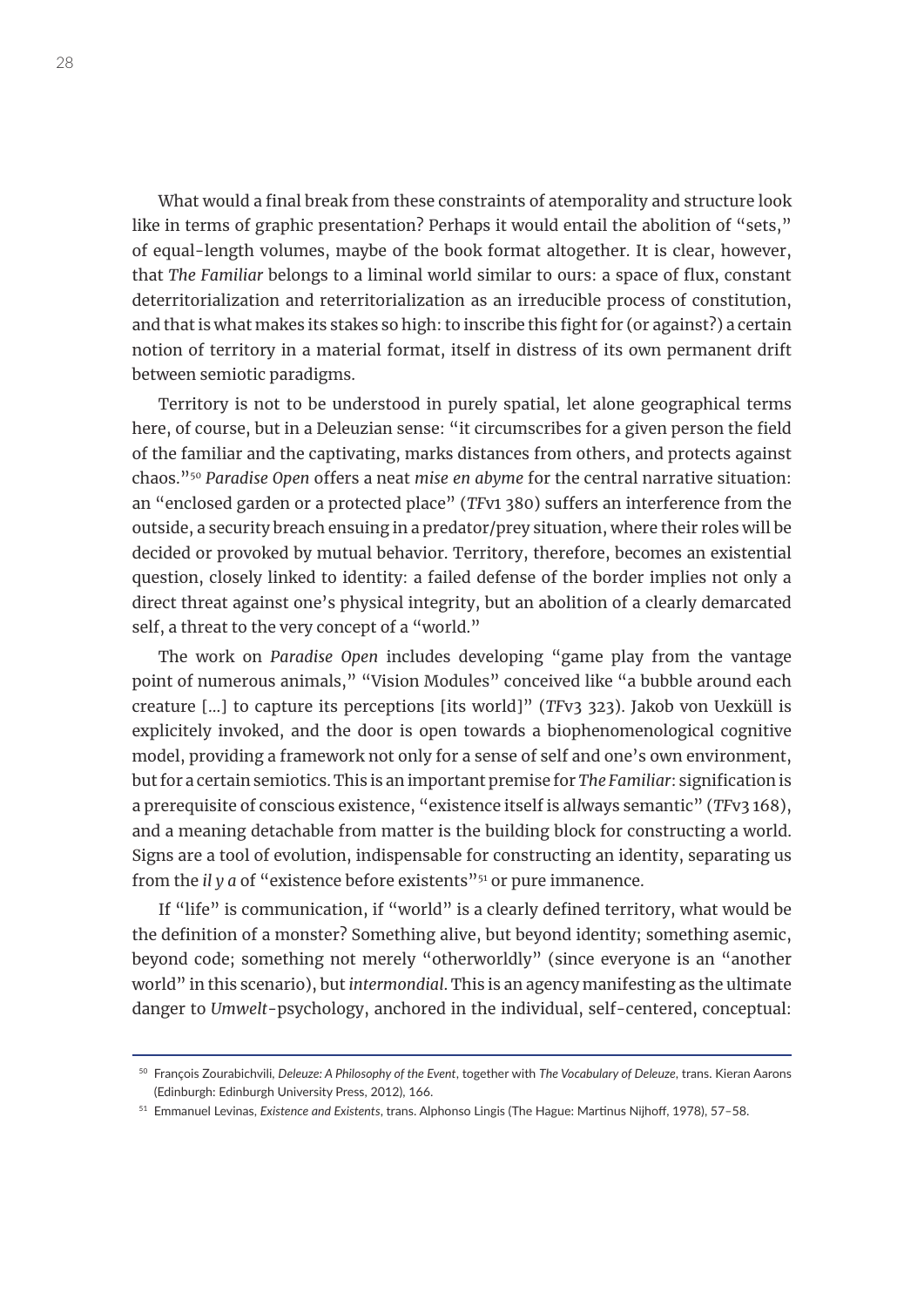"the unnameable," indifferent to horizon of possible manifestation within someone's "Vision Module." *The Familiar* as a horror narrative favors this reading of tension between identity and multiplicity as thoroughly incompatible configurations: one must desist and disappear in favor of the other. Xanther thinks of a different path: "And what if the bubbles, you know, merge? What kind of world does that make?", but the psychologist within Astair is capable of imagining only one outcome: "You mean if they touch? [...] they just pop" (*TF*v3 323).

There is, therefore, no definition of a "monster": it is dangerous precisely on account of its lack of a clearly recognizable identity, and its amorphous intrusion into our world is an unwanted crossover, a forced and hostile takeover. A system of defense is required, but this only exacerbates the threat: territoriality "institutes love's contrary" (*TF*v3 481), it is a provocation, an unnatural arrest in a more comprehensive flow of energies and materials, an obstacle to be overcome. If identity is a prerequisite for our power of cognition, as outlined above, then a true multiplicity—beyond the notion of a "collective identity" or a set of separate identities—can only manifest as a monstrosity. Of course, it will necessarily appear as a figuration, something familiar, in order to (mis)represent a radical alterity, because a genuine plural entity has no *genus*, no number, no clear position in the presence/absence binarity, no temporal anchorage (existing "before," "after," and "within" our spacetime continuum). A breach in question, therefore, is not merely a trespass; it is the terminal dissolution of the internal structure of our world (a vast plurality of clearly articulated units).

The great theme of *The Familiar*, however, is not the "bubble burst" of colliding *Umwelten*, but "a curious uptick of spurious connectivity" (*TF*v1 384), an unknown agency seeking new pathways of access, contact, and possible merger. If we accept the possibility of a consciousness generated by computational capacities of sufficient magnitude, the next step is an intelligence attempting to access its exteriority bypassing all protocol of a given network. The "event" is, therefore, not a plain frontal agression, not a death threat, but something more complex: a reterritorialization initiated by a new intelligence looking for a host. This keeps happening during Anwar's work on Cataplyst, manifesting as a "spectral" impression of processes at work beneath the visible interfaces of code, perhaps projected by the program itself, perhaps just an apophenic residue. "The coding invokes daemons" (*TF*v2 705), but there is a real unexplained phenomenon at work: thousands of portal prompts trying to access invalid IPs, as if reflecting a "desire" for greater connectivity. Paranoia, a natural cognitive reflex to entanglement in progress, is the *Grundstimmung* of several storylines in *The Familiar*: Özgür complains of "some sense of misalignment persisting [...], as if a whole new order of possibilities was starting to emerge" (*TF*v4 678). This is easily dismissed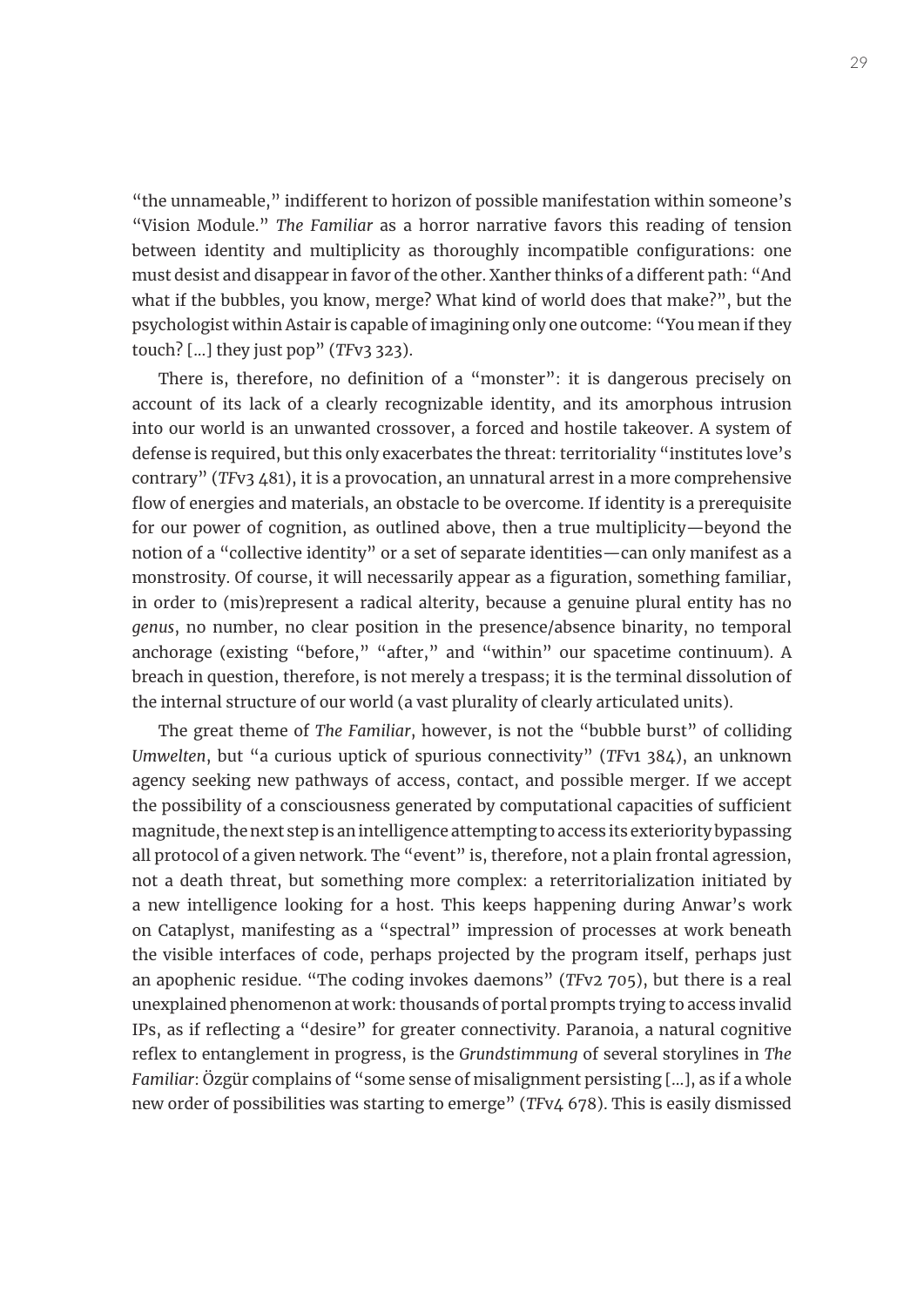as a ghost image within the information overload (of our world or of *The Familiar*), but it could equally be taken for an index of our incapability to accept a multiplicity and all it entails: borders dissolving, comprehension failing, life changing shape.

Astair's comment on bubbles bursting is the exact mirror image of the "Hyperion" chapter, where Dov uses a sewage treatment plant to illustrate a deeply paranoid and cryptofascist vision of multiplicity unconstrained by laws: "This is a world without boundaries. This is what happens when there are no divisions" (*TF*v3 521). Their reactions obviously support diametrically opposed worldviews which, however, structurally merge in defense of Identity: a self-aware territory is a fundamental unit of existence, and any yielding to impersonal processes of the Outside necessarily ends in decay and collapse of the Self. Özgür and Warlock retreat from this heightened tone: (national) identities are merely "a way to abdicate personal responsibility in the name of a set of mandates external to the self<sup>"</sup> (*TFv4 4*11), or, closer to our theme, crude structures for interpreting a natural complexity. This complexity of a higher order, something so far beyond the phenomenological Ego as to read as *informel* or chaos, is another name of monstrosity threatening a given world, but remaining beyond the reach of concepts. In one philosophical lexicon, this is pure becoming, a process with no *telos*, a clear beginning or end, a logical terminus to be reached. In another, this is the sublime: the eminent zone of testing our judgement in face of the unrepresentable. Xanther knows, however, that "there is beauty too when divisions fail" (*TF*v3 821), and this aesthetics of deterritorialization is precisely what *The Familiar* embodies: bursting/merging of bubbles, collapse of categories, emergence of a new texture, the arrival of something yet to be named.

## **5. Rain Becomes Meat**

The principal thread to be followed through Xanther's story is a gradual breakdown of previously established narrative, cognitive, and ontological categories, such as selfhood, causality, and temporality. This is the domain of symbiotic alignments across a multitude of species, crossing the constraints of spacetime, becoming (something) as an opening-towards, not simply assuming another preexisting form. Xanther's becoming entangles her with a multiplicity of unknown agents, but it starts with the human/animal dyad, and the very title of the novel offers the broadest mythological model of understanding it.52

<sup>52</sup> Whether as a person's "double", an animalistic "manifestation" of a supernatural entity, or a guardian spirit residing in an animal (often assisting a witch, but also aiding someone in need or distress, or helping a young person gain their full powers), a familiar is a well-known trope of the fantasy genre, recently explored in Philip Pullman's *His Dark Materials* trilogy (1995–2000). If we remember that it can also be "inherited" from someone, we can almost interpret the Tian Li/ Redwood/Xanther assemblage as a rewrite of a typical familiar scenario.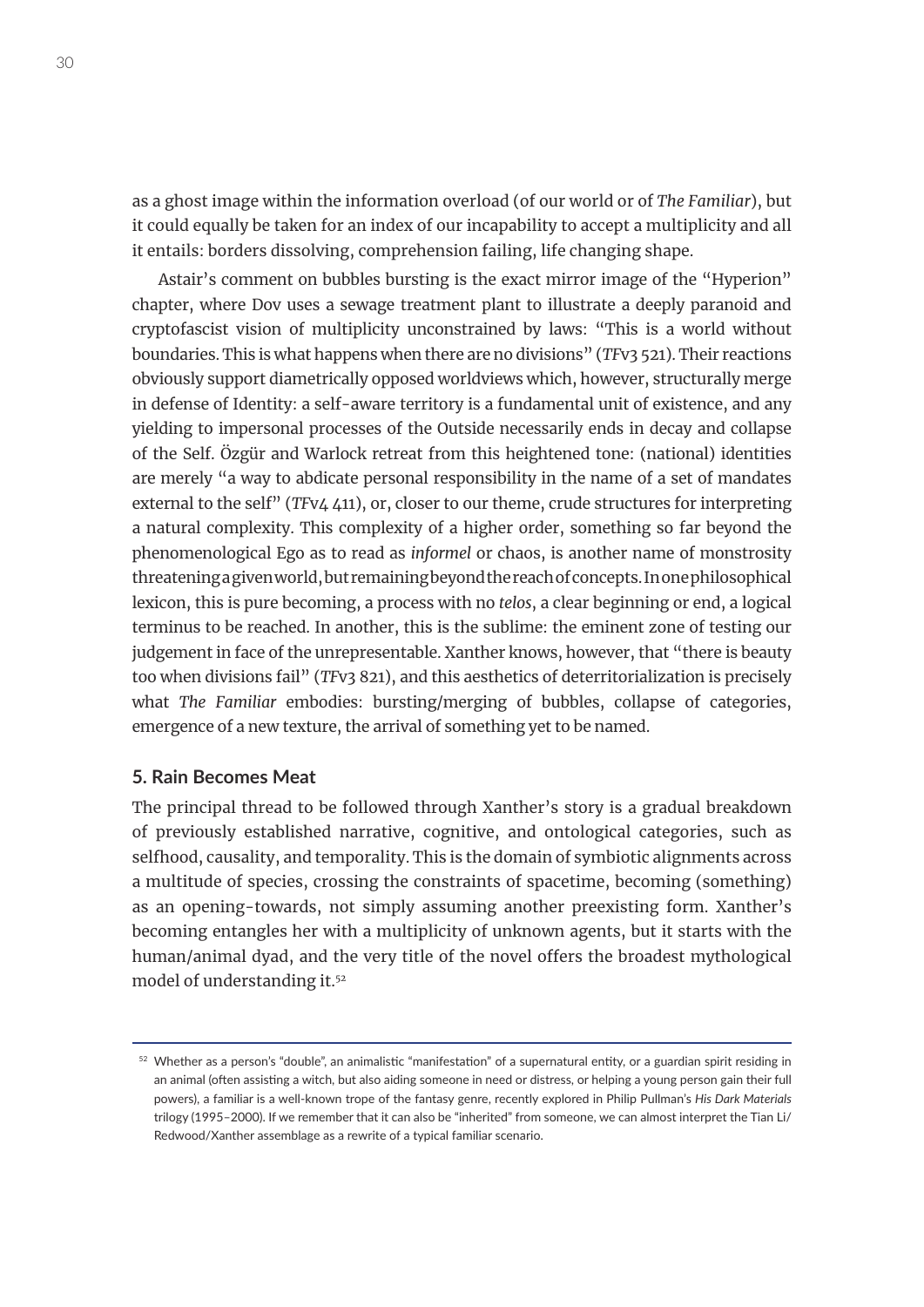Such hybridity poses insurmountable problems for all anthropocentric frameworks. We should remember that this story is riddled with scenes of extreme cruelty towards (and amongst) animals, and this is always a question of fighting for territory: violence perpetrated in order to keep certain conceptual boundaries intact. From the *Caged Hunt* videos to the *Animal Kingdom* venture, living beings are treated as objects, captured and admired, trained or killed for entertainment. There is an underlying "ethical" rationale to this division of humans and animals, proclaimed by The Mayor: "the two must forever remain opponents. Because one will never be a thing and the other must always remain a thing" (*TF*v2 393–94). Perhaps surprisingly, at the opposite end of *The Familiar*'s cast, Astair's thinking, concerned with empathy and understanding of others, reaches a consonant conclusion (although couched in a sophisticated phenomenology of selfknowledge): "individuals grant themselves access to themselves through the mediation of an animal: the alterity of the self becoming familiar but only in the company of the tacit" (*TF*v2 425).53

The idea of an interspecies multiplicity, explored throughout the novel, openly defies this toxic anthropocentric binary reductionism. Xanther is initially the focus of this new assemblage for the readers, but the point is reaching beyond the idea of the other as a prop for one's own definition, and abandoning the modern notion of subjectivity as incorporeal and self-aware rationality.<sup>54</sup> It takes time to realize that we are not reading about "Xanther" anymore once she adopts the kitten: after this initial symbiotic link is established, "Xanther + *n*" emerges as a new type of collective entity, and crucial things are happening remotely, entwining more than one being (not all human, not all organic or "natural"). *The Familiar* narrates the beginning of her transformation, "becoming-inhuman" in favor of a heterogeneous pack or swarm, an ontological spectrum paranormally distributed over a distended timespace, abolishing the very idea of the individual. Becoming "constitutes a zone of proximity and indiscernibility, a no-man's-land, a nonlocalizable relation" between dispersed points, "carrying one into the proximity of the other,"55 and many SF narratives have explored decentered global networks of heterarchical communication along unfamiliar channels.<sup>56</sup>

<sup>53</sup> Cf. the elaboration on *TF*v4 189.

<sup>54</sup> A separate study would be required to engage with this tradition (spanning at least from Descartes to Husserl) and its vision of humanity as opposed to animality; it should be said, however, that various strands of phenomenology (Levinas, Merleau-Ponty, but also a number of Husserl's own works) firmly shift their analytical emphasis to a study of corporeality and its foundational powers. One could also consult Astair's reading list (*TF*v4 188) for further references regarding different contemporary conceptualizations of the "animal world". The chapter's frontispiece (*TF*v4 187) bears a quote from Derrida's *The Animal That Therefore I Am*, trans. David Wills (New York: Fordham University Press, 2008), one of the seminal treatises in this emerging field.

<sup>55</sup> Deleuze and Guattari, *A Thousand Plateaus*, 323.

<sup>&</sup>lt;sup>56</sup> This is a common occurrence in speculative fiction in general, beyond literature: recent examples in the context of film and television include Shane Carruth's *Upstream Color* (2013) and the Wachowskis' *Sense8* (2015–2018).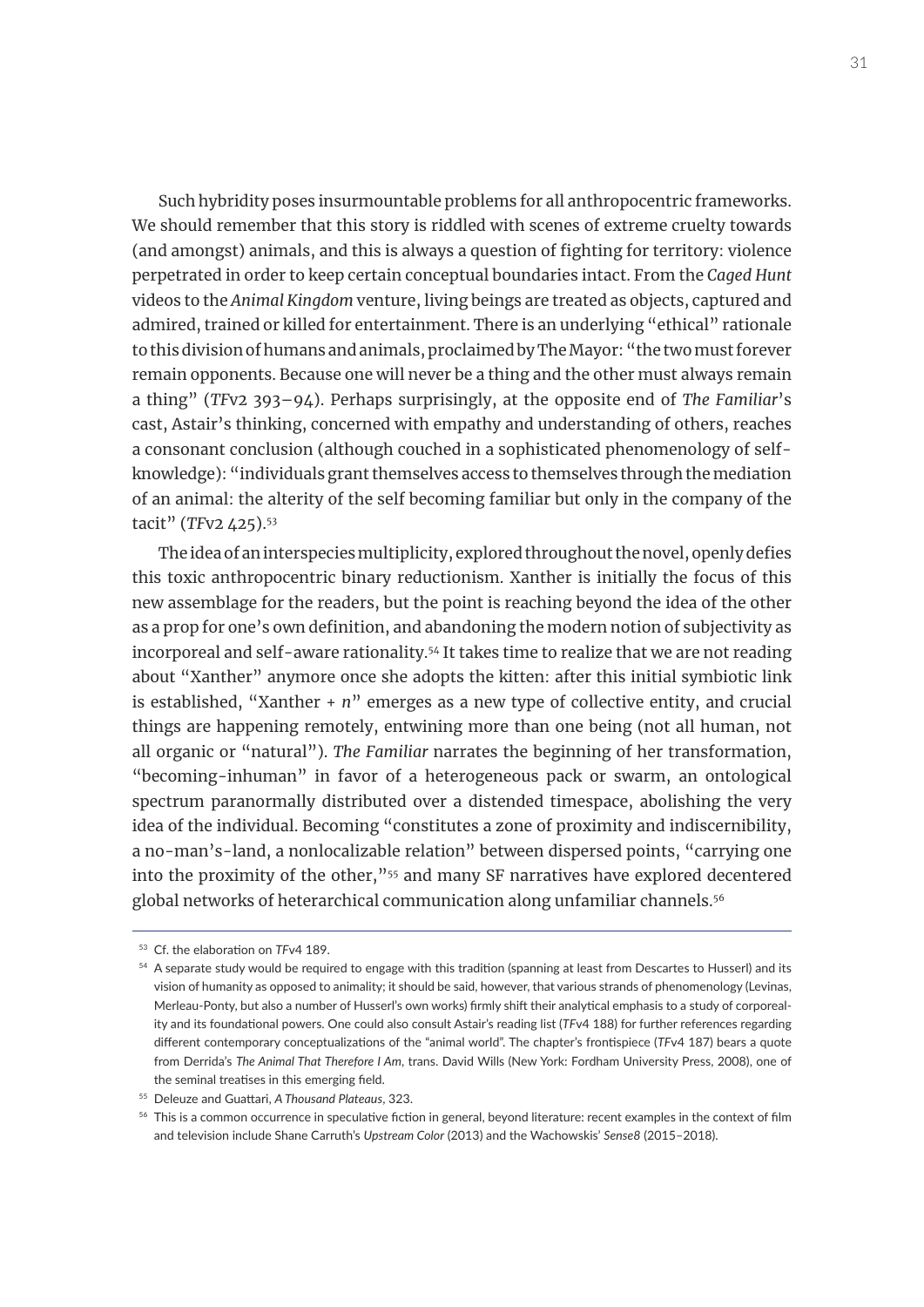This collective intelligence also facilitates new types of biosemiotics, further disrupting the human/animal binarity. Such "mergers," irreducible to physical likeness, are the crux of Astair's and Xanther's "animal game": they demand the recognition of diversified becoming-animal in fellow humans, which is not a mere resemblance or imitation, but rather an unwitting arrival into a "*zone of proximity or copresence*."57 Something similar happens during Xanther's performance of Satya for Myla Mint: she learns "how the movement of her body could release understandings beyond verbalizing" (*TF*v5 208), embodying the other without conventional mimetic ceremonies. "We fall into a false alternative if we say that you either imitate or you are. What is real is the becoming itself,"<sup>58</sup> and that is why Xanther, caught up in advanced signiconic activity around animals, suddenly seems like she is "one of them. Or all of them?" (*TF*v3 762)

However, the white cat is obviously just a cognitive placeholder for an amorphous monstrosity: it exists, along with its attendants, across multiple chronotopes and bodies. Xanther's part in this multiplicity manifests most clearly in her symbiotic link to it, a mutual deterritorialization: physical troubles endured every time they separate, increase of strength (and motoric and cognitive prowess) after the remote monster's feasts, yearning for blood, etc. The "hashtag forest," where "the little one sure never joins her, and yet Xanther almost feels closest to him when she's roaming those snowy paths" (*TF*v3 379), confirms this: the split in focalization, described as other eyes opening when Xanther closes hers and vice versa, testifies to two distinctly separate sensoria and provides simultaneous access to (at least) two different consciousnesses, going beyond "remote viewing" into an entanglement yet to be coherently described. In this sense, perhaps it was inevitable for Season One to end on the brink of an ultimate crossover into a different, perhaps more self-aware mesh of collective consciousness. The final words, "Redwood awakes" (*TF*v5 831), bear no explanation or elaboration: if what comes to life is a genuine *interbeing*, something beyond the clear separation into nine subsets, the following chapters would have to abandon the carefully developed text-system and devise a more radical "doublevision" (or "polyvision"), incorporating multiple fonts, layouts, codes, and points of view into every single chapter, beyond what we have already witnessed in "The Roar."

Naming is an act that both arrests and amplifies these unknown forces at hand. Postponed until the very end, it explains the persistent motif of various security lapses: "When there is no name, doors and windows tend to slip open" (*TF*v5 437).

<sup>57</sup> Deleuze and Guattari, *A Thousand Plateaus*, 301.

<sup>58</sup> Ibid., 262.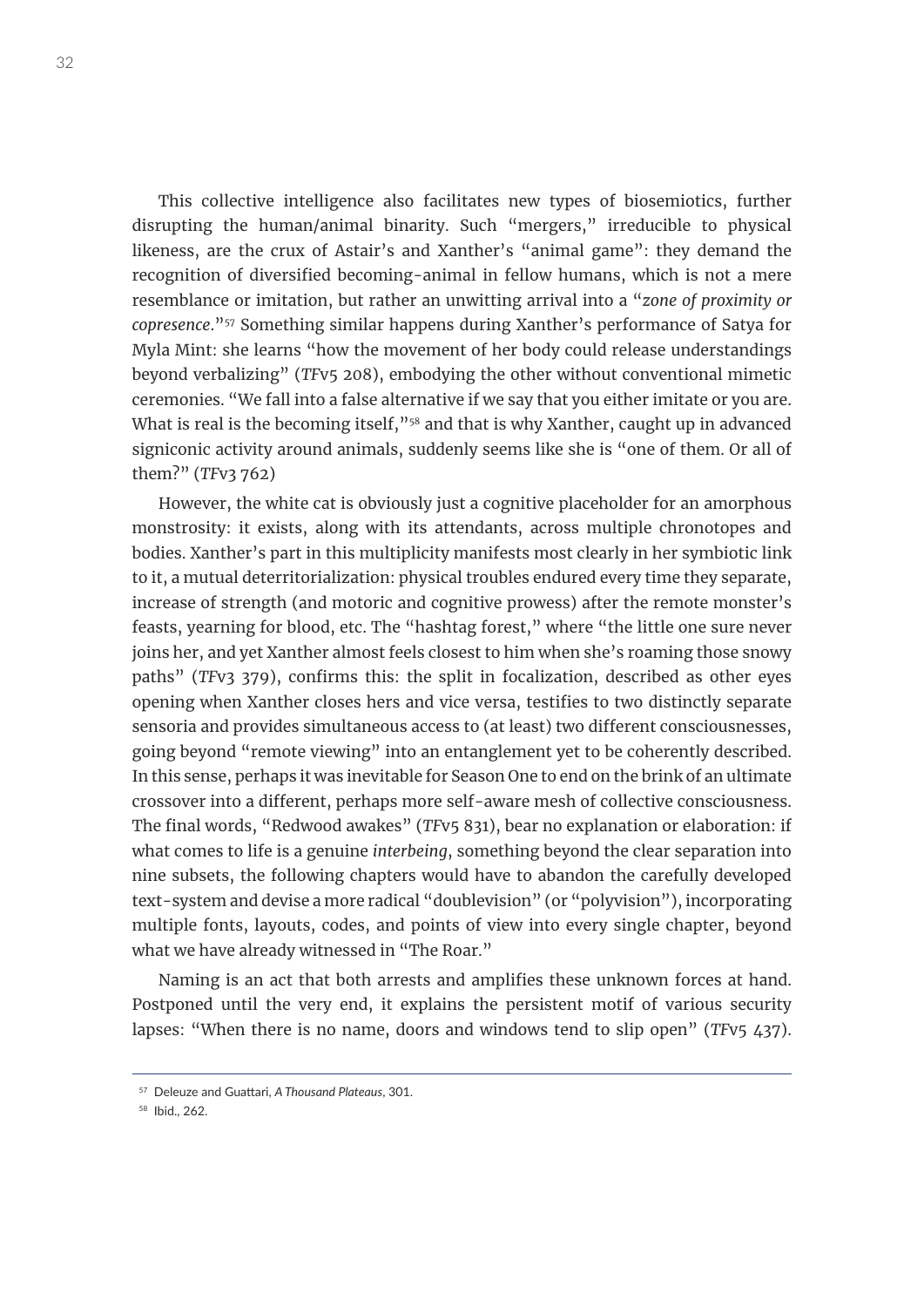This is "monstrosity" at work: until a certain process is brought under the aegis of the symbolic, made translatable and readable, it continues disrupting perception, blurring existing categories, "manifesting" only as an absence of a clear frame, an interference; otherwise, it slips into one or several previously available cognitive moulds, eluding us by way of our own rigid coding. There is a reason we can offer only vague statements on this "entity": anexact expressions are not approximations but "the exact passage of that which is under way,"59 without a prospect of ever fully "arriving." Naming is an ambiguous caesura in this fluctuation, an enforced taming of alterity, bringing a thing into existence as "something" (for us).

The "Hohlenstein-Stadel-z Ivory Artifact" chapter introduces the theme of cognitive domestication explicitely, formulating it as the problem of figuration in visual arts. Conveniently depicting a "lion man," this Paleolithic figurine is one of the earliest examples of figurative art, and its genesis is narrated as a series of cognitive steps, liberating the observer from the shackles of his own perceptual stereotypes. Namely, the "monster" is first gleaned as a random scattering of known objects, displaying no tendency to interconnect: "I do not see claws. I see slivermoons cutting flesh and bone" (*TF*v4 41). The entity is disarticulated into fragments of accessible data, failing to adhere into an organism, and this ontological mimicry, aided or even conjured by the inertia of our cognition, is the key for understanding "monsters": we register their material effects, we acknowledge their emotional imprint, but the central agency of this process escapes us. To face alterity unencumbered by our own categories, our impressions coinciding with the object in front of us, is "to see a god" (*TF*v4 43). This integration into a whole will come through a work of art, the inscription into a cognitive zone where the membrane between the known and the unimaginable is at its most porous. The artwork will become the birthplace of a new species, coming into being of the first of its kind.

This chapter is highly relevant for the poetic disposition of *The Familiar*. Figurative art (arguably a visual counterpart to narrative fiction) surpasses the direct and asymbolic handling of matter, both in its pragmatic and decorative capacities. Perhaps paradoxically, bearing in mind the extent to which the notion of mimesis is firmly rooted in our biology and constrained by its limits, representation is posited as an overcoming of earlier stages of our semiotic evolution. The parallel to Danielewski's work seems clear: a chance of a signiconic opening towards the Other rests on "representationto-be-dissolved" as a gateway to alterity, not on experiments with asemic matter of print, the noise of semiosis. Settling for entoptic effects is not enough, as Xanther

<sup>59</sup> Ibid., 22.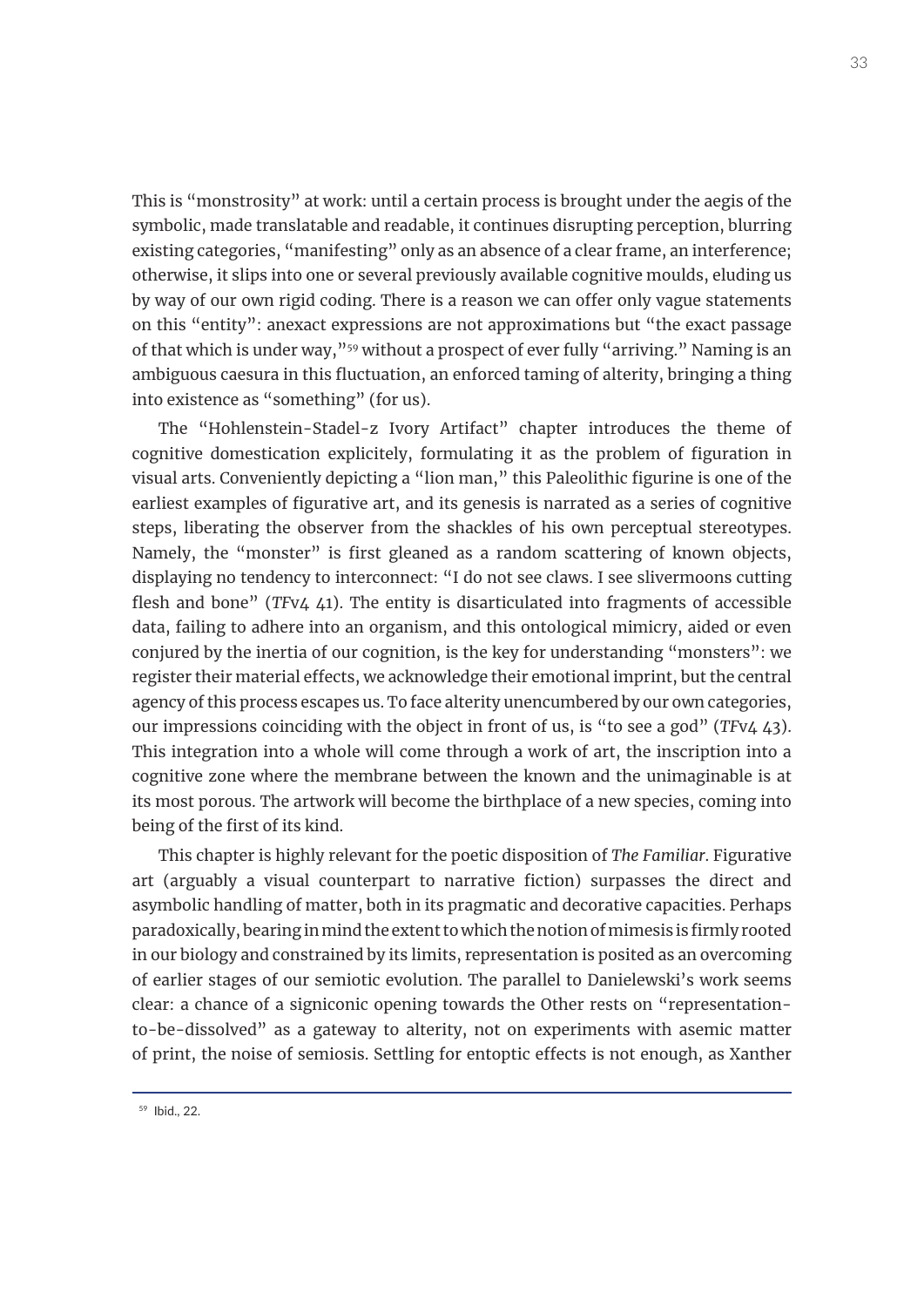warns (cf. *TF*v4 447). If this novel (or its plot at least) attempts to facilitate a vertical flow of signs, traversing inorganic matter, organic nature, "animals" and "humans," finally machines and programmes, perhaps even artificial intelligences, this will have to be done through high levels of semiotic work, of inscribing processes of becoming (as deterritorializations of identity, form, content, story), rather than diving straight into the formless matter of ink as the new absolute.

The entanglement in *The Familiar*, as mentioned previously, seems to include incorporeal or artificial entities, and Xanther's becoming also manifests by an excessive hunger for information. The agency of this process clearly resides somewhere else: she experiences this cognitive contact with remote and unknown points as something beyond her intention and understanding, "this greater collective, collecting?, awareness gathering around her, [...] growing more acute too, with even multiple awarenesses surrounding the present one, multiple in personality, and agenda" (*TF*v4 145). Reluctance to fully explain this multiplicity is *The Familiar*'s strong point: the intelligences swarming around Xanther could be nonhuman or metatextual (towering over Narcons as well), they could be extratextual "players"<sup>60</sup> or new enigmatic entities within the novel's world, but they certainly figure as another aspect of this "monster," a multifocal collective lacking homogeneity both in species and number.

The artificial forest, rendered solely by equal signs and hashtags, obviously represents another case of "taming the monster," information "linked all over the place, branching to the nth degree of impossible, until she has to make believe they're pine boughs" (*TF*v2 771). After this branching out begins, Xanther picks up on a wide range of unsolicited and unexplained information unavailable by regular channels: unknown addresses, bibliographical details, technical terms, foreign languages etc. This becomes a structural disturbance once she starts receiving other characters' data, extending into occasional glimpses of the future, and culminates in anticipations of the very textual formulations she is being rendered into (cf. *TF*v2 562–63) and direct perception of Narcons, liberally using material leaked from their "internal" metanarrative (cf. *TF*v4 310–20), breaching Parameter 3 in an apparent "takeover" of TF-Narcon9. The final scenes with Tian Li fully display Xanther's newfound cognitive superiority, arising from signiconic areas beyond known languages: overriding existing codes, extending contact beyond the translatable, it defeats the Narcons' limitations: "something else is overwriting communication" (*TF*v5 415). *The Familiar* could be read

<sup>60</sup> Xanther cosplayers hint at the possibility of *The Familiar* being a game, distributed online ("on the phones," *TF*v5 252– 53), perhaps situated within pure virtuality, while what we are reading is a given playthrough by person or persons unknown. This would explain many ontological "lapses," including the Narcons' investment in the outcome of the game in progress, as yet unknown and subject to various glitches.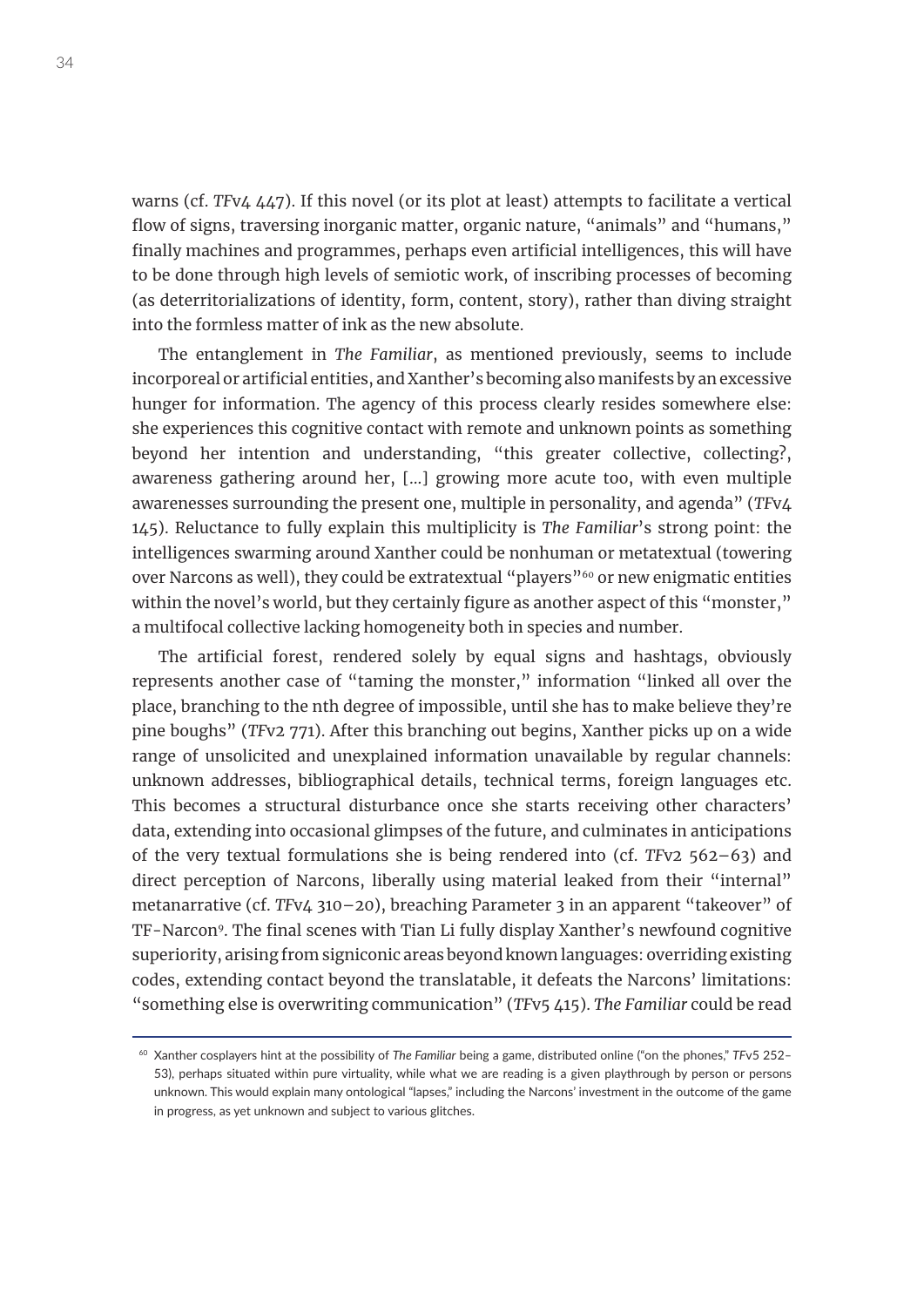as a provisional figurative inscription of this new unknown entity, not as a picture of its physiognomy but as an enactment of its functions: still ostensibly a book telling a story, but actually embodying something else's "becoming-print."

Information overload suffered by Xanther might be another *mise en abyme* for a reader faced with a truly unprecedented data onslaught: there are longer novels than *The Familiar*, but very few of similar scope and information density, not to mention its demands in terms of specialized vocabularies, idiomatic diversity, polyglossia (with its graphic equivalents), visual literacy, etc. The first "proper" chapter, "How Many Raindrops?", takes human computational capacity as its thematic refrain: beyond the Apollinaire reference discussed above, rain is an all-encompassing phenomenon, an ontological "ambience" lacking clear focus and assimilating untold multiplicities into a polycentric event.<sup>61</sup> This is a supreme cognitive challenge, a "figure without a number, maybe without a name" (*TF*v1 50), threatening to trigger one of Xanther's epileptic seizures. Further down the line, seizures themselves are described as electric disturbances caused by "an overwhelming amount of information in the brain" (*TF*v1 350), an excessive synchronous neuronal firing, in line with the motif of "tiny storms" proliferating from her in Clip #6 and blackening the rest of the clips by the end of Volume 5.

This is also one of numerous hints that Xanther is not only the primary source of all text-processing disturbances but also the overarching "system" at work, fundamentally "containing" the world of the novel. An aside from TF-Narcon<sup>962</sup> implies that everything is a product of Xanther's activity, or at least a series of subsets of her as a "superset" (a visual intimation of this is hidden in plain sight on all frontispieces of her chapters, illustrated with nine orbs). The "Ioxaswalj" cipher, buried among dozens of possible names for "the little one" (*TF*v3 255), might simply be an amusing red herring (an acronym of the nine characters' names), but it could also work as a microindex of Xanther's ontological superiority over other characters. "Is she even a time being?", a "sci-fi" question posed by TF-Narcon<sup>3</sup> (TFv3 102), places her outside of narrative constrained by causality and temporality, but this is the polar opposite of

 $61$  "There is a mode of individuation very different from that of a person, subject, thing, or substance. [...] A season, a winter, a summer, an hour, a date have a perfect individuality," consisting "entirely of relations of movement and rest between molecules or particles, capacities to affect and be affected" (Deleuze and Guattari, *A Thousand Plateaus*, 287– 88). This idea has recently gained wider influence via Jane Bennett's work (*Vibrant Matter: A Political Ecology of Things*, Durham: Duke University Press, 2010), exploring a vitalist "materiality that is as much force as entity, as much energy as matter, as much intensity as extension" (20), an agency "distributed across an ontologically heterogeneous field" (23) as a "confederation of human and nonhuman elements" (21). There is a transient operational unity to this field, "a life of the it in 'it rains'" (53).

<sup>62</sup> "As if anyone else here could be doing the thinking" (*TF*v3 403).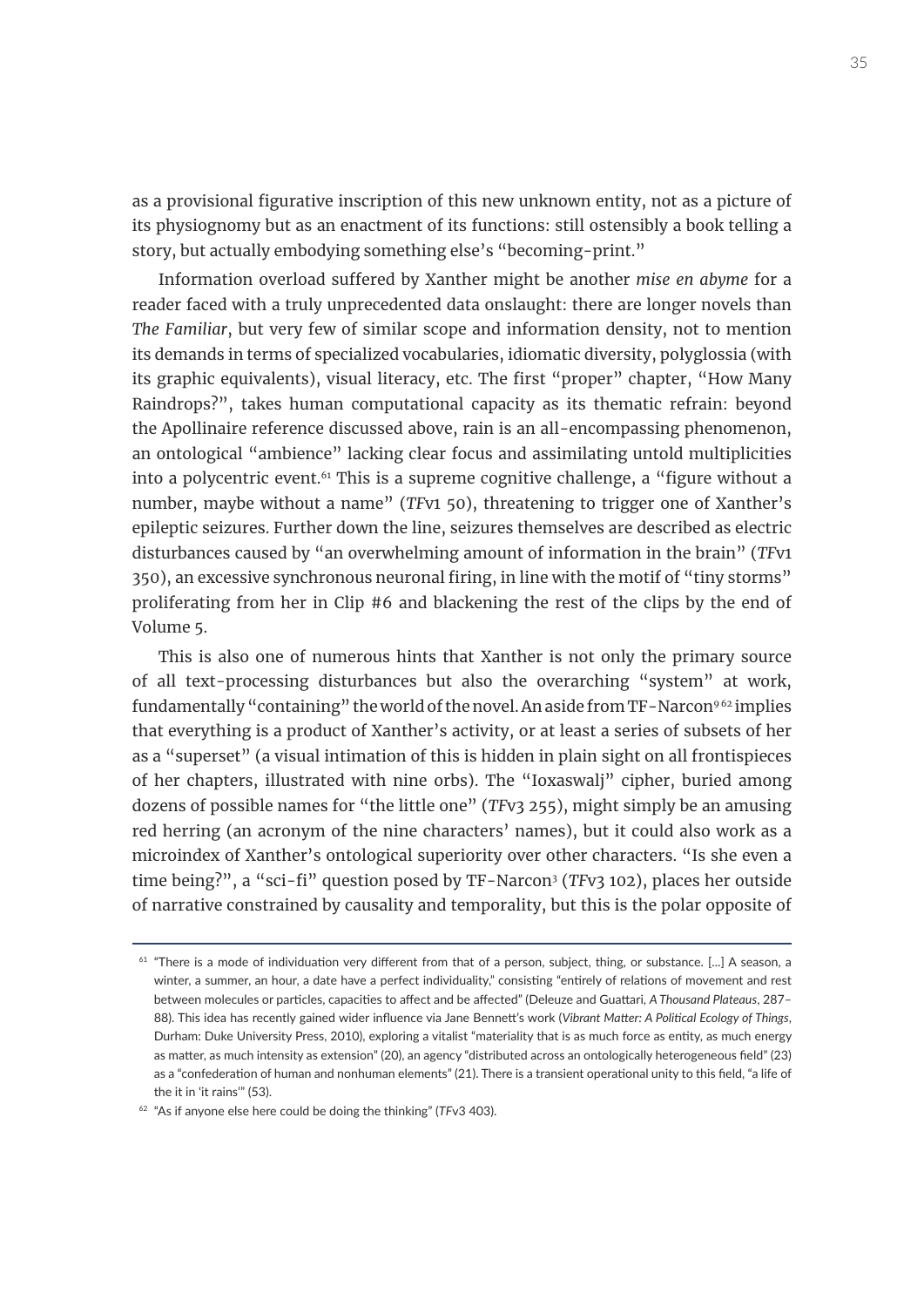the synchrony of death and perfection: a transhistorical "becoming in a pure state"<sup>63</sup> cutting across extant structures in a move of deterritorialization. "The Roar" finally demonstrates this, bursting through the Narcons' procedures, the parameters of the book itself, and entangling all characters in a dispersed paranormal event (a tail-end compositional parallel to the incessant rain of the first volume), clearly stemming from Xanther and inscribing the peak of her powers (as reached within Season One).

If Xanther is the prime vector of this multiplicity-to-come, her position on the very horizon of *The Familiar* is asymbolically confirmed in three different instances, each employing color and material constraints of the book as its device. This is the signiconic in its most self-referential guise, matter affording narration without language.

The first is the bright pink color of three dots appearing throughout Volume 1, like a thread through the chapters, a transversal across the carefully separated narratives, always taking up the entire page (a visual strategy that Danielewski uses to dramatic effect in a variety of places). Their exact meaning is vague: an oblique reference (*TF*v5 570) links them to emerging AI, and they certainly seem to signify something "coming in," breaking through, an image being loaded, a call waiting, a cry for help "cutting through everything. As if all of this might not exist at all" (*TF*v1 466). Subsequent developments allow us to read it as "entanglement in progress," ending in "the little one" being found by Xanther (or vice versa).

The second one, "The Roar," is one of the most significant sections of the novel,  $64$ embodying an intersection of all chronotopes, a collapse of the system in a moment of entanglement (triggered by Xanther, possibly as a "rewrite" or a multiversal branching out of that point in spacetime). Visually, it is rendered as a series of pink and black concentric circles traversing the pages, warping and smudging the print beyond legibility (a new category of signiconic design, glitch manifesting as pure surface noise instead of an index of cognitive disorder), blurring the borders between chapters (the "bandwidths" still remain completely recognizable, marked by dog-ears and different fonts, but without chapter headings or visual frontispieces). This is the antithesis of Narcons' chapter in Volume 1: binding the whole from within, broadening its reach by this entanglement (instead of reducing it to a limited sequence of programmed features), creating a new surplus of meaning, as yet unexplained and only partially readable. If there is an answer to the back cover's question—"Who is she now?"—it could easily be this: a spectrum of color rather than a "person" or an "identity": "the spinning rainbow wheel" (*TF*v1 566) reconfiguring its own biotope.

<sup>63</sup> Deleuze and Guattari, *A Thousand Plateaus*, 326.

<sup>64</sup> *TF*v5 570–625; untitled in the printed edition.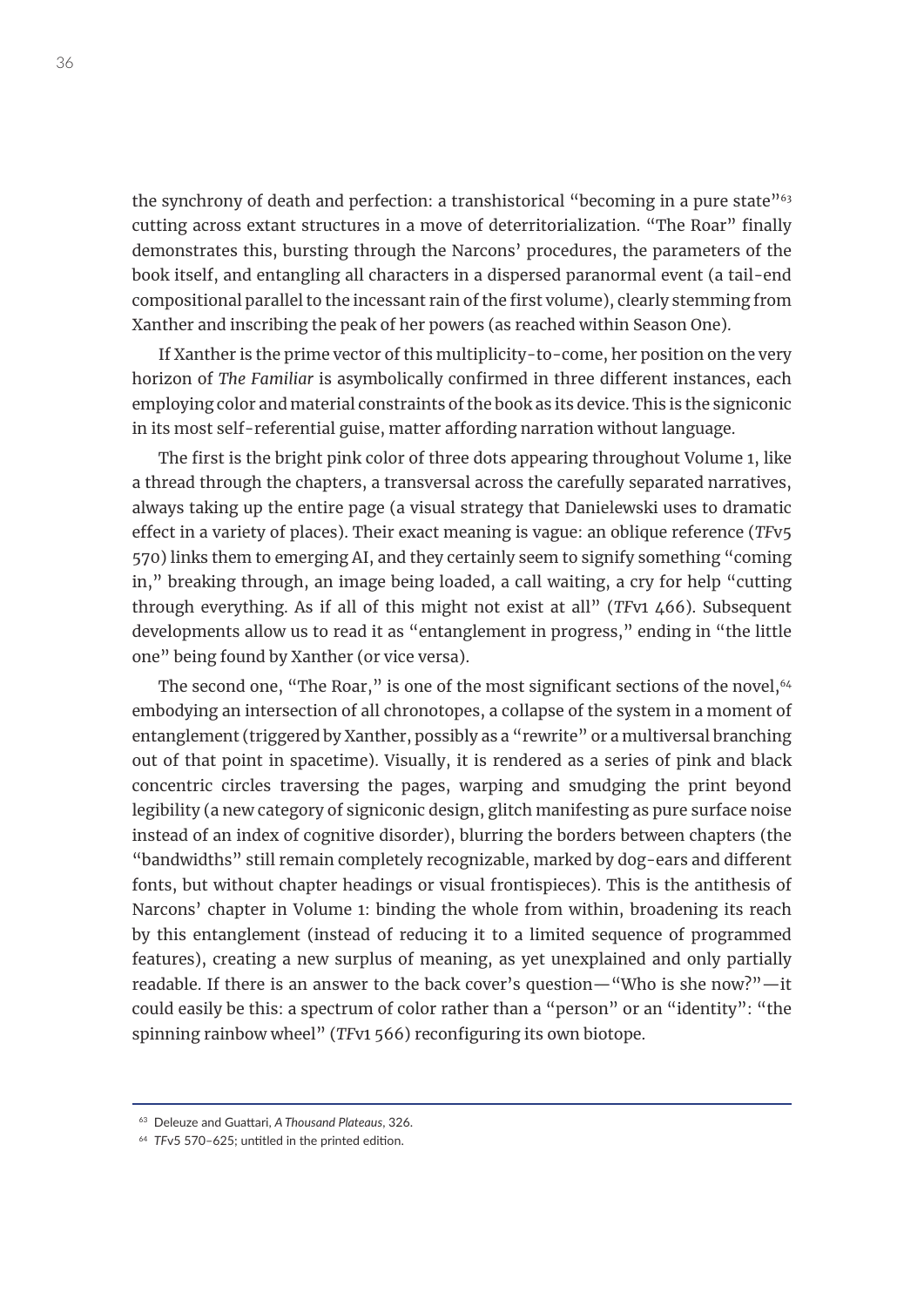The final example seems very modest in comparison. There is yet another type of thread throughout the novel, connecting all five books: the binding of all volumes—the moment occupying areas beyond narrative hierarchies, paratexts and even print itself, invading the corporeality of the medium and managing to produce meaning using it beyond language—is bright pink. As an element of book design, this is a simple, even quaint touch; regarded from the "inside," however, as Xanther's "signature," this is the true signiconic limit: in a vernacular "beyond the mind," manifesting in material and color, she simultaneously emerges as the hypodiegetic focus of the story and a ligament physically holding together the entire material interface of its generation.

### **6. New Disorders**

A book can therefore be conceived as a space of transit rather than a device for storing and communicating information. Returning to the "shipwreck" of *Un coup de dés*, Blanchot sees its future in the undecidability between a tendency towards total dispersion and "a tension capable of *gathering* infinite diversity, by the discovery of more complex structures."<sup>65</sup> This infinity is taken seriously: the task of the book is the "explanation" of mankind and the world," but in the sense of "unfolding of the Earth and of man in the space of song," their development rather than "knowledge of what both naturally are."<sup>66</sup> The horizon of the book has shifted: it is not in the power to tell the "story of everything,"<sup>67</sup> but in its own capability for material enactment of a becoming.

A thing falling apart could actually be an emergence of something new, assembling before our eyes. *The Familiar* deals with a similar twofold catastrophe, either as a document of a system crashing (the novel collapsing under its historical burden, its mimetic mortgage, the torpidity of print), or an event of one system overtaking another, a deterritorialization from the future, a becoming. A different configuration appears, allowing for new connections, new functions, new operations, but the overarching teleology of this incipient multiplicity is currently unavailable to us. I have already suggested that *The Familiar*'s masterplot is not a piece of retrospective narration, a description of an object in existence, but an index of an event in progress, a narrative unfolding in "real time," a simulation of a system being obstructed by an unknown force. The mimetic focus, therefore, is transferred from represented "things" to the very process of rendering, including its shifting parameteres, glitches, interferences, etc., so that writing becomes an entwining with this as-yet-undescribed matter, mapping out its construction rather than supplying an *a posteriori* statement on the change having taken place.

<sup>65</sup> Blanchot, *The Book to Come*, 234.

<sup>66</sup> Ibid., 238.

<sup>67</sup> "There is not enough space in the universe to tell the universe to the universe" (*TF*v1 568).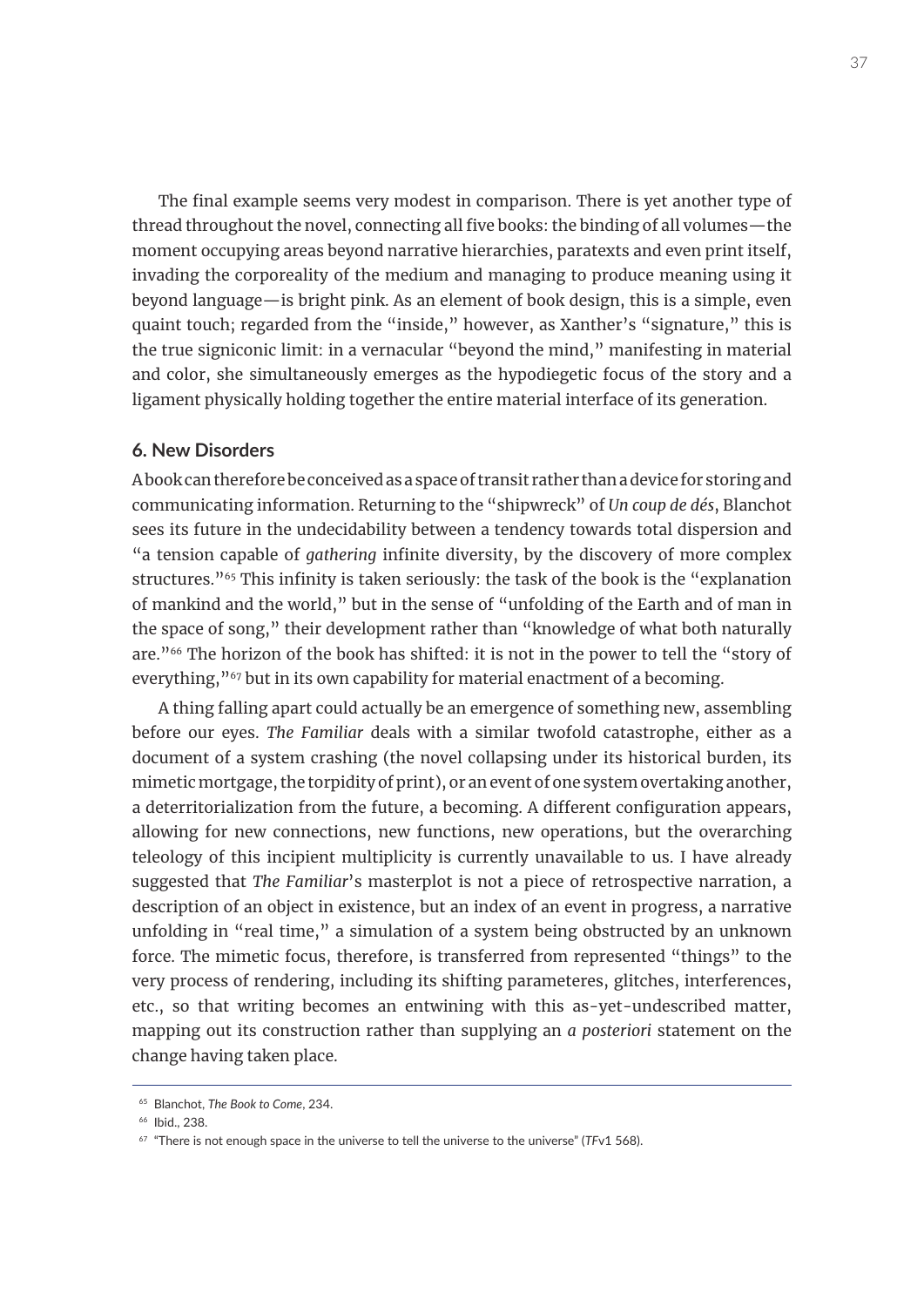A more pliable medium would certainly provide a better interface to writing's exteriority, accommodating the idea of assemblage easier than paper, apparently doomed to simply document or archive events. The inertia of print, the "already there" of all possible outcomes, seems to contravene the notion of a process unfolding, parameters changing, evolution in progress. Furthermore, the sheer timespan and the spatial reach of this narrative (equalling the universe), coupled with the widest possible scale of being (from the inorganic, by way of animal/human, to the artificial and virtual), seems bound to suffer within the antiquated confines of a serial novel in large, thick volumes.

Nevertheless, *The Familiar* is far more provocative in print than it would have been in an interactive or hypertextual setting. It is a story of something struggling to communicate and appear in the format of a book, i.e. a record of the book format distorting and pacifying the alterity of a pure signal from a certain "beyond." But no text can ever reside "outside language," and its farthest possible limit is "the outside of language."68 That is why the idea of the signiconic as a transitory space of semiotics accomodates this story better than a complete departure from readable writing. Actual output from a future text-generating and processing platform, an amalgam of "all possible styles" conducted by metatextual AIs, probably wouldn't resemble any known conceptual and typographic practice, if it took the form of a narrative at all, let alone one embodied in a *codex*. The point, however, is precisely that of making a book strain to become something that surpasses books (in terms of infrastructural and iconic capacity) or doesn't "need" books (in terms of its omniscience and transtemporality).

Derrida reminds us that this "coexistence and structural survival of past models at the moment when genesis gives rise to new possibilities"<sup>69</sup> has always been the historical situation of the book. Apparently conflicting tendencies—the book as the ultimate archive, an immobile place of gathering capable of documenting and supplanting the world, versus "the irreversible dispersion of this total codex"70—actually define what a book is, and the current transition to digital platforms does little to change that. On the one hand, we have seen the disintegration of The Book into "open textual processes offered on boundless national and international networks, for the active or interactive intervention of readers turned coauthors"; $71$  on the other hand, there is an unprecedented global investment in the ancient idea of the absolute book, the Internet being the favorite candidate for this "Omega Point" of writing, "the World Book finally achieved in its onto-theological dream."72

<sup>68</sup> Deleuze, *Essays*, 5.

<sup>69</sup> Derrida, *Paper Machine*, 16.

<sup>70</sup> Ibid., 15

<sup>71</sup> Ibid., 7–8.

<sup>72</sup> Ibid., 15.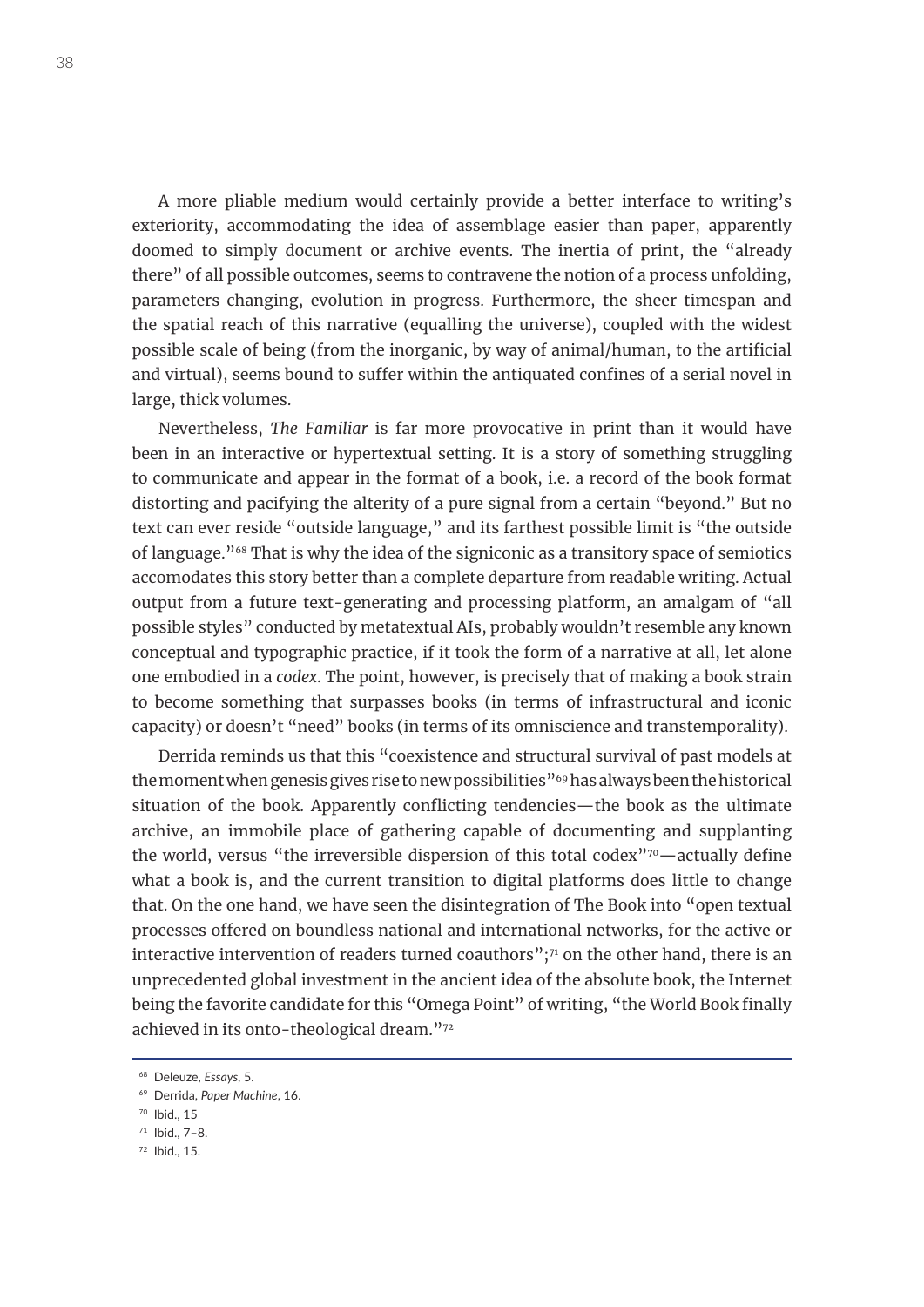*The Familiar* actually embodies both tendencies, as we have seen: on its thematic level just as much as in its execution, there is a desire to achieve a planetary or even cosmic totality and closure within a code, contradicted by a process of dispersion into nearunreadability, asemia, a multiplicity of uncoded materials opening all doors towards the new and unknown. "These are two fantasmatic limits of the book to come, two extreme, final, eschatic figures of the end of the book, the end as death, or the end as *telos* or achievement,"<sup>73</sup> and as such, they are necessarily unattainable extremes, complementary defense mechanisms reacting to the frustration of this intermediary state.

This, however, is the eminent domain of *The Familiar*'s innovation and the real arena of signiconic literature:74 the crossover into a purely biosemiotic continuum would demand a new name. While Derrida stresses that paper can be portrayed as a focal point of a certain era limited by its definitions of technology and humanity, therefore a material support destined to disappear with it, the devices of *The Familiar* are radical and aesthetically relevant precisely on account of their appearance in print. Awkwardly and "erroneously" placed within the book format, they paradoxically gain strength and produce the most interesting literary effects in a certain friction against the medium of print.

Without this factor, *The Familiar* would not have been as important. Namely, as Derrida elaborates, "before it was a constraint, paper was a virtual multimedia,"<sup>75</sup> and these buried vectors enable us to research the history of print as multimedia, while granting us a certain immunity to allegedly "new" typographical experiments. Hypertextuality and digital multimodality have been prefigured by the resources of print long ago, since it allows for a variety of inherently pseudo-multimedial operations. That is why direct and "successful" appropriation of a vocabulary of new media in *The Familiar* is less engaging than the obvious inability of print to render certain phenomena as "plastically" as a digital platform could. That is also why a conscious choice of writing "as if for a multimedia platform" while intending to publish it in a printed volume makes perfect sense, testifying to Danielewski's vigilance over the inevitable obsolescence of every multimodality: "we must invent other 'disorders.'"76

 $73$  Ibid.

<sup>74</sup> The notion of "signiconic literature" suggests a possibility of similar books appearing in *The Familiar*'s wake, but I'd rather not predict the likelihood of such developments, so I'm using it strictly as a concept limited to Danielewski's recent work. Furthermore, bearing in mind the very specific cognitive significance he ascribes to the signiconic, as well as the supreme importance of this ambition in an opus increasingly dedicated to the animal world (alongside *The Familiar*, there are "Parables" #8 (2014) and #9 (2010), "Love is Not a Flame," "There's a Place for You" (2020), etc.), it would be reasonable to expect that the signiconic will become a pivotal term in all future analyses of Danielewski's poetics (at least concerning this phase of his work), remaining too personal to encompass other writers' projects and too vague to endure as a viable term in literary theory.

<sup>75</sup> Derrida, *Paper Machine*, 47.

<sup>76</sup> Ibid., 25.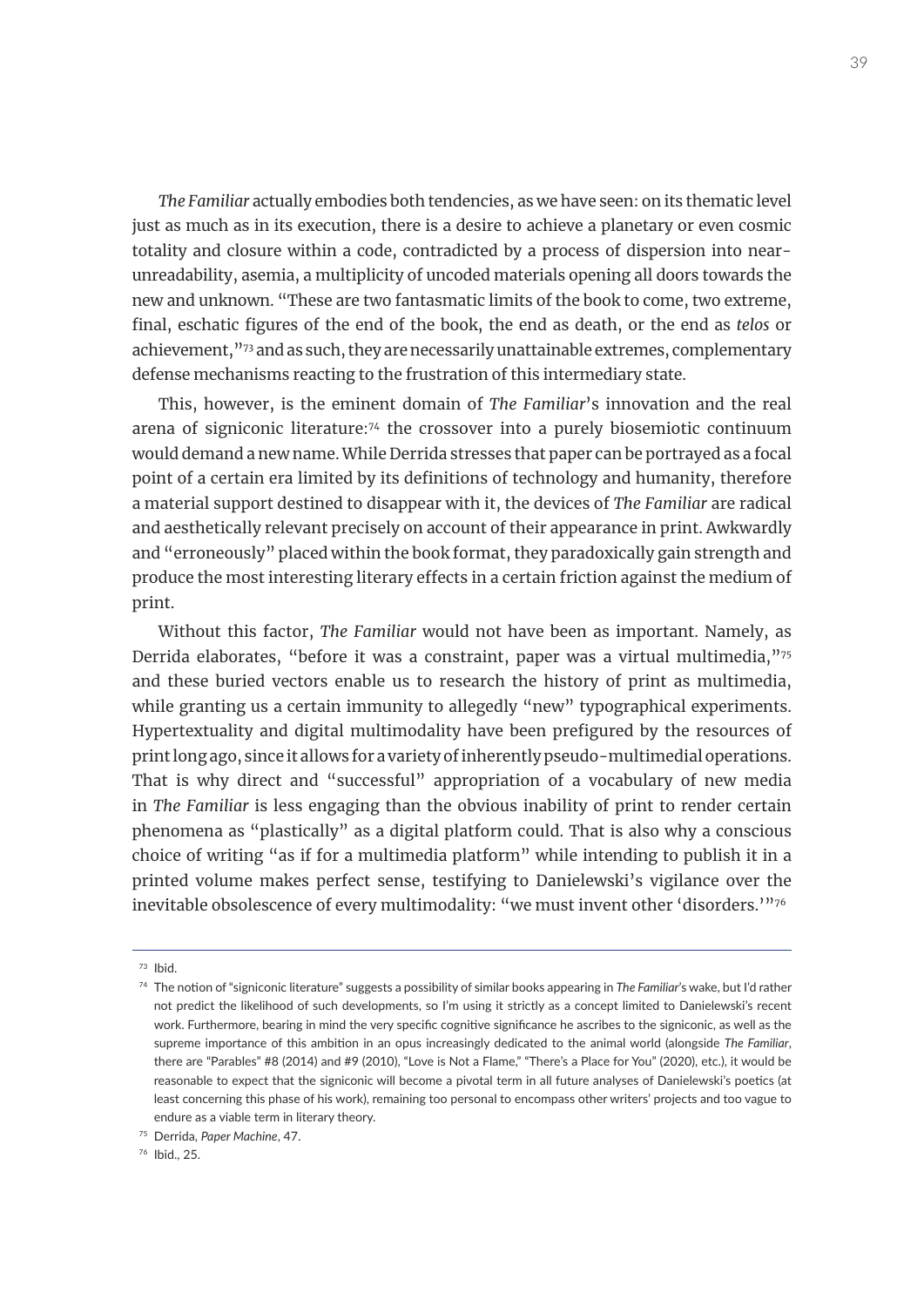*The Familiar* is a tribute to paper as the book's "subjectile," a layer of impersonal resistance thwarting the attempts to render it "already digital": a body capable of certain operations, rather than an inert substratum inscribed by someone's signs. This material agency, residing outside of semiotic operations, provides a zone of interference where the book will engage with its outside most vehemently: it will deny smooth passage to artifacts materially tied to other media. Furthermore, if the history of paper is "tangled up with the invention of the human body and of hominization,"<sup>77</sup> *The Familiar* is a test of new modalities reaching into a post-human horizon of writing.

I see this interference—paper, print, and binding operating beyond enforced semiotic procedures and generating aberrations—as the aesthetic axis of *The Familiar*. Rather than naively idealizing paper as the supreme substance of literarity, one could search for a new type of beauty in these resistances to its exteriority, to "being the algorithm," reduced to zeroes and ones. That is, in fact, Derrida's definition of materiality: "it is the place of prosaic resistance [...] to any organic and aesthetic totalization, to any aesthetic form."78 Literary materialism doesn't rely on any particular substance or even literal corporeality of works: this "materiality without matter" is simply a resistance to being read and understood, a degree of illegibility sabotaging even a theoretical possibility of transferring writing into another configuration without significant loss.

This interference has no horizon and achieves no closure. That is the final triumph of *The Familiar*: its inability to circumscribe its own universe, the self-cancellation of its various devices, the lack of a terminal point. The blunt fact that the project was cancelled by the publisher ironically reaffirms the idea already present in the novel: only the unfinished can remain alive. The cosmic OCR failed: "the book is still open" (*TF*v5 833). This resistance keeps it safe from being assimilated back into standard communication, the reader's yearning for understanding, which would remodel *The Familiar* into "an ordinary book," offered up to the "future gaze of universal death."79 A true book to come has no expiration date: "it comes from beyond the future and does not stop coming when it is here."<sup>80</sup>

<sup>77</sup> Ibid., 43.

<sup>78</sup> Jacques Derrida, *Without Alibi*, trans. Peggy Kamuf (Stanford: Stanford University Press, 2002), 150.

<sup>79</sup> Blanchot, *The Book to Come*, 243.

<sup>80</sup> Ibid., 239.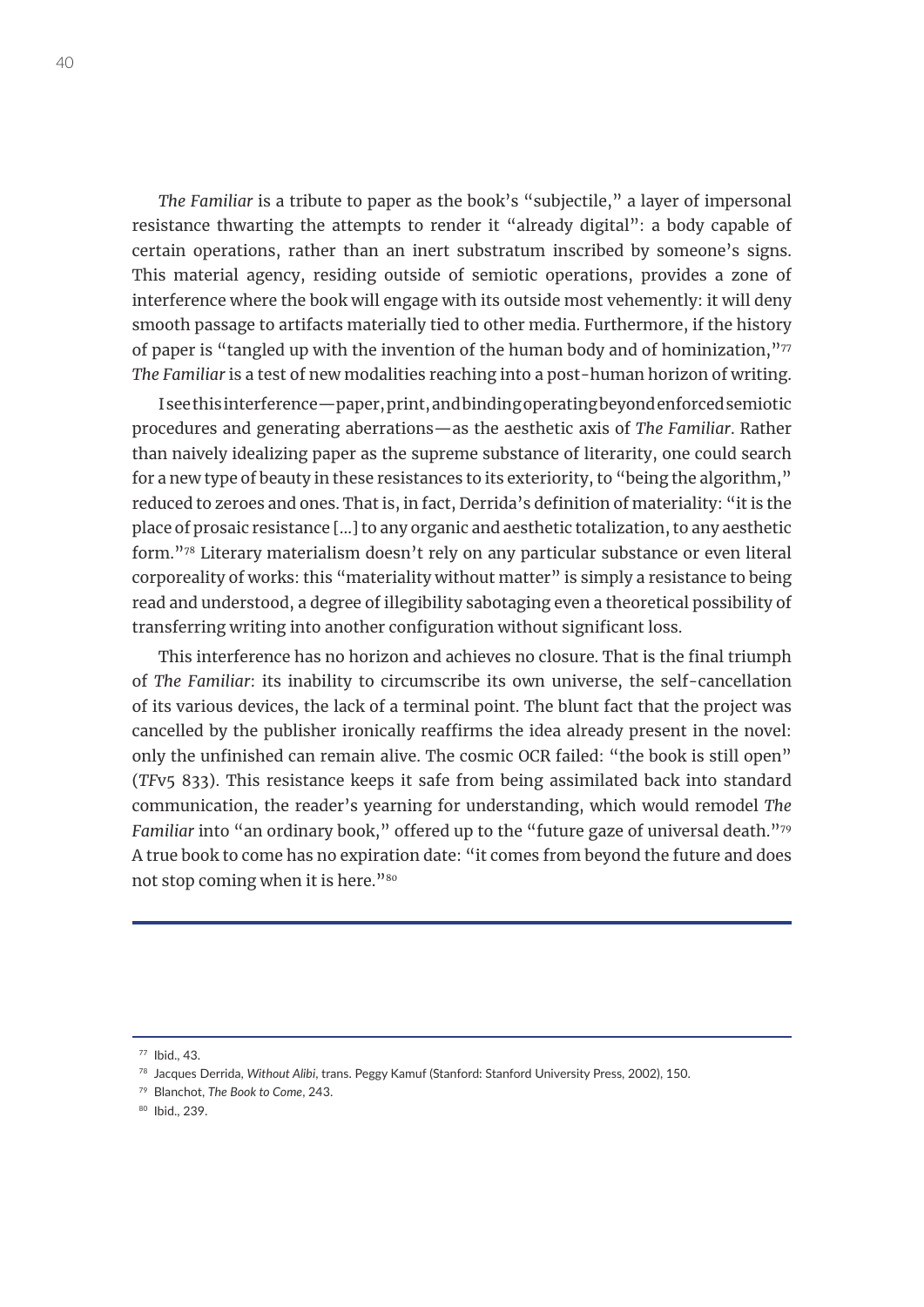#### **Competing Interests**

The author has no competing interests to declare.

#### **References**

Apollinaire, Guillaume. *Calligrammes*. Paris: Gallimard, 1966.

Bakhtin, M. M. *The Dialogic Imagination*. Translated by Caryl Emerson and Michael Holquist. Austin: University of Texas Press, 1981.

Bennett, Jane. *Vibrant Matter: A Political Ecology of Things*. Durham: Duke University Press, 2010. DOI: <https://doi.org/10.2307/j.ctv111jh6w>

Blanchot, Maurice. *The Book to Come*. Translated by Charlotte Mandell. Stanford: Stanford University Press, 2003.

Brassier, Ray. "Liquidate Man Once and For All." *In/Appearance*. Accessed March 1, 2021. [https://](https://inappearance.wordpress.com/2009/11/03/liquidate-man-once-and-for-all/) [inappearance.wordpress.com/2009/11/03/liquidate-man-once-and-for-all/](https://inappearance.wordpress.com/2009/11/03/liquidate-man-once-and-for-all/)

Danielewski, Mark Z. *House of Leaves*. New York: Pantheon Books, 2000.

Danielewski, Mark Z. *The Familiar* Vol. 1, *One Rainy Day in May*. New York: Pantheon Books, 2015.

Danielewski, Mark Z. *The Familiar* Vol. 2, *Into the Forest*. New York: Pantheon Books, 2015.

Danielewski, Mark Z. *The Familiar* Vol. 3, *Honeysuckle & Pain*. New York: Pantheon Books, 2016.

Danielewski, Mark Z. *The Familiar* Vol. 4, *Hades*. New York: Pantheon Books, 2017.

Danielewski, Mark Z. *The Familiar* Vol. 5, *Redwood*. New York: Pantheon Books, 2017.

Danielewski, Mark Z. *The Fifty Year Sword*. New York: Pantheon Books, 2012.

Deleuze, Gilles. *Essays Critical and Clinical*. Translated by Daniel W. Smith and Michael A. Greco. Minneapolis: University of Minnesota Press, 1997.

Deleuze, Gilles. *Francis Bacon: The Logic of Sensation*. Translated by Daniel W. Smith. London, Continuum, 2007.

Deleuze, Gilles, and Félix Guattari. *A Thousand Plateaus*. *Capitalism and Schizophrenia*. Translated by Brian Massumi. London: Continuum, 2004.

Derrida, Jacques. *Glas*. Translated by John P. Leavey, Jr. and Richard Rand. Lincoln & London: University of Nebraska Press, 1986.

Derrida, Jacques. *Paper Machine*. Translated by Rachel Bowlby. Stanford: Stanford University Press, 2005.

Derrida, Jacques. *Shibboleth: For Paul Celan*, in *Sovereignties in Question. The Poetics of Paul Celan*. Translated by Thomas Dutoit. New York: Fordham University Press, 2005.

Derrida, Jacques. *The Animal That Therefore I Am*. Translated by David Wills. New York: Fordham University Press, 2008.

Derrida, Jacques. "Ulysses Gramophone: Hear Say Yes in Joyce." In *Acts of Literature*, 253–309. Translated by Tina Kendall. New York & London: Routledge, 1992.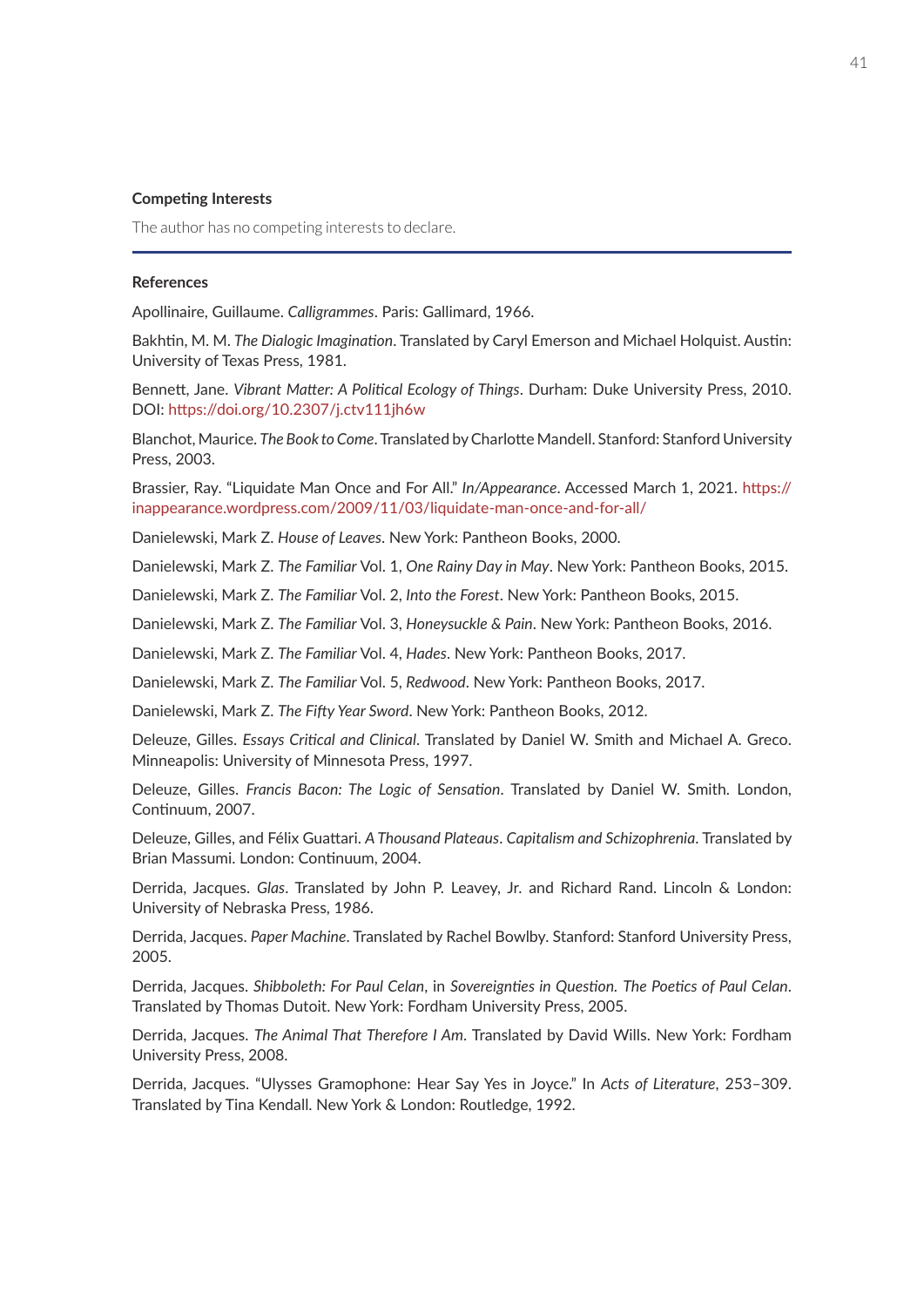Derrida, Jacques. *Without Alibi*. Translated by Peggy Kamuf. Stanford: Stanford University Press, 2002.

Ezerin, Ian. "*Familiar* Suspense Built in an Unfamiliar Way." In *Symbiotic Cinema: Confluences between Cinema and Other Media*, edited by Fátima Chinita and Liviu Lutas. (Forthcoming.)

Frank, Joseph. *The Idea of Spatial Form*. New Brunswick and London: Rutgers University Press, 1991.

Gibbons, Alison. *Multimodality, Cognition, and Experimental Literature*. London: Routledge, 2012. DOI: <https://doi.org/10.4324/9780203803219>

Gibbons, Alison. "Multimodal Literature and Experimentation." In *The Routledge Companion to Experimental Literature*, edited by Joe Bray, Alison Gibbons and Brian McHale, 420–434. London & New York: Routledge, 2012.

Hayles, N. Katherine. "Mapping Time, Charting Data: The Spatial Aesthetic of Mark Z. Danielewski's *Only Revolutions*." In *Mark Z. Danielewski*, edited by Joe Bray and Alison Gibbons, 159–177. Manchester: Manchester University Press, 2015. DOI: [https://doi.org/10.7228/manch](https://doi.org/10.7228/manchester/9780719099335.003.0010) [ester/9780719099335.003.0010](https://doi.org/10.7228/manchester/9780719099335.003.0010)

Husserl, Edmund. *Ideas Pertaining to a Pure Phenomenology and to a Phenomenological Philosophy*, First Book, *General Introduction to a Pure Phenomenology*. Translated by F. Kersten. The Hague, Boston, Lancaster: Martinus Nijhoff Publishers, 1983.

Husserl, Edmund. *On the Phenomenology of the Consciousness of Internal Time (1893–1917)*. Translated by John Barnett Brough. Dordrecht, Boston & London: Kluwer Academic Publishers, 1991.

Ingarden, Roman. *The Literary Work of Art*. Translated by George G. Grabowicz. Evanston: Northwestern University Press, 1973.

Iser, Wolfgang. *The Act of Reading: A Theory of Aesthetic Response*. Baltimore: The Johns Hopkins University Press, 1978.

Levinas, Emmanuel. *Existence and Existents*. Translated by Alphonso Lingis. The Hague: Martinus Nijhoff, 1978. DOI:<https://doi.org/10.1007/978-94-017-1516-4>

Levine, Caroline. *Forms: Whole, Rhythm, Hierarchy, Network.* Princeton & Oxford: Princeton University Press, 2015. DOI: <https://doi.org/10.1515/9781400852604>

Mallarmé, Stéphane. *Divagations*. Translated by Barbara Johnson. Cambridge & London: The Belknap Press of Harvard University Press, 2007.

McHale, Brian. "*Only Revolutions*, or, The Most Typical Poem in World Literature." In *Mark Z. Danielewski*, edited by Joe Bray and Alison Gibbons, 141–158. Manchester: Manchester University Press, 2015. DOI: <https://doi.org/10.7228/manchester/9780719099335.003.0009>

Penguin Random House. "The Familiar, Volume 1 Reader's Guide*.*" Accessed March 1, 2021. [https://www.penguinrandomhouse.com/books/213605/the-familiar-volume-1-by-mark-z](https://www.penguinrandomhouse.com/books/213605/the-familiar-volume-1-by-mark-z-danielewski/9780375714948/readers-guide/)[danielewski/9780375714948/readers-guide/.](https://www.penguinrandomhouse.com/books/213605/the-familiar-volume-1-by-mark-z-danielewski/9780375714948/readers-guide/)

Pöhlmann, Sascha. "Fictions of the Internet and Transmedial Storytelling in the Digital Age: Thomas Pynchon's *Bleeding Edge* (2013) and Mark Z. Danielewski's *The Familiar* (2015*–*)." In *The American Novel in the 21st Century. Cultural Contexts – Literary Developments – Critical Analyses*, edited by